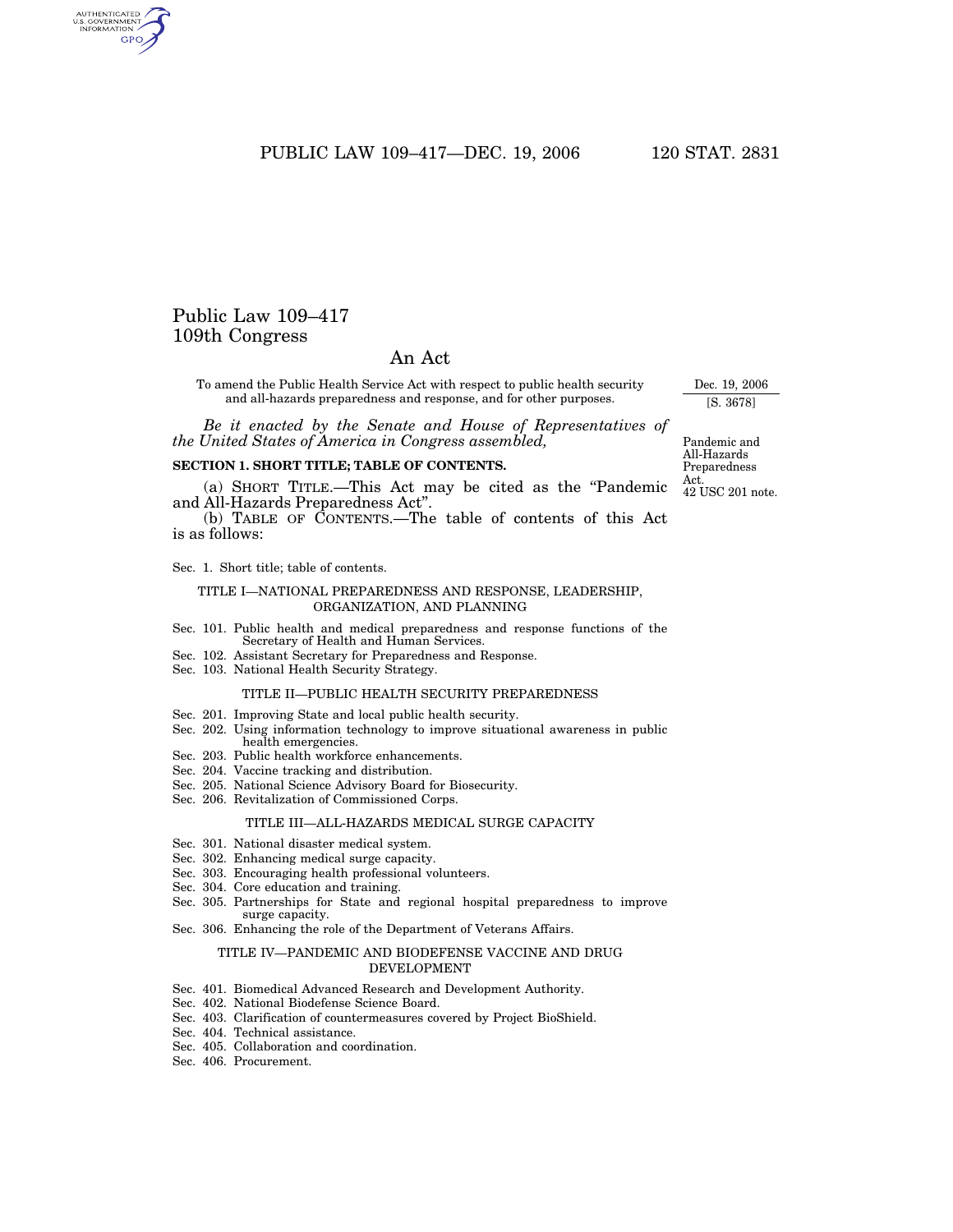# **TITLE I—NATIONAL PREPAREDNESS AND RESPONSE, LEADERSHIP, ORGA-NIZATION, AND PLANNING**

#### **SEC. 101. PUBLIC HEALTH AND MEDICAL PREPAREDNESS AND RESPONSE FUNCTIONS OF THE SECRETARY OF HEALTH AND HUMAN SERVICES.**

Title XXVIII of the Public Health Service Act (42 U.S.C. 300hh– 11 et seq.) is amended—

 $(1)$  by striking the title heading and inserting the following:

# **''TITLE XXVIII—NATIONAL ALL-HAZ-ARDS PREPAREDNESS FOR PUBLIC HEALTH EMERGENCIES'';**

and

(2) by amending subtitle A to read as follows:

# **''Subtitle A—National All-Hazards Preparedness and Response Planning, Coordinating, and Reporting**

42 USC 300hh.

#### **''SEC. 2801. PUBLIC HEALTH AND MEDICAL PREPAREDNESS AND RESPONSE FUNCTIONS.**

''(a) IN GENERAL.—The Secretary of Health and Human Services shall lead all Federal public health and medical response to public health emergencies and incidents covered by the National Response Plan developed pursuant to section 502(6) of the Homeland Security Act of 2002, or any successor plan.

''(b) INTERAGENCY AGREEMENT.—The Secretary, in collaboration with the Secretary of Veterans Affairs, the Secretary of Transportation, the Secretary of Defense, the Secretary of Homeland Security, and the head of any other relevant Federal agency, shall establish an interagency agreement, consistent with the National Response Plan or any successor plan, under which agreement the Secretary of Health and Human Services shall assume operational control of emergency public health and medical response assets, as necessary, in the event of a public health emergency, except that members of the armed forces under the authority of the Secretary of Defense shall remain under the command and control of the Secretary of Defense, as shall any associated assets of the Department of Defense.''.

#### **SEC. 102. ASSISTANT SECRETARY FOR PREPAREDNESS AND RESPONSE.**

(a) ASSISTANT SECRETARY FOR PREPAREDNESS AND RESPONSE.— Subtitle B of title XXVIII of the Public Health Service Act (42 U.S.C. 300hh–11 et seq.) is amended—

(1) in the subtitle heading, by inserting ''All-Hazards'' before "Emergency Preparedness"

42 USC (2) by redesignating section 2811 as section 2812;

300hh–11.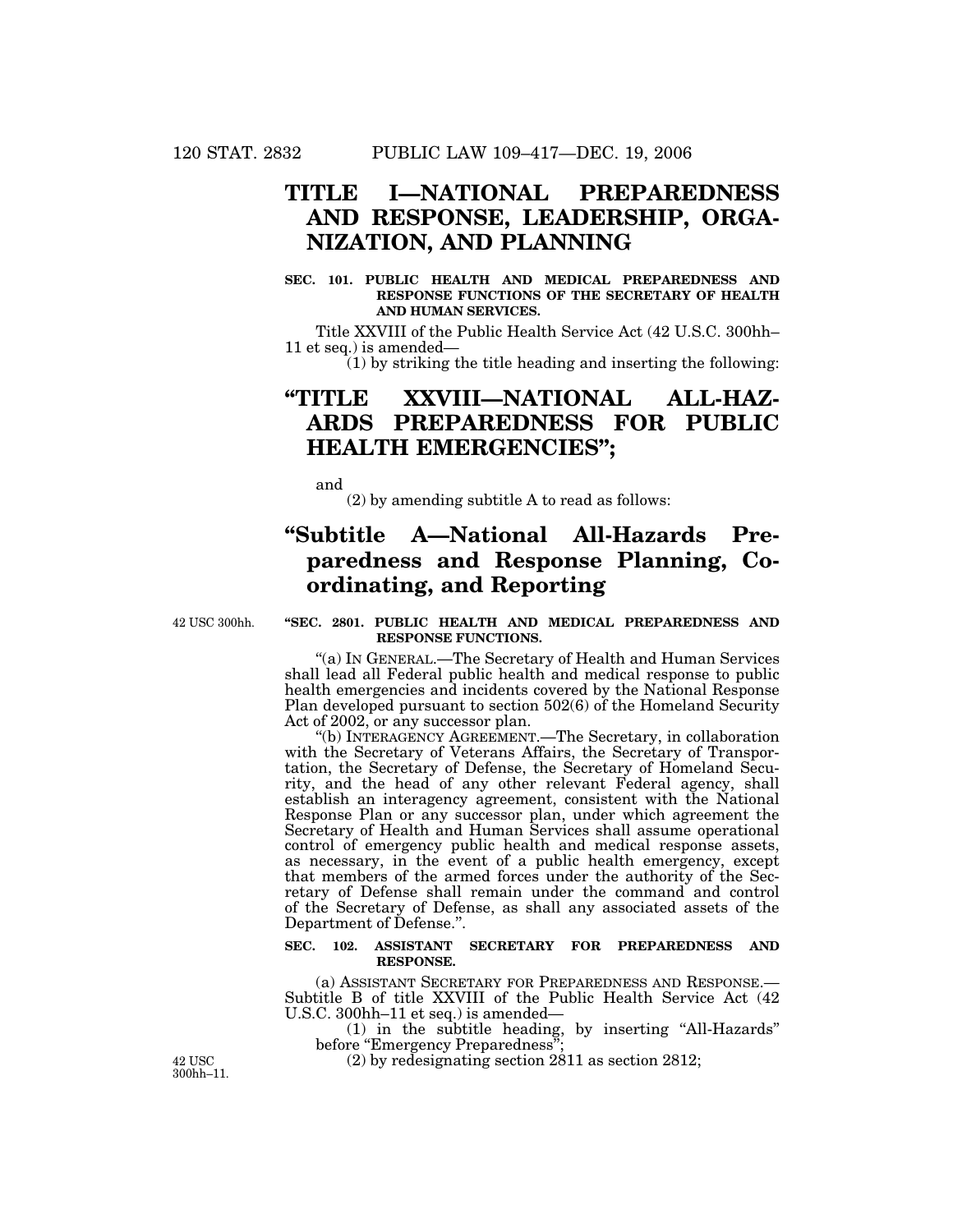(3) by inserting after the subtitle heading the following

new section:

#### **''SEC. 2811. COORDINATION OF PREPAREDNESS FOR AND RESPONSE TO ALL-HAZARDS PUBLIC HEALTH EMERGENCIES.**

42 USC 300hh–10.

"(a) IN GENERAL.—There is established within the Department of Health and Human Services the position of the Assistant Secretary for Preparedness and Response. The President, with the advice and consent of the Senate, shall appoint an individual to serve in such position. Such Assistant Secretary shall report to the Secretary.

''(b) DUTIES.—Subject to the authority of the Secretary, the Assistant Secretary for Preparedness and Response shall carry out the following functions:

" $(1)$  LEADERSHIP.—Serve as the principal advisor to the Secretary on all matters related to Federal public health and medical preparedness and response for public health emergencies.

''(2) PERSONNEL.—Register, credential, organize, train, equip, and have the authority to deploy Federal public health and medical personnel under the authority of the Secretary, including the National Disaster Medical System, and coordinate such personnel with the Medical Reserve Corps and the Emergency System for Advance Registration of Volunteer Health Professionals.

''(3) COUNTERMEASURES.—Oversee advanced research, development, and procurement of qualified countermeasures (as defined in section 319F–1) and qualified pandemic or epidemic products (as defined in section 319F–3).

" $(\tilde{4})$  COORDINATION.

''(A) FEDERAL INTEGRATION.—Coordinate with relevant Federal officials to ensure integration of Federal preparedness and response activities for public health emergencies.

''(B) STATE, LOCAL, AND TRIBAL INTEGRATION.—Coordinate with State, local, and tribal public health officials, the Emergency Management Assistance Compact, health care systems, and emergency medical service systems to ensure effective integration of Federal public health and medical assets during a public health emergency.<br>
"(C) EMERGENCY MEDICAL SERVICES.

''(C) EMERGENCY MEDICAL SERVICES.—Promote improved emergency medical services medical direction, system integration, research, and uniformity of data collection, treatment protocols, and policies with regard to public health emergencies.

''(5) LOGISTICS.—In coordination with the Secretary of Veterans Affairs, the Secretary of Homeland Security, the General Services Administration, and other public and private entities, provide logistical support for medical and public health aspects of Federal responses to public health emergencies.

''(6) LEADERSHIP.—Provide leadership in international programs, initiatives, and policies that deal with public health and medical emergency preparedness and response.

''(c) FUNCTIONS.—The Assistant Secretary for Preparedness and Response shall—

''(1) have authority over and responsibility for—

President. Government organization.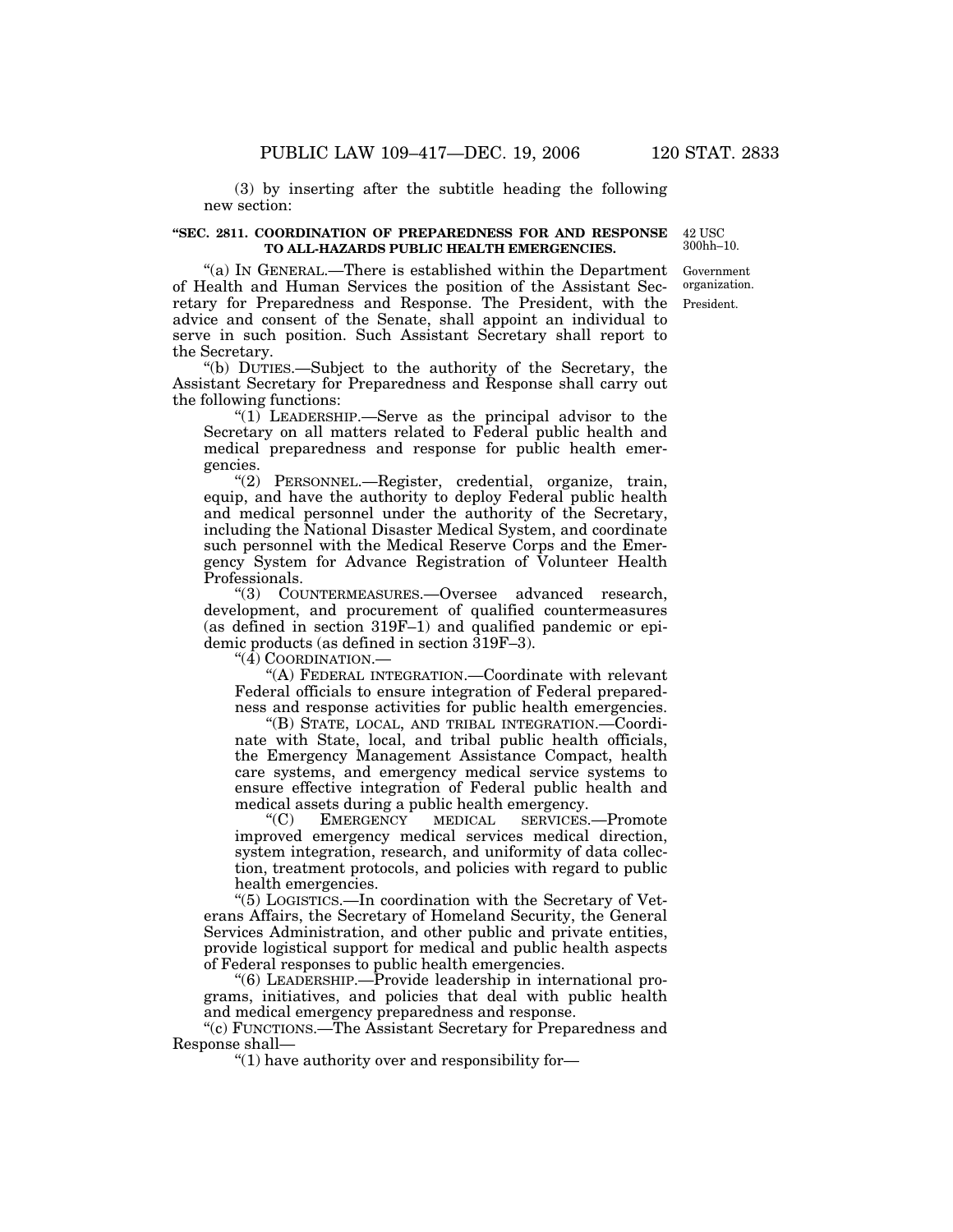"(A) the National Disaster Medical System (in accordance with section 301 of the Pandemic and All-Hazards Preparedness Act); and

''(B) the Hospital Preparedness Cooperative Agreement Program pursuant to section 319C–2;

" $(2)$  exercise the responsibilities and authorities of the Secretary with respect to the coordination of—

''(A) the Medical Reserve Corps pursuant to section 2813;

''(B) the Emergency System for Advance Registration of Volunteer Health Professionals pursuant to section 319I;

''(C) the Strategic National Stockpile; and

''(D) the Cities Readiness Initiative; and

''(3) assume other duties as determined appropriate by the Secretary.''; and

(4) by striking ''Assistant Secretary for Public Health Emergency Preparedness'' each place it appears and inserting ''Assistant Secretary for Preparedness and Response''.

(b) TRANSFER OF FUNCTIONS; REFERENCES.—

(1) TRANSFER OF FUNCTIONS.—There shall be transferred to the Office of the Assistant Secretary for Preparedness and Response the functions, personnel, assets, and liabilities of the Assistant Secretary for Public Health Emergency Preparedness as in effect on the day before the date of enactment of this Act.

(2) REFERENCES.—Any reference in any Federal law, Executive order, rule, regulation, or delegation of authority, or any document of or pertaining to the Assistant Secretary for Public Health Emergency Preparedness as in effect the day before the date of enactment of this Act, shall be deemed to be a reference to the Assistant Secretary for Preparedness and Response.

(c) STOCKPILE.—Section  $319F-2(a)(1)$  of the Public Health Service Act (42 U.S.C. 247d-6b(a)(1)) is amended by-

(1) inserting ''in collaboration with the Director of the Centers for Disease Control and Prevention, and'' after ''Secretary,''; and

(2) inserting at the end the following: ''The Secretary shall conduct an annual review (taking into account at-risk individuals) of the contents of the stockpile, including non-pharmaceutical supplies, and make necessary additions or modifications to the contents based on such review.''.

(d) AT-RISK INDIVIDUALS.—Title XXVIII of the Public Health Service Act (42 U.S.C. 300hh et seq.), as amended by section 303 of this Act, is amended by inserting after section 2813 the following:

#### **''SEC. 2814. AT-RISK INDIVIDUALS.**

''The Secretary, acting through such employee of the Department of Health and Human Services as determined by the Secretary and designated publicly (which may, at the discretion of the Secretary, involve the appointment or designation of an individual as the Director of At-Risk Individuals), shall—

''(1) oversee the implementation of the National Preparedness goal of taking into account the public health and medical needs of at-risk individuals in the event of a public health emergency, as described in section 2802(b)(4);

42 USC 300hh–11.

42 USC 300hh–10 note.

**42 USC** 300hh–16.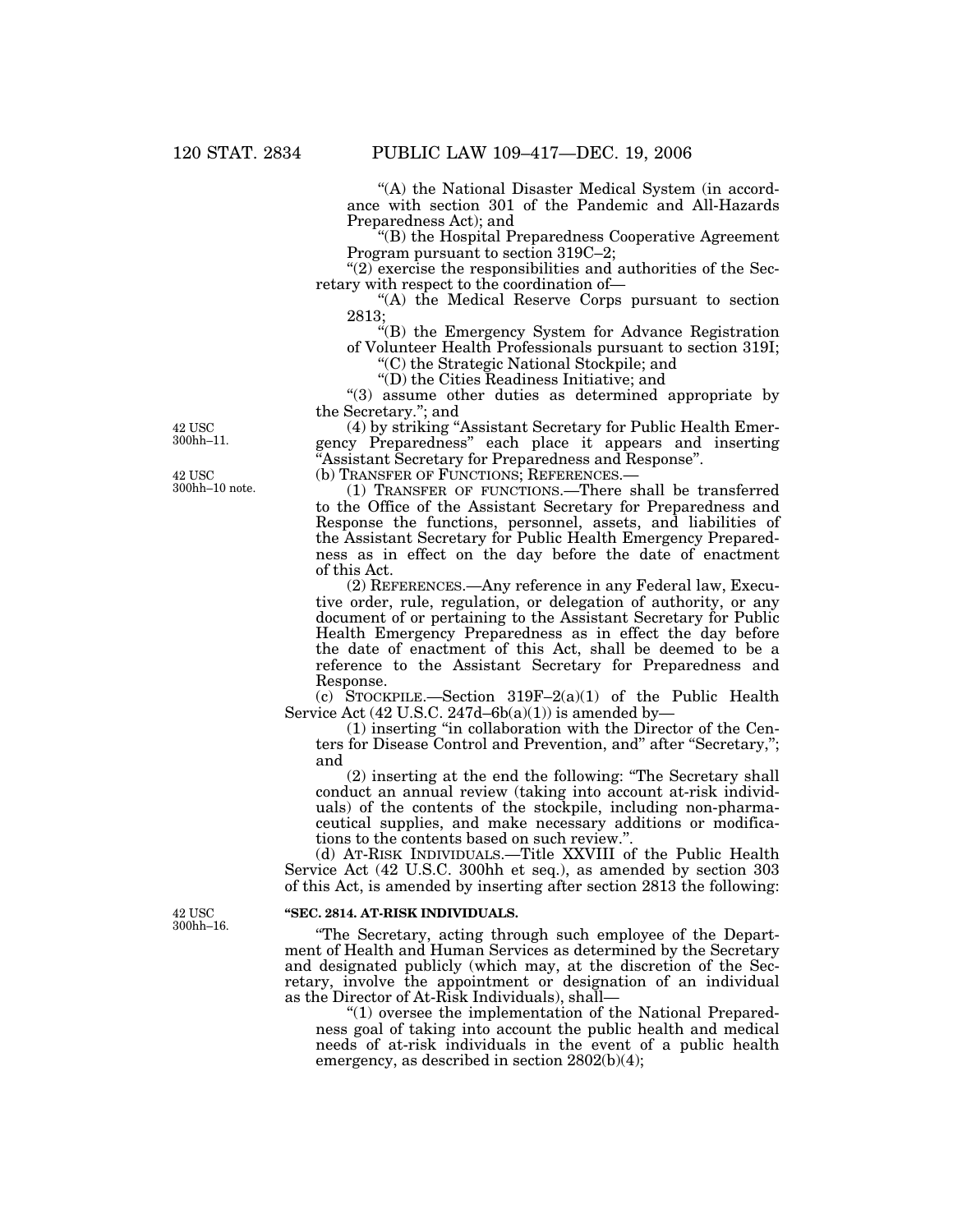"(2) assist other Federal agencies responsible for planning for, responding to, and recovering from public health emergencies in addressing the needs of at-risk individuals;

(3) provide guidance to and ensure that recipients of State and local public health grants include preparedness and response strategies and capabilities that take into account the medical and public health needs of at-risk individuals in the event of a public health emergency, as described in section  $319C-1(b)(2)(A)(iii);$ 

''(4) ensure that the contents of the strategic national stockpile take into account at-risk populations as described in section  $2811(b)(3)(B);$ 

''(5) oversee the progress of the Advisory Committee on At-Risk Individuals and Public Health Emergencies established under section 319F(b)(2) and make recommendations with a focus on opportunities for action based on the work of the Committee;

 $(6)$  oversee curriculum development for the public health and medical response training program on medical management of casualties, as it concerns at-risk individuals as described in subparagraphs (A) through (C) of section 319 $F(a)(2)$ ;

" $(7)$  disseminate novel and best practices of outreach to and care of at-risk individuals before, during, and following public health emergencies; and

''(8) not later than one year after the date of enactment of the Pandemic and All-Hazards Preparedness Act, prepare and submit to Congress a report describing the progress made on implementing the duties described in this section.'

### **SEC. 103. NATIONAL HEALTH SECURITY STRATEGY.**

Title XXVIII of the Public Health Service Act (300hh–11 et seq.), as amended by section 101, is amended by inserting after section 2801 the following:

#### **''SEC. 2802. NATIONAL HEALTH SECURITY STRATEGY.**

''(a) IN GENERAL.— ''(1) PREPAREDNESS AND RESPONSE REGARDING PUBLIC HEALTH EMERGENCIES.—Beginning in 2009 and every four years thereafter, the Secretary shall prepare and submit to the relevant committees of Congress a coordinated strategy (to be known as the National Health Security Strategy) and any revisions thereof, and an accompanying implementation plan for public health emergency preparedness and response. Such National Health Security Strategy shall identify the process for achieving the preparedness goals described in subsection (b) and shall be consistent with the National Preparedness Goal, the National Incident Management System, and the National Response Plan developed pursuant to section 502(6) of the Homeland Security Act of 2002, or any successor plan.

''(2) EVALUATION OF PROGRESS.—The National Health Security Strategy shall include an evaluation of the progress made by Federal, State, local, and tribal entities, based on the evidence-based benchmarks and objective standards that measure levels of preparedness established pursuant to section 319C–  $1(g)$ . Such evaluation shall include aggregate and State-specific breakdowns of obligated funding spent by major category (as defined by the Secretary) for activities funded through awards pursuant to sections 319C–1 and 319C–2.

42 USC 300hh–1.

Deadline. Reports.

Effective date. Deadline.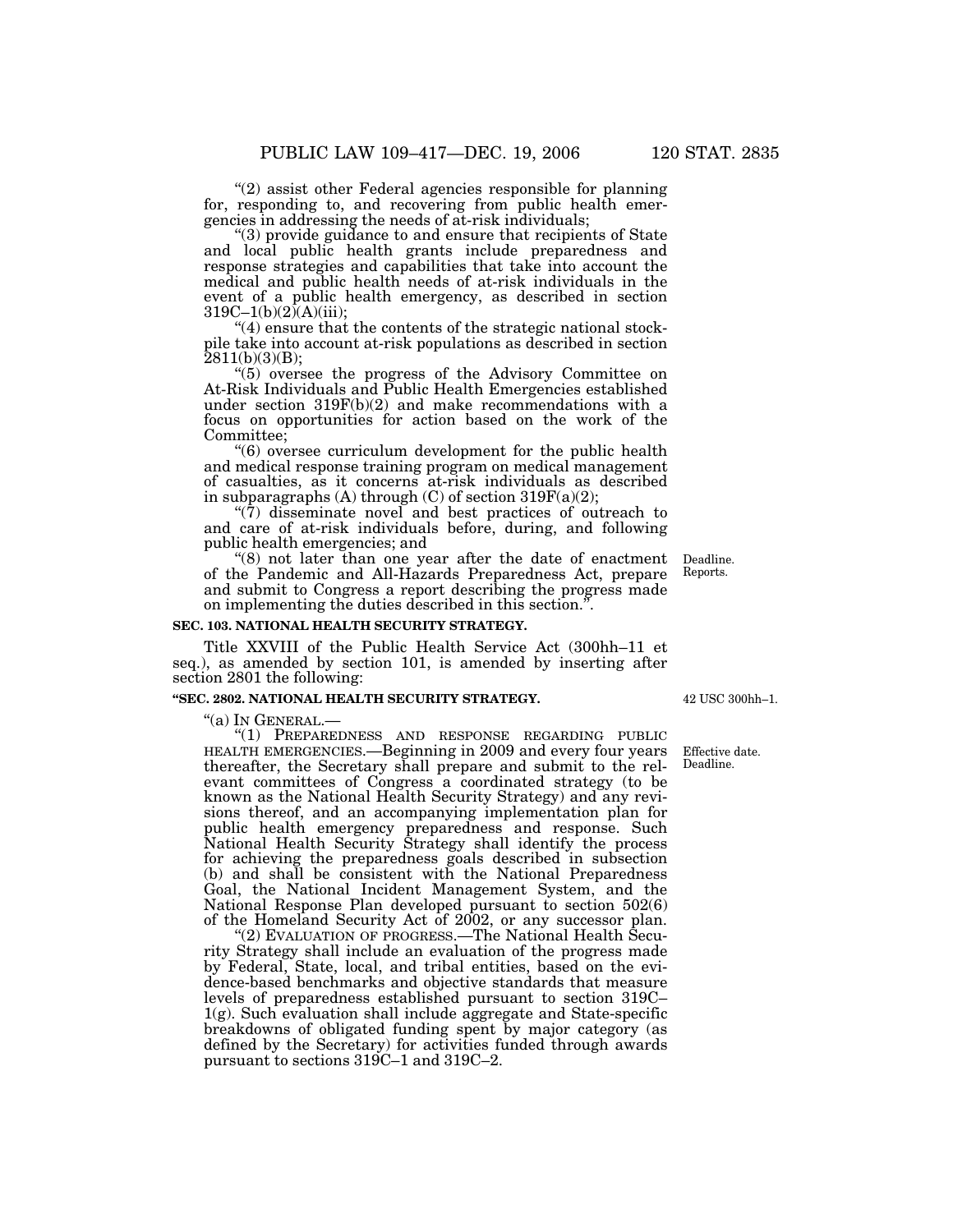''(3) PUBLIC HEALTH WORKFORCE.—In 2009, the National Health Security Strategy shall include a national strategy for establishing an effective and prepared public health workforce, including defining the functions, capabilities, and gaps in such workforce, and identifying strategies to recruit, retain, and protect such workforce from workplace exposures during public health emergencies.

''(b) PREPAREDNESS GOALS.—The National Health Security Strategy shall include provisions in furtherance of the following:

''(1) INTEGRATION.—Integrating public health and public and private medical capabilities with other first responder systems, including through—

''(A) the periodic evaluation of Federal, State, local, and tribal preparedness and response capabilities through drills and exercises; and

''(B) integrating public and private sector public health and medical donations and volunteers.

"(2) PUBLIC HEALTH.—Developing and sustaining Federal, State, local, and tribal essential public health security capabilities, including the following:

''(A) Disease situational awareness domestically and abroad, including detection, identification, and investigation.

''(B) Disease containment including capabilities for isolation, quarantine, social distancing, and decontamination.

''(C) Risk communication and public preparedness.

''(D) Rapid distribution and administration of medical countermeasures.

''(3) MEDICAL.—Increasing the preparedness, response capabilities, and surge capacity of hospitals, other health care facilities (including mental health facilities), and trauma care and emergency medical service systems, with respect to public health emergencies, which shall include developing plans for the following:

 $(A)$  Strengthening public health emergency medical management and treatment capabilities.

''(B) Medical evacuation and fatality management.

''(C) Rapid distribution and administration of medical countermeasures.

''(D) Effective utilization of any available public and private mobile medical assets and integration of other Federal assets.

"(E) Protecting health care workers and health care first responders from workplace exposures during a public health emergency.

''(4) AT-RISK INDIVIDUALS.—

"(A) Taking into account the public health and medical needs of at-risk individuals in the event of a public health emergency.

''(B) For purpose of this section and sections 319C– 1, 319F, and 319L, the term 'at-risk individuals' means children, pregnant women, senior citizens and other individuals who have special needs in the event of a public health emergency, as determined by the Secretary.

''(5) COORDINATION.—Minimizing duplication of, and ensuring coordination between, Federal, State, local, and tribal planning, preparedness, and response activities (including the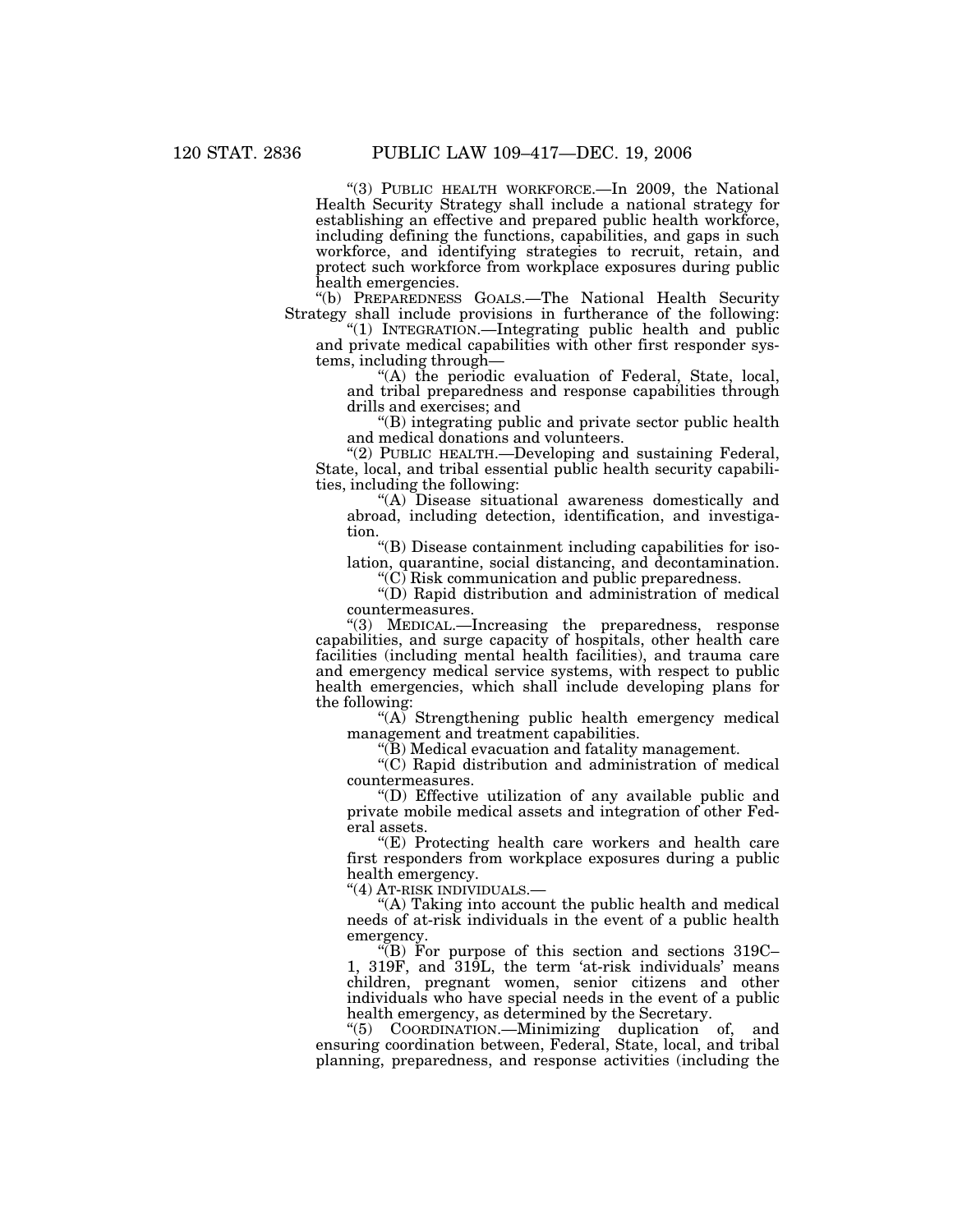State Emergency Management Assistance Compact). Such planning shall be consistent with the National Response Plan, or any successor plan, and National Incident Management System and the National Preparedness Goal.

''(6) CONTINUITY OF OPERATIONS.—Maintaining vital public health and medical services to allow for optimal Federal, State, local, and tribal operations in the event of a public health emergency.''.

## **TITLE II—PUBLIC HEALTH SECURITY PREPAREDNESS**

## **SEC. 201. IMPROVING STATE AND LOCAL PUBLIC HEALTH SECURITY.**

Section 319C–1 of the Public Health Service Act (42 U.S.C. 247d–3a) is amended—<br>(1) by amending the heading to read as follows:

(1) by amending the heading to read as follows: ''**IMPROVING STATE AND LOCAL PUBLIC HEALTH SECURITY.**''; (2) by striking subsections (a) through (i) and inserting the following:

Contracts.

''(a) IN GENERAL.—To enhance the security of the United States with respect to public health emergencies, the Secretary shall award cooperative agreements to eligible entities to enable such entities to conduct the activities described in subsection (d).

''(b) ELIGIBLE ENTITIES.—To be eligible to receive an award under subsection (a), an entity shall—

 $"(1)(A)$  be a State;

''(B) be a political subdivision determined by the Secretary to be eligible for an award under this section (based on criteria described in subsection  $(i)(4)$ ; or

''(C) be a consortium of entities described in subparagraph  $(A)$ ; and

"(2) prepare and submit to the Secretary an application at such time, and in such manner, and containing such information as the Secretary may require, including—

"(A) an All-Hazards Public Health Emergency Preparedness and Response Plan which shall include—

''(i) a description of the activities such entity will carry out under the agreement to meet the goals identified under section 2802;

''(ii) a pandemic influenza plan consistent with the requirements of paragraphs (2) and (5) of subsection (g);

''(iii) preparedness and response strategies and capabilities that take into account the medical and public health needs of at-risk individuals in the event of a public health emergency;

 $(iv)$  a description of the mechanism the entity will implement to utilize the Emergency Management Assistance Compact or other mutual aid agreements for medical and public health mutual aid; and

" $(v)$  a description of how the entity will include the State Unit on Aging in public health emergency preparedness;

 $\sqrt{f(B)}$  an assurance that the entity will report to the Secretary on an annual basis (or more frequently as determined by the Secretary) on the evidence-based benchmarks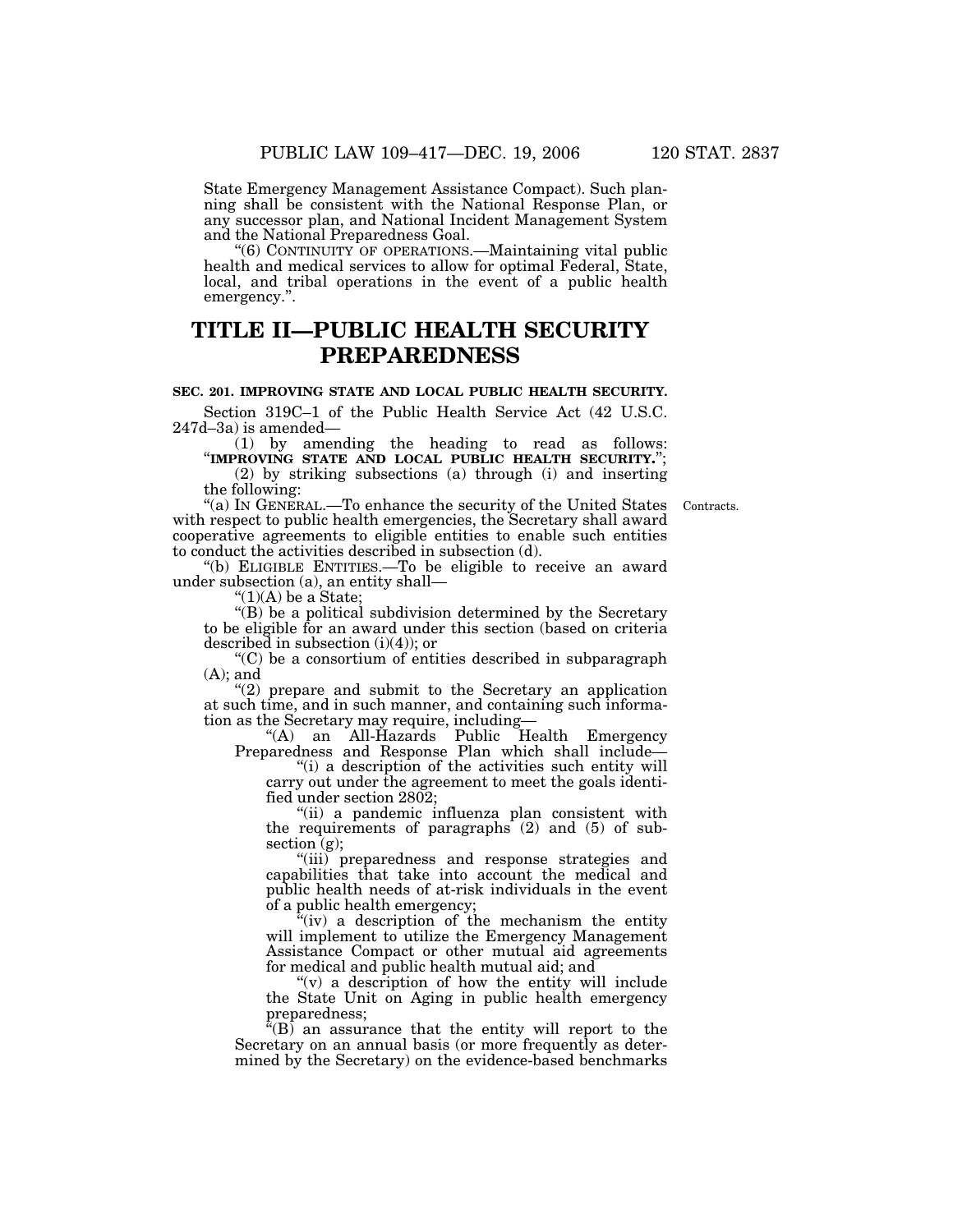and objective standards established by the Secretary to evaluate the preparedness and response capabilities of such entity under subsection (g);

 $\mathcal{C}^{\alpha}(C)$  an assurance that the entity will conduct, on at least an annual basis, an exercise or drill that meets any criteria established by the Secretary to test the preparedness and response capabilities of such entity, and that the entity will report back to the Secretary within the application of the following year on the strengths and weaknesses identified through such exercise or drill, and corrective actions taken to address material weaknesses;

''(D) an assurance that the entity will provide to the Secretary the data described under section  $319D(d)(3)$  as determined feasible by the Secretary;

 $E(E)$  an assurance that the entity will conduct activities to inform and educate the hospitals within the jurisdiction of such entity on the role of such hospitals in the plan required under subparagraph (A);

 $f(F)$  an assurance that the entity, with respect to the plan described under subparagraph (A), has developed and will implement an accountability system to ensure that such entity make satisfactory annual improvement and describe such system in the plan under subparagraph (A);

''(G) a description of the means by which to obtain public comment and input on the plan described in subparagraph (A) and on the implementation of such plan, that shall include an advisory committee or other similar mechanism for obtaining comment from the public and from other State, local, and tribal stakeholders; and

''(H) as relevant, a description of the process used by the entity to consult with local departments of public health to reach consensus, approval, or concurrence on the relative distribution of amounts received under this section.

''(c) LIMITATION.—Beginning in fiscal year 2009, the Secretary may not award a cooperative agreement to a State unless such State is a participant in the Emergency System for Advance Registration of Volunteer Health Professionals described in section 319I.

''(d) USE OF FUNDS.—

''(1) IN GENERAL.—An award under subsection (a) shall be expended for activities to achieve the preparedness goals described under paragraphs  $(1)$ ,  $(2)$ ,  $(4)$ ,  $(5)$ , and  $(6)$  of section 2802(b).

"(2) EFFECT OF SECTION.—Nothing in this subsection may be construed as establishing new regulatory authority or as modifying any existing regulatory authority.

''(e) COORDINATION WITH LOCAL RESPONSE CAPABILITIES.—An entity shall, to the extent practicable, ensure that activities carried out under an award under subsection (a) are coordinated with activities of relevant Metropolitan Medical Response Systems, local public health departments, the Cities Readiness Initiative, and local emergency plans.

''(f) CONSULTATION WITH HOMELAND SECURITY.—In making awards under subsection (a), the Secretary shall consult with the Secretary of Homeland Security to—

Effective date.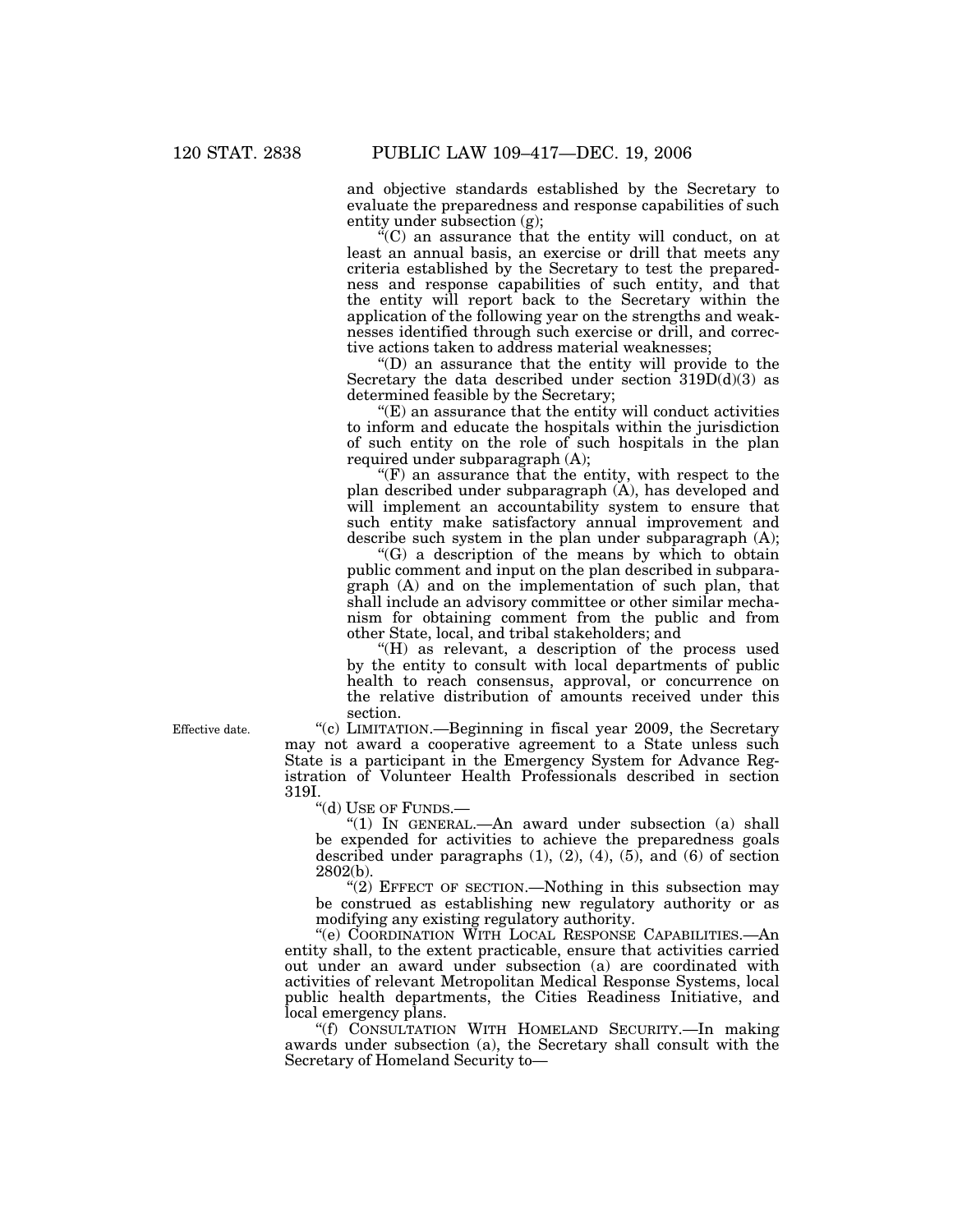''(1) ensure maximum coordination of public health and medical preparedness and response activities with the Metropolitan Medical Response System, and other relevant activities;

"(2) minimize duplicative funding of programs and activities;

''(3) analyze activities, including exercises and drills, conducted under this section to develop recommendations and guidance on best practices for such activities; and

''(4) disseminate such recommendations and guidance, including through expanding existing lessons learned information systems to create a single Internet-based point of access for sharing and distributing medical and public health best practices and lessons learned from drills, exercises, disasters, and other emergencies.

"(g) ACHIEVEMENT OF MEASURABLE EVIDENCE-BASED BENCH-MARKS AND OBJECTIVE STANDARDS.— MARKS AND OBJECTIVE STANDARDS.— ''(1) IN GENERAL.—Not later than 180 days after the date Deadline.

of enactment of the Pandemic and All-Hazards Preparedness Act, the Secretary shall develop or where appropriate adopt, and require the application of, measurable evidence-based benchmarks and objective standards that measure levels of preparedness with respect to the activities described in this section and with respect to activities described in section 319C– 2. In developing such benchmarks and standards, the Secretary shall consult with and seek comments from State, local, and tribal officials and private entities, as appropriate. Where appropriate, the Secretary shall incorporate existing objective standards. Such benchmarks and standards shall—

''(A) include outcome goals representing operational achievement of the National Preparedness Goals developed under section 2802(b); and

''(B) at a minimum, require entities to—

''(i) measure progress toward achieving the outcome goals; and

''(ii) at least annually, test, exercise, and rigorously evaluate the public health and medical emergency preparedness and response capabilities of the entity, and report to the Secretary on such measured and tested capabilities and measured and tested progress toward achieving outcome goals, based on criteria established by the Secretary.

''(2) CRITERIA FOR PANDEMIC INFLUENZA PLANS.—

"(A) IN GENERAL.—Not later than 180 days after the Deadline. date of enactment of the Pandemic and All-Hazards Preparedness Act, the Secretary shall develop and disseminate to the chief executive officer of each State criteria for an effective State plan for responding to pandemic influenza.

''(B) RULE OF CONSTRUCTION.—Nothing in this section shall be construed to require the duplication of Federal efforts with respect to the development of criteria or standards, without regard to whether such efforts were carried out prior to or after the date of enactment of this section.

''(3) TECHNICAL ASSISTANCE.—The Secretary shall, as determined appropriate by the Secretary, provide to a State, upon request, technical assistance in meeting the requirements of this section, including the provision of advice by experts in

Website.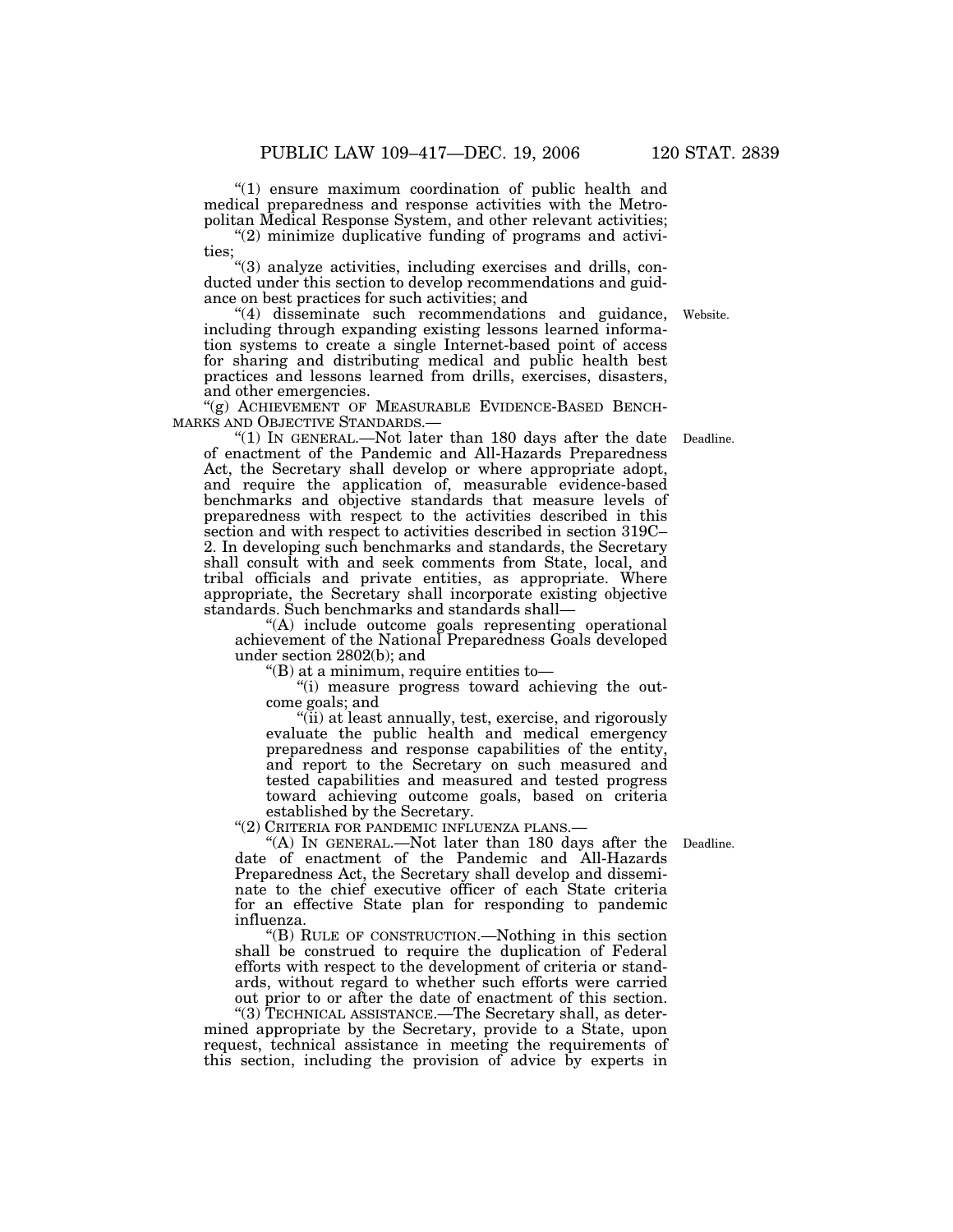the development of high-quality assessments, the setting of State objectives and assessment methods, the development of measures of satisfactory annual improvement that are valid and reliable, and other relevant areas.

"(4) NOTIFICATION OF FAILURES.—The Secretary shall develop and implement a process to notify entities that are determined by the Secretary to have failed to meet the requirements of paragraph  $(1)$  or  $(2)$ . Such process shall provide such entities with the opportunity to correct such noncompliance. An entity that fails to correct such noncompliance shall be subject to paragraph (5).

''(5) WITHHOLDING OF AMOUNTS FROM ENTITIES THAT FAIL TO ACHIEVE BENCHMARKS OR SUBMIT INFLUENZA PLAN.—Beginning with fiscal year 2009, and in each succeeding fiscal year, the Secretary shall—

"(A) withhold from each entity that has failed substantially to meet the benchmarks and performance measures described in paragraph (1) for the immediately preceding fiscal year (beginning with fiscal year 2008), pursuant to the process developed under paragraph (4), the amount described in paragraph (6); and

''(B) withhold from each entity that has failed to submit to the Secretary a plan for responding to pandemic influenza that meets the criteria developed under paragraph (2), the amount described in paragraph (6).

''(6) AMOUNTS DESCRIBED.—

''(A) IN GENERAL.—The amounts described in this paragraph are the following amounts that are payable to an entity for activities described in section 319C–1 or 319C– 2:

''(i) For the fiscal year immediately following a fiscal year in which an entity experienced a failure described in subparagraph  $(A)$  or  $(B)$  of paragraph (5) by the entity, an amount equal to 10 percent of the amount the entity was eligible to receive for such fiscal year.

"(ii) For the fiscal year immediately following two consecutive fiscal years in which an entity experienced such a failure, an amount equal to 15 percent of the amount the entity was eligible to receive for such fiscal year, taking into account the withholding of funds for the immediately preceding fiscal year under clause (i).

''(iii) For the fiscal year immediately following three consecutive fiscal years in which an entity experienced such a failure, an amount equal to 20 percent of the amount the entity was eligible to receive for such fiscal year, taking into account the withholding of funds for the immediately preceding fiscal years under clauses (i) and (ii).

"(iv) For the fiscal year immediately following four consecutive fiscal years in which an entity experienced such a failure, an amount equal to 25 percent of the amount the entity was eligible to receive for such a fiscal year, taking into account the withholding of funds for the immediately preceding fiscal years under clauses  $(i)$ ,  $(ii)$ , and  $(iii)$ .

Effective date. Deadline.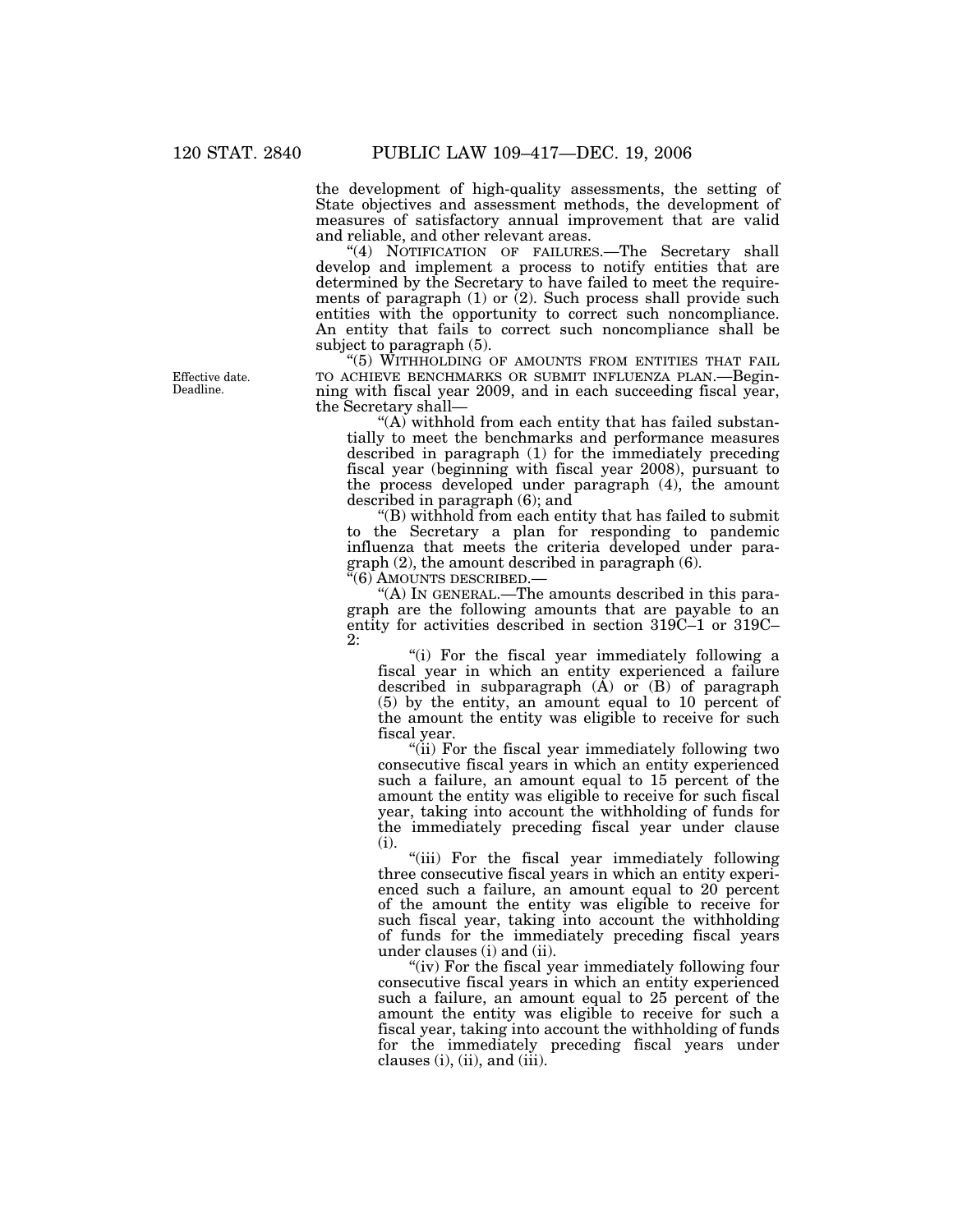''(B) SEPARATE ACCOUNTING.—Each failure described in subparagraph (A) or (B) of paragraph (5) shall be treated as a separate failure for purposes of calculating amounts withheld under subparagraph (A).

"(7) REALLOCATION OF AMOUNTS WITHHELD.

''(A) IN GENERAL.—The Secretary shall make amounts withheld under paragraph (6) available for making awards under section 319C–2 to entities described in subsection  $(b)(1)$  of such section.

''(B) PREFERENCE IN REALLOCATION.—In making awards under section 319C–2 with amounts described in subparagraph (A), the Secretary shall give preference to eligible entities (as described in section  $319C-2(b)(1)$ ) that are located in whole or in part in States from which amounts have been withheld under paragraph (6).

"(8) WAIVE OR REDUCE WITHHOLDING.—The Secretary may waive or reduce the withholding described in paragraph (6), for a single entity or for all entities in a fiscal year, if the Secretary determines that mitigating conditions exist that justify the waiver or reduction.

"(h) GRANTS FOR REAL-TIME DISEASE DETECTION IMPROVE-MENT.—

''(1) IN GENERAL.—The Secretary may award grants to eligible entities to carry out projects described under paragraph (4).

"(2) ELIGIBLE ENTITY.—For purposes of this section, the term 'eligible entity' means an entity that is—

 $\sqrt[\mu]{(A)}$ (i) a hospital, clinical laboratory, university; or

''(ii) a poison control center or professional organization in the field of poison control; and

''(B) a participant in the network established under subsection 319D(d).

''(3) APPLICATION.—Each eligible entity desiring a grant under this subsection shall submit to the Secretary an application at such time, in such manner, and containing such information as the Secretary may require.

"(4) USE OF FUNDS.-

''(A) IN GENERAL.—An eligible entity described in paragraph (2)(A)(i) that receives a grant under this subsection shall use the funds awarded pursuant to such grant to carry out a pilot demonstration project to purchase and implement the use of advanced diagnostic medical equipment to analyze real-time clinical specimens for pathogens of public health or bioterrorism significance and report any results from such project to State, local, and tribal public health entities and the network established under section 319D(d).

''(B) OTHER ENTITIES.—An eligible entity described in paragraph  $(2)(A)(ii)$  that receives a grant under this section shall use the funds awarded pursuant to such grant to—

"(i) improve the early detection, surveillance, and investigative capabilities of poison control centers for chemical, biological, radiological, and nuclear events by training poison information personnel to improve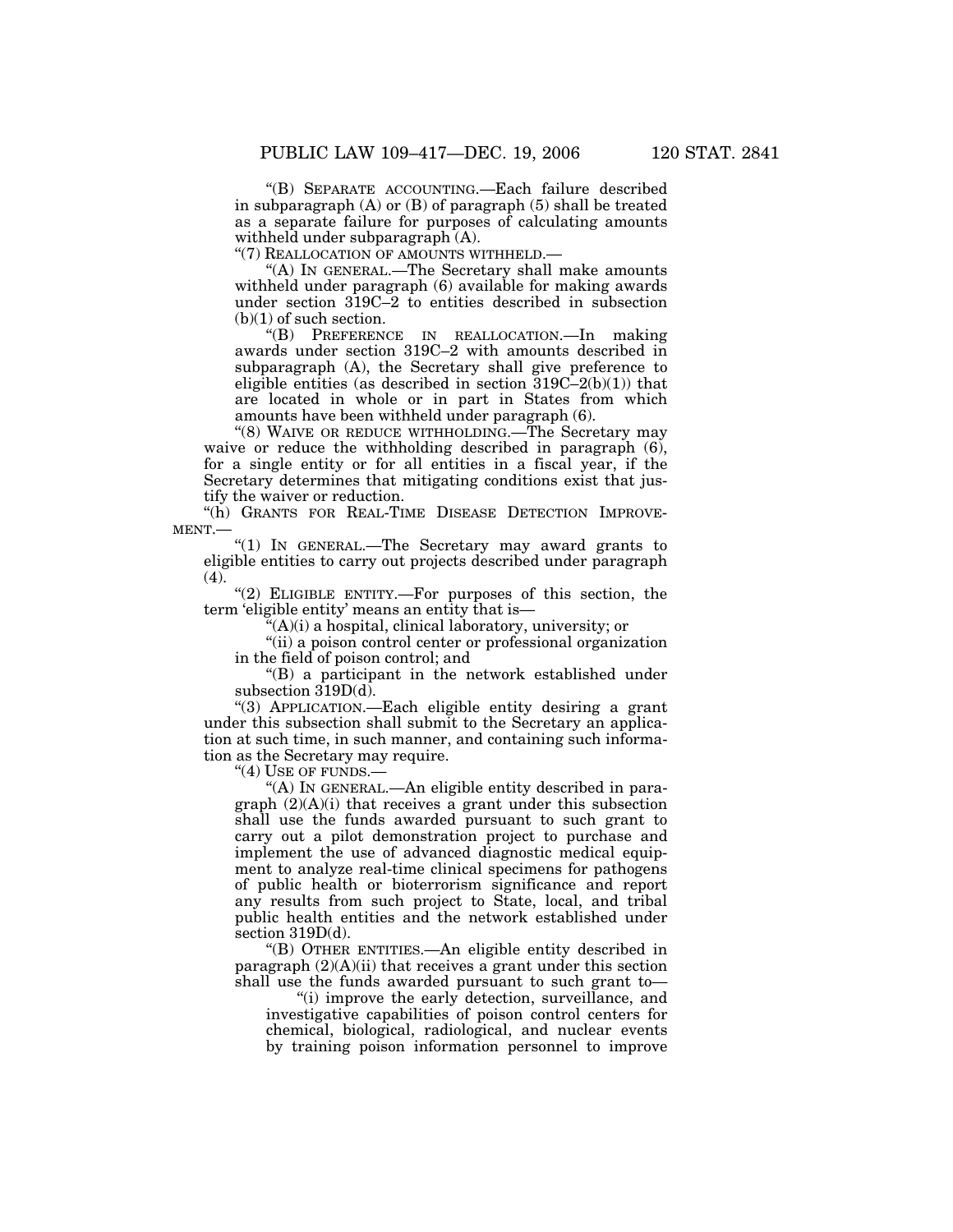the accuracy of surveillance data, improving the definitions used by the poison control centers for surveillance, and enhancing timely and efficient investigation of data anomalies;

''(ii) improve the capabilities of poison control centers to provide information to health care providers and the public with regard to chemical, biological, radiological, or nuclear threats or exposures, in consultation with the appropriate State, local, and tribal public health entities; or

"(iii) provide surge capacity in the event of a chemical, biological, radiological, or nuclear event through the establishment of alternative poison control center worksites and the training of nontraditional personnel.'';

(3) by redesignating subsection (j) as subsection (i);

(4) in subsection (i), as so redesignated—

(A) by striking paragraphs (1) through (3)(A) and inserting the following:

''(1) AUTHORIZATION OF APPROPRIATIONS.—

''(A) IN GENERAL.—For the purpose of carrying out this section, there is authorized to be appropriated \$824,000,000 for fiscal year 2007, of which \$35,000,000 shall be used to carry out subsection (h), for awards pursuant to paragraph (3) (subject to the authority of the Secretary to make awards pursuant to paragraphs (4) and (5)), and such sums as may be necessary for each of fiscal years 2008 through 2011.

''(B) COORDINATION.—There are authorized to be appropriated, \$10,000,000 for fiscal year 2007 to carry out subsection (f)(4) of this section and section 2814.

''(C) REQUIREMENT FOR STATE MATCHING FUNDS.— Beginning in fiscal year 2009, in the case of any State or consortium of two or more States, the Secretary may not award a cooperative agreement under this section unless the State or consortium of States agree that, with respect to the amount of the cooperative agreement awarded by the Secretary, the State or consortium of States will make available (directly or through donations from public or private entities) non-Federal contributions in an amount equal to—

 $\dddot{q}$ ) for the first fiscal year of the cooperative agreement, not less than 5 percent of such costs (\$1 for each \$20 of Federal funds provided in the cooperative agreement); and

''(ii) for any second fiscal year of the cooperative agreement, and for any subsequent fiscal year of such cooperative agreement, not less than 10 percent of such costs (\$1 for each \$10 of Federal funds provided in the cooperative agreement).

''(D) DETERMINATION OF AMOUNT OF NON-FEDERAL CON-TRIBUTIONS.—As determined by the Secretary, non-Federal contributions required in subparagraph (C) may be provided directly or through donations from public or private entities and may be in cash or in kind, fairly evaluated, including plant, equipment or services. Amounts provided

Effective date.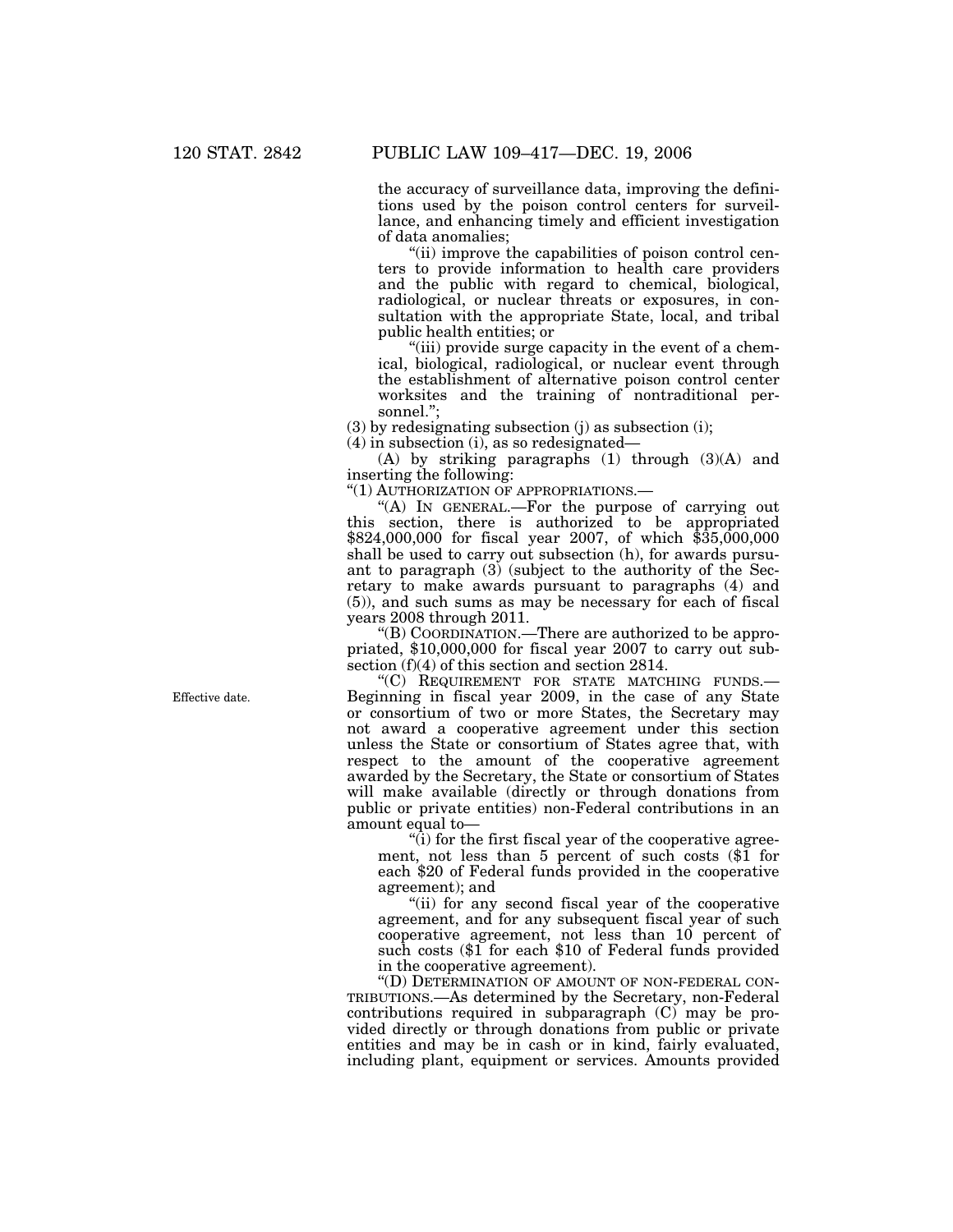by the Federal government, or services assisted or subsidized to any significant extent by the Federal government, may not be included in determining the amount of such non-Federal contributions.

''(2) MAINTAINING STATE FUNDING.—

''(A) IN GENERAL.—An entity that receives an award under this section shall maintain expenditures for public health security at a level that is not less than the average level of such expenditures maintained by the entity for the preceding 2 year period.

''(B) RULE OF CONSTRUCTION.—Nothing in this section shall be construed to prohibit the use of awards under this section to pay salary and related expenses of public health and other professionals employed by State, local, or tribal public health agencies who are carrying out activities supported by such awards (regardless of whether the primary assignment of such personnel is to carry out such activities).

''(3) DETERMINATION OF AMOUNT.—

Contracts.

''(A) IN GENERAL.—The Secretary shall award cooperative agreements under subsection (a) to each State or consortium of 2 or more States that submits to the Secretary an application that meets the criteria of the Secretary for the receipt of such an award and that meets other implementation conditions established by the Secretary for such awards.'';

 $(B)$  in paragraph  $(4)(A)$ —

(i) by striking ''2003'' and inserting ''2007''; and (ii) by striking  $\mathcal{C}(A)(i)(I)^{\prime\prime};$ 

 $(C)$  in paragraph  $(4)(D)$ , by striking "2002" and inserting "2006";

 $(D)$  in paragraph  $(5)$ —

(i) by striking ''2003'' and inserting ''2007''; and (ii) by striking " $(A)(i)(I)$ "; and

(E) by striking paragraph (6) and inserting the following:

''(6) FUNDING OF LOCAL ENTITIES.—The Secretary shall, in making awards under this section, ensure that with respect to the cooperative agreement awarded, the entity make available appropriate portions of such award to political subdivisions and local departments of public health through a process involving the consensus, approval or concurrence with such local entities.''; and

(5) by adding at the end the following:

''(j) ADMINISTRATIVE AND FISCAL RESPONSIBILITY.—

''(1) ANNUAL REPORTING REQUIREMENTS.—Each entity shall prepare and submit to the Secretary annual reports on its activities under this section and section 319C–2. Each such report shall be prepared by, or in consultation with, the health department. In order to properly evaluate and compare the performance of different entities assisted under this section and section 319C–2 and to assure the proper expenditure of funds under this section and section 319C–2, such reports shall be in such standardized form and contain such information as the Secretary determines and describes within 180 days of the date of enactment of the Pandemic and All-Hazards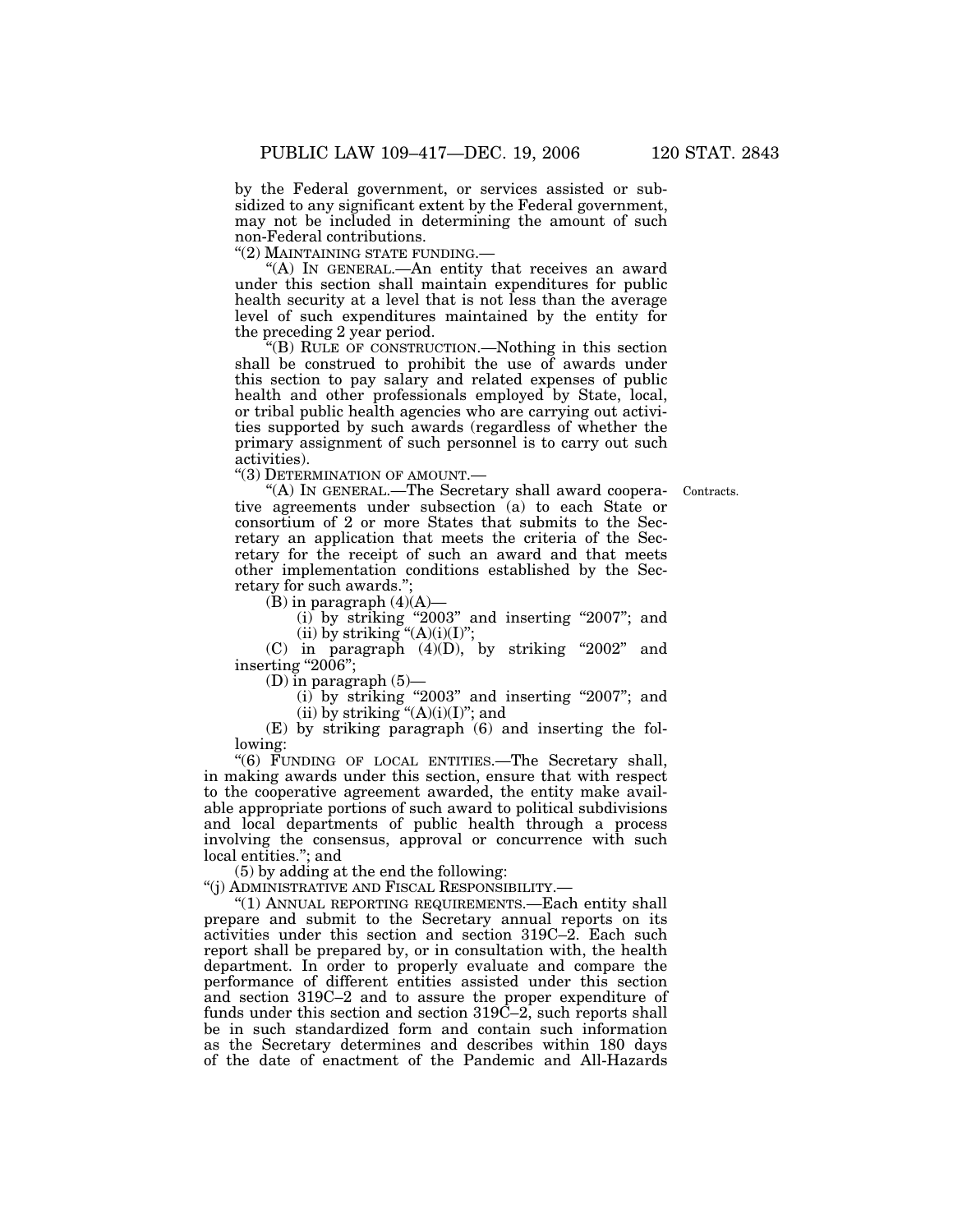Preparedness Act (after consultation with the States) to be necessary to—

 $(A)$  secure an accurate description of those activities; ''(B) secure a complete record of the purposes for which

funds were spent, and of the recipients of such funds; ''(C) describe the extent to which the entity has met

the goals and objectives it set forth under this section or section 319C–2;

''(D) determine the extent to which funds were expended consistent with the entity's application transmitted under this section or section 319C–2; and

''(E) publish such information on a Federal Internet website consistent with subsection (k).

''(2) AUDITS; IMPLEMENTATION.—

''(A) IN GENERAL.—Each entity receiving funds under this section or section 319C–2 shall, not less often than once every 2 years, audit its expenditures from amounts received under this section or section 319C–2. Such audits shall be conducted by an entity independent of the agency administering a program funded under this section or section 319C–2 in accordance with the Comptroller General's standards for auditing governmental organizations, programs, activities, and functions and generally accepted auditing standards. Within 30 days following the completion of each audit report, the entity shall submit a copy of that audit report to the Secretary.

''(B) REPAYMENT.—Each entity shall repay to the United States amounts found by the Secretary, after notice and opportunity for a hearing to the entity, not to have been expended in accordance with this section or section 319C–2 and, if such repayment is not made, the Secretary may offset such amounts against the amount of any allotment to which the entity is or may become entitled under this section or section 319C–2 or may otherwise recover such amounts.

''(C) WITHHOLDING OF PAYMENT.—The Secretary may, after notice and opportunity for a hearing, withhold payment of funds to any entity which is not using its allotment under this section or section 319C–2 in accordance with such section. The Secretary may withhold such funds until the Secretary finds that the reason for the withholding has been removed and there is reasonable assurance that it will not recur.

''(3) MAXIMUM CARRYOVER AMOUNT.—

''(A) IN GENERAL.—For each fiscal year, the Secretary, in consultation with the States and political subdivisions, shall determine the maximum percentage amount of an award under this section that an entity may carryover to the succeeding fiscal year.

''(B) AMOUNT EXCEEDED.—For each fiscal year, if the percentage amount of an award under this section unexpended by an entity exceeds the maximum percentage permitted by the Secretary under subparagraph (A), the entity shall return to the Secretary the portion of the unexpended amount that exceeds the maximum amount permitted to be carried over by the Secretary.

Publication. Website.

Deadline.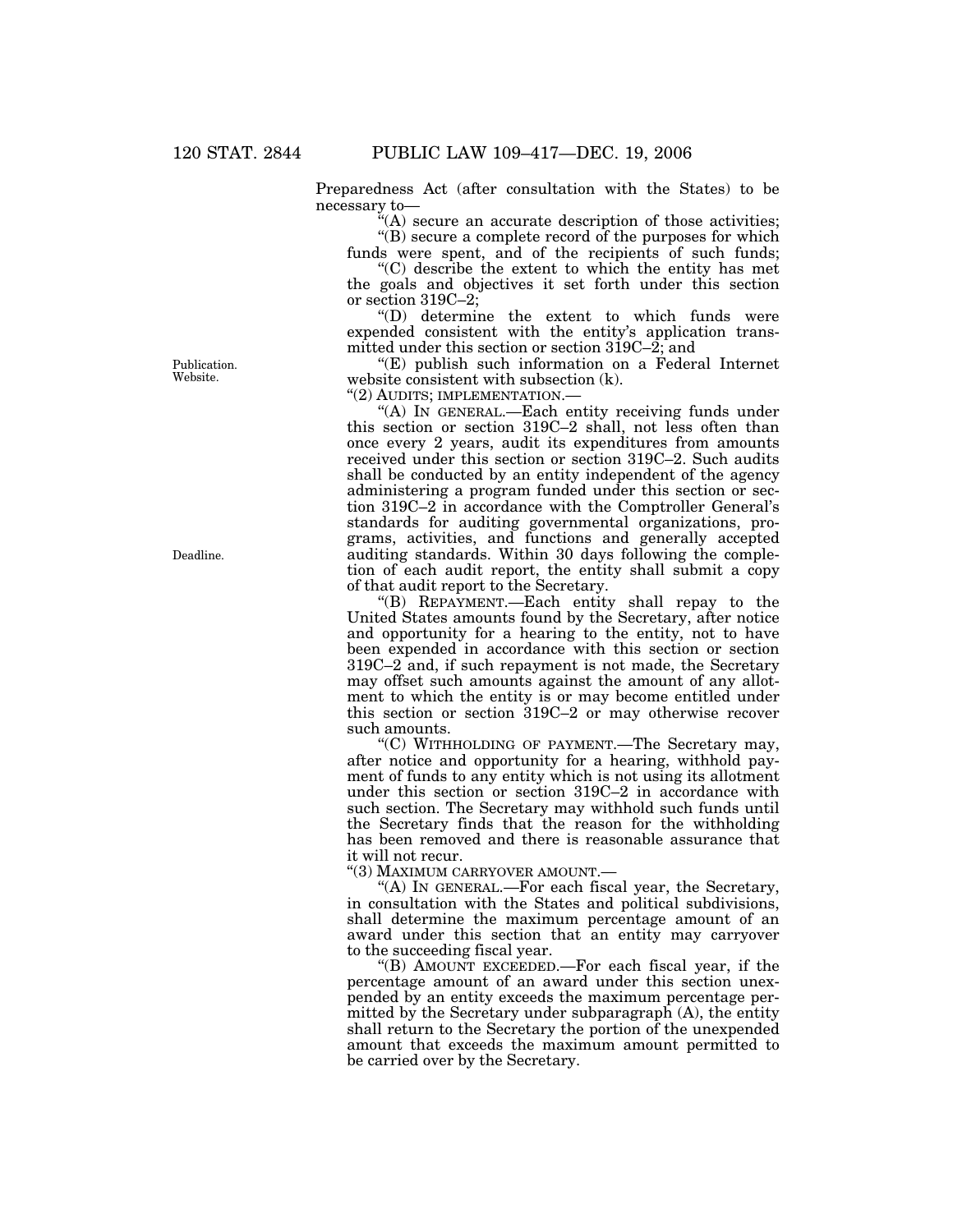''(C) ACTION BY SECRETARY.—The Secretary shall make amounts returned to the Secretary under subparagraph (B) available for awards under section  $319C-2(b)(1)$ . In making awards under section  $319C-2(b)(1)$  with amounts collected under this paragraph the Secretary shall give preference to entities that are located in whole or in part in States from which amounts have been returned under subparagraph (B).

''(D) WAIVER.—An entity may apply to the Secretary for a waiver of the maximum percentage amount under subparagraph (A). Such an application for a waiver shall include an explanation why such requirement should not apply to the entity and the steps taken by such entity to ensure that all funds under an award under this section will be expended appropriately.

''(E) WAIVE OR REDUCE WITHHOLDING.—The Secretary may waive the application of subparagraph (B), or reduce the amount determined under such subparagraph, for a single entity pursuant to subparagraph (D) or for all entities in a fiscal year, if the Secretary determines that mitigating conditions exist that justify the waiver or reduction.

"(k) COMPILATION AND AVAILABILITY OF DATA.—The Secretary shall compile the data submitted under this section and make such data available in a timely manner on an appropriate Internet website in a format that is useful to the public and to other entities and that provides information on what activities are best contributing to the achievement of the outcome goals described in subsection  $(g)$ .".

#### **SEC. 202. USING INFORMATION TECHNOLOGY TO IMPROVE SITUA-TIONAL AWARENESS IN PUBLIC HEALTH EMERGENCIES.**

Section 319D of the Public Health Service Act (42 U.S.C. 247d– 4) is amended—

 $(1)$  in subsection  $(a)(1)$ , by inserting "domestically and abroad'' after ''public health threats''; and

(2) by adding at the end the following:

''(d) PUBLIC HEALTH SITUATIONAL AWARENESS.—

"(1) IN GENERAL.—Not later than 2 years after the date Deadline. of enactment of the Pandemic and All-Hazards Preparedness Act, the Secretary, in collaboration with State, local, and tribal public health officials, shall establish a near real-time electronic nationwide public health situational awareness capability through an interoperable network of systems to share data and information to enhance early detection of rapid response to, and management of, potentially catastrophic infectious disease outbreaks and other public health emergencies that originate domestically or abroad. Such network shall be built on existing State situational awareness systems or enhanced systems that enable such connectivity.

"(2) STRATEGIC PLAN.—Not later than 180 days after the date of enactment the Pandemic and All-Hazards Preparedness Act, the Secretary shall submit to the appropriate committees of Congress, a strategic plan that demonstrates the steps the Secretary will undertake to develop, implement, and evaluate the network described in paragraph (1), utilizing the elements described in paragraph (3).

Deadline.

Website.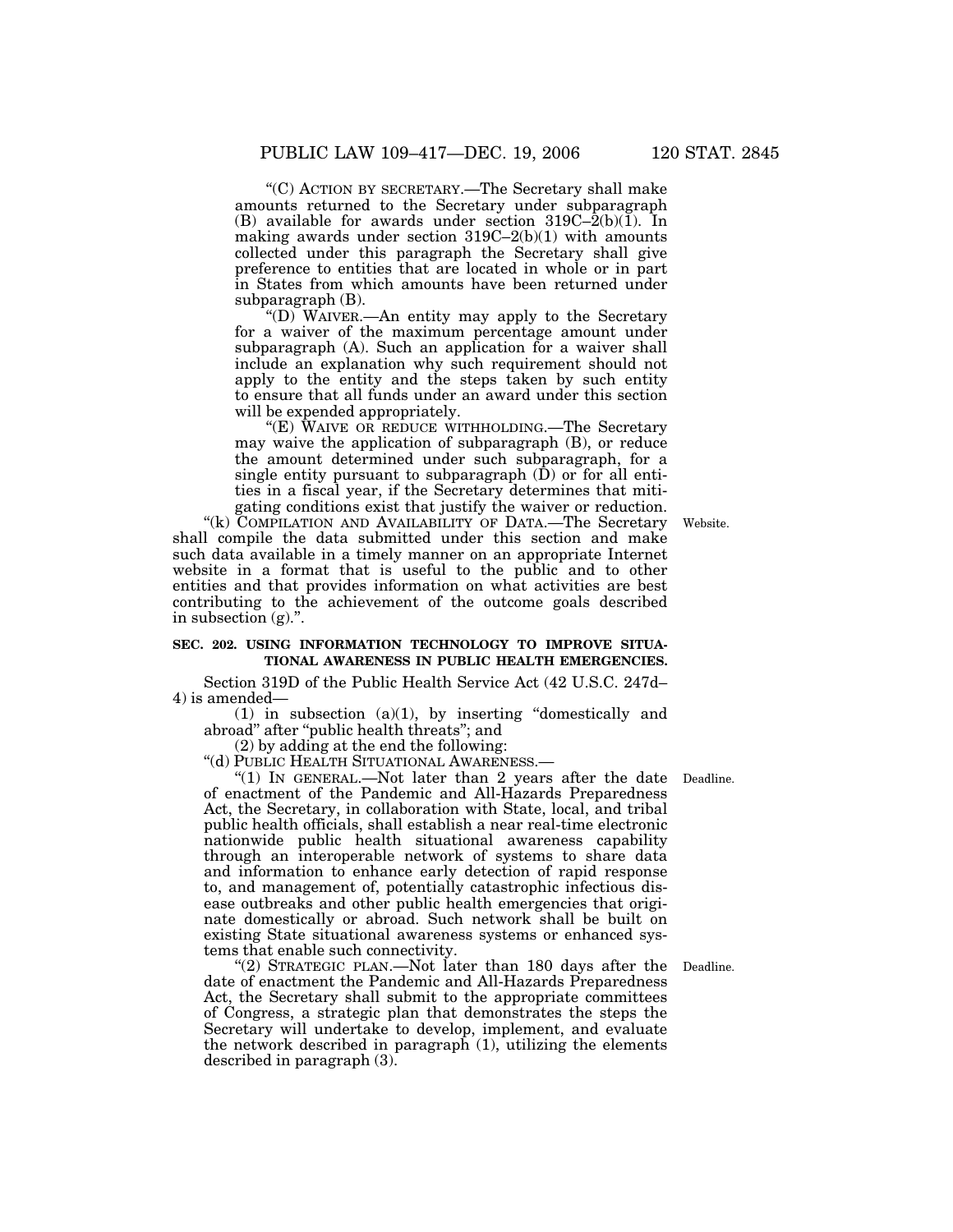" $(3)$  ELEMENTS.—The network described in paragraph  $(1)$ shall include data and information transmitted in a standardized format from—

''(A) State, local, and tribal public health entities, including public health laboratories;

''(B) Federal health agencies;

''(C) zoonotic disease monitoring systems;

''(D) public and private sector health care entities, hospitals, pharmacies, poison control centers or professional organizations in the field of poison control, and clinical laboratories, to the extent practicable and provided that such data are voluntarily provided simultaneously to the Secretary and appropriate State, local, and tribal public health agencies; and

 $E$ ) such other sources as the Secretary may deem appropriate.

"(4) RULE OF CONSTRUCTION.—Paragraph (3) shall not be construed as requiring separate reporting of data and information from each source listed.

''(5) REQUIRED ACTIVITIES.—In establishing and operating the network described in paragraph (1), the Secretary shall—

"(A) utilize applicable interoperability standards as determined by the Secretary through a joint public and private sector process;

''(B) define minimal data elements for such network;

''(C) in collaboration with State, local, and tribal public health officials, integrate and build upon existing State, local, and tribal capabilities, ensuring simultaneous sharing of data, information, and analyses from the network described in paragraph (1) with State, local, and tribal public health agencies; and

''(D) in collaboration with State, local, and tribal public health officials, develop procedures and standards for the collection, analysis, and interpretation of data that States, regions, or other entities collect and report to the network described in paragraph (1).

''(e) STATE AND REGIONAL SYSTEMS TO ENHANCE SITUATIONAL AWARENESS IN PUBLIC HEALTH EMERGENCIES.—

''(1) IN GENERAL.—To implement the network described in subsection (d), the Secretary may award grants to States or consortia of States to enhance the ability of such States or consortia of States to establish or operate a coordinated public health situational awareness system for regional or Statewide early detection of, rapid response to, and management of potentially catastrophic infectious disease outbreaks and public health emergencies, in collaboration with appropriate public health agencies, sentinel hospitals, clinical laboratories, pharmacies, poison control centers, other health care organizations, and animal health organizations within such States.

"(2) ELIGIBILITY.—To be eligible to receive a grant under paragraph (1), the State or consortium of States shall submit to the Secretary an application at such time, in such manner, and containing such information as the Secretary may require, including an assurance that the State or consortium of States will submit to the Secretary—

Reports.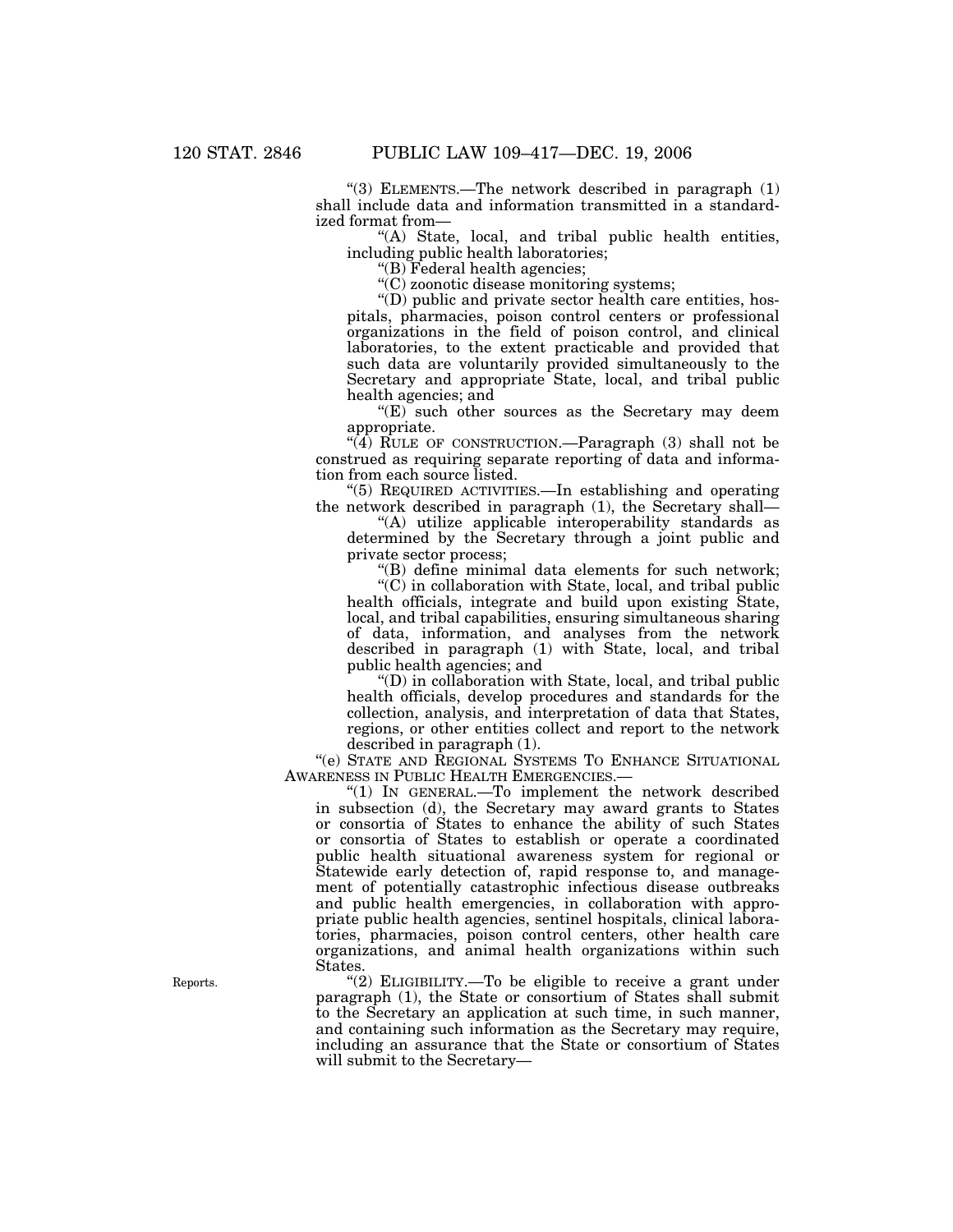''(A) reports of such data, information, and metrics as the Secretary may require;

''(B) a report on the effectiveness of the systems funded under the grant; and

 $C$ ) a description of the manner in which grant funds will be used to enhance the timelines and comprehensiveness of efforts to detect, respond to, and manage potentially catastrophic infectious disease outbreaks and public health emergencies.

''(3) USE OF FUNDS.—A State or consortium of States that receives an award under this subsection—

''(A) shall establish, enhance, or operate a coordinated public health situational awareness system for regional or Statewide early detection of, rapid response to, and management of potentially catastrophic infectious disease outbreaks and public health emergencies;

''(B) may award grants or contracts to entities described in paragraph  $(1)$  within or serving such State to assist such entities in improving the operation of information technology systems, facilitating the secure exchange of data and information, and training personnel to enhance the operation of the system described in subparagraph (A); and

''(C) may conduct a pilot program for the development of multi-State telehealth network test beds that build on, enhance, and securely link existing State and local telehealth programs to prepare for, monitor, respond to, and manage the events of public health emergencies, facilitate coordination and communication among medical, public health, and emergency response agencies, and provide medical services through telehealth initiatives within the States that are involved in such a multi-State telehealth network test bed.

"(4) LIMITATION.—Information technology systems acquired or implemented using grants awarded under this section must be compliant with—

''(A) interoperability and other technological standards, as determined by the Secretary; and

''(B) data collection and reporting requirements for the network described in subsection (d).

> Deadline. Reports.

''(5) INDEPENDENT EVALUATION.—Not later than 4 years after the date of enactment of the Pandemic and All-Hazards Preparedness Act, the Government Accountability Office shall conduct an independent evaluation, and submit to the Secretary and the appropriate committees of Congress a report concerning the activities conducted under this subsection and subsection (d).

''(f) TELEHEALTH ENHANCEMENTS FOR EMERGENCY RESPONSE.—

''(1) EVALUATION.—The Secretary, in consultation with the Federal Communications Commission and other relevant Federal agencies, shall—

"(A) conduct an inventory of telehealth initiatives in existence on the date of enactment of the Pandemic and All-Hazards Preparedness Act, including—

''(i) the specific location of network components;

"(ii) the medical, technological, and communications capabilities of such components;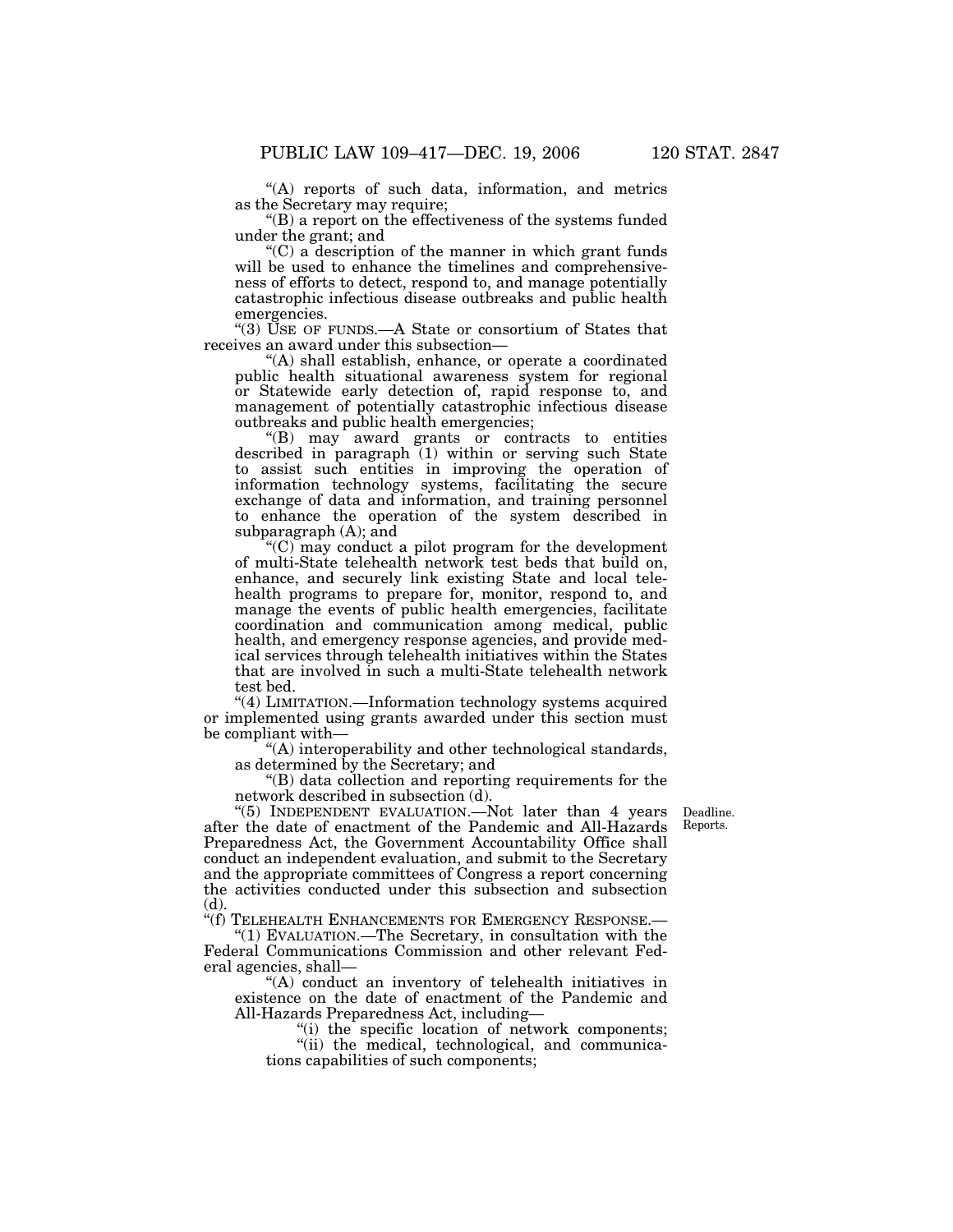"(iii) the functionality of such components; and " $(iv)$  the capacity and ability of such components

to handle increased volume during the response to a public health emergency;

 $\angle$ (B) identify methods to expand and interconnect the regional health information networks funded by the Secretary, the State and regional broadband networks funded through the rural health care support mechanism pilot program funded by the Federal Communications Commission, and other telehealth networks;

''(C) evaluate ways to prepare for, monitor, respond rapidly to, or manage the events of, a public health emergency through the enhanced use of telehealth technologies, including mechanisms for payment or reimbursement for use of such technologies and personnel during public health emergencies;

 $\sqrt{\phi}$ ) identify methods for reducing legal barriers that deter health care professionals from providing telemedicine services, such as by utilizing State emergency health care professional credentialing verification systems, encouraging States to establish and implement mechanisms to improve interstate medical licensure cooperation, facilitating the exchange of information among States regarding investigations and adverse actions, and encouraging States to waive the application of licensing requirements during a public health emergency;

 $E(E)$  evaluate ways to integrate the practice of telemedicine within the National Disaster Medical System; and

 $(F)$  promote greater coordination among existing Federal interagency telemedicine and health information technology initiatives.

"(2) REPORT.—Not later than 12 months after the date of enactment of the Pandemic and All-Hazards Preparedness Act, the Secretary shall prepare and submit a report to the Committee on Health, Education, Labor, and Pensions of the Senate and the Committee on Energy and Commerce of the House of Representatives regarding the findings and recommendations pursuant to subparagraphs (A) through (F) of paragraph (1).

 $C^{k}(g)$  AUTHORIZATION OF APPROPRIATIONS.—There are authorized to be appropriated to carry out this section, such sums as may be necessary in each of fiscal years 2007 through 2011.''.

#### **SEC. 203. PUBLIC HEALTH WORKFORCE ENHANCEMENTS.**

(a) DEMONSTRATION PROJECT.—Subpart III of part D of title III of the Public Health Service Act (42 U.S.C. 254l) is amended by adding at the end the following:

#### **''SEC. 338M. PUBLIC HEALTH DEPARTMENTS.**

"(a) IN GENERAL.—To the extent that funds are appropriated under subsection (e), the Secretary shall establish a demonstration project to provide for the participation of individuals who are eligible for the Loan Repayment Program described in section 338B and who agree to complete their service obligation in a State health department that provides a significant amount of service to health professional shortage areas or areas at risk of a public health emergency, as determined by the Secretary, or in a local or tribal

42 USC 254u.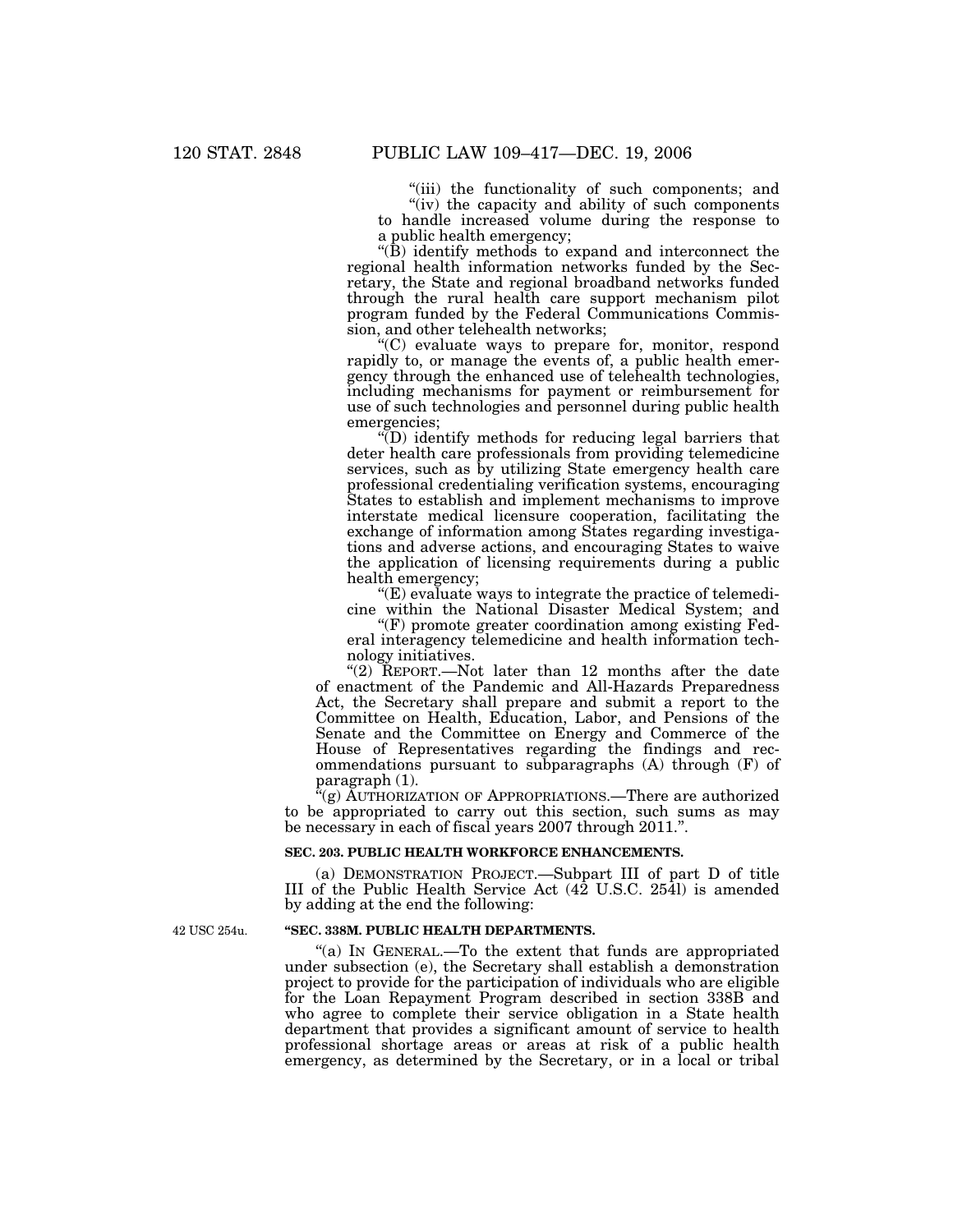health department that serves a health professional shortage area or an area at risk of a public health emergency.

''(b) PROCEDURE.—To be eligible to receive assistance under subsection (a), with respect to the program described in section 338B, an individual shall—

''(1) comply with all rules and requirements described in such section (other than section  $338B(f)(1)(B)(iv)$ ); and

" $(2)$  agree to serve for a time period equal to 2 years, or such longer period as the individual may agree to, in a State, local, or tribal health department, described in subsection (a).

''(c) DESIGNATIONS.—The demonstration project described in subsection (a), and any healthcare providers who are selected to participate in such project, shall not be considered by the Secretary in the designation of health professional shortage areas under section 332 during fiscal years 2007 through 2010.

''(d) REPORT.—Not later than 3 years after the date of enactment of this section, the Secretary shall submit a report to the relevant committees of Congress that evaluates the participation of individuals in the demonstration project under subsection (a), the impact of such participation on State, local, and tribal health departments, and the benefit and feasibility of permanently allowing such placements in the Loan Repayment Program.

''(e) AUTHORIZATION OF APPROPRIATIONS.—There are authorized to be appropriated to carry out this section, such sums as may be necessary for each of fiscal years 2007 through 2010.''.

(b) GRANTS FOR LOAN REPAYMENT PROGRAM.—Section 338I of the Public Health Service Act (42 U.S.C. 254q–1) is amended by adding at the end the following:

''(j) PUBLIC HEALTH LOAN REPAYMENT.—

''(1) IN GENERAL.—The Secretary may award grants to States for the purpose of assisting such States in operating loan repayment programs under which such States enter into contracts to repay all or part of the eligible loans borrowed by, or on behalf of, individuals who agree to serve in State, local, or tribal health departments that serve health professional shortage areas or other areas at risk of a public health emergency, as designated by the Secretary.

 $\sqrt{\left(2\right)}$  LOANS ELIGIBLE FOR REPAYMENT.—To be eligible for repayment under this subsection, a loan shall be a loan made, insured, or guaranteed by the Federal Government that is borrowed by, or on behalf of, an individual to pay the cost of attendance for a program of education leading to a degree appropriate for serving in a State, local, or tribal health department as determined by the Secretary and the chief executive officer of the State in which the grant is administered, at an institution of higher education (as defined in section 102 of the Higher Education Act of 1965), including principal, interest, and related expenses on such loan.

"(3) APPLICABILITY OF EXISTING REQUIREMENTS. - With respect to awards made under paragraph (1)—

"(A) the requirements of subsections (b),  $(f)$ , and  $(g)$ shall apply to such awards; and

" $(B)$  the requirements of subsection (c) shall apply to such awards except that with respect to paragraph (1) of such subsection, the State involved may assign an individual only to public and nonprofit private entities that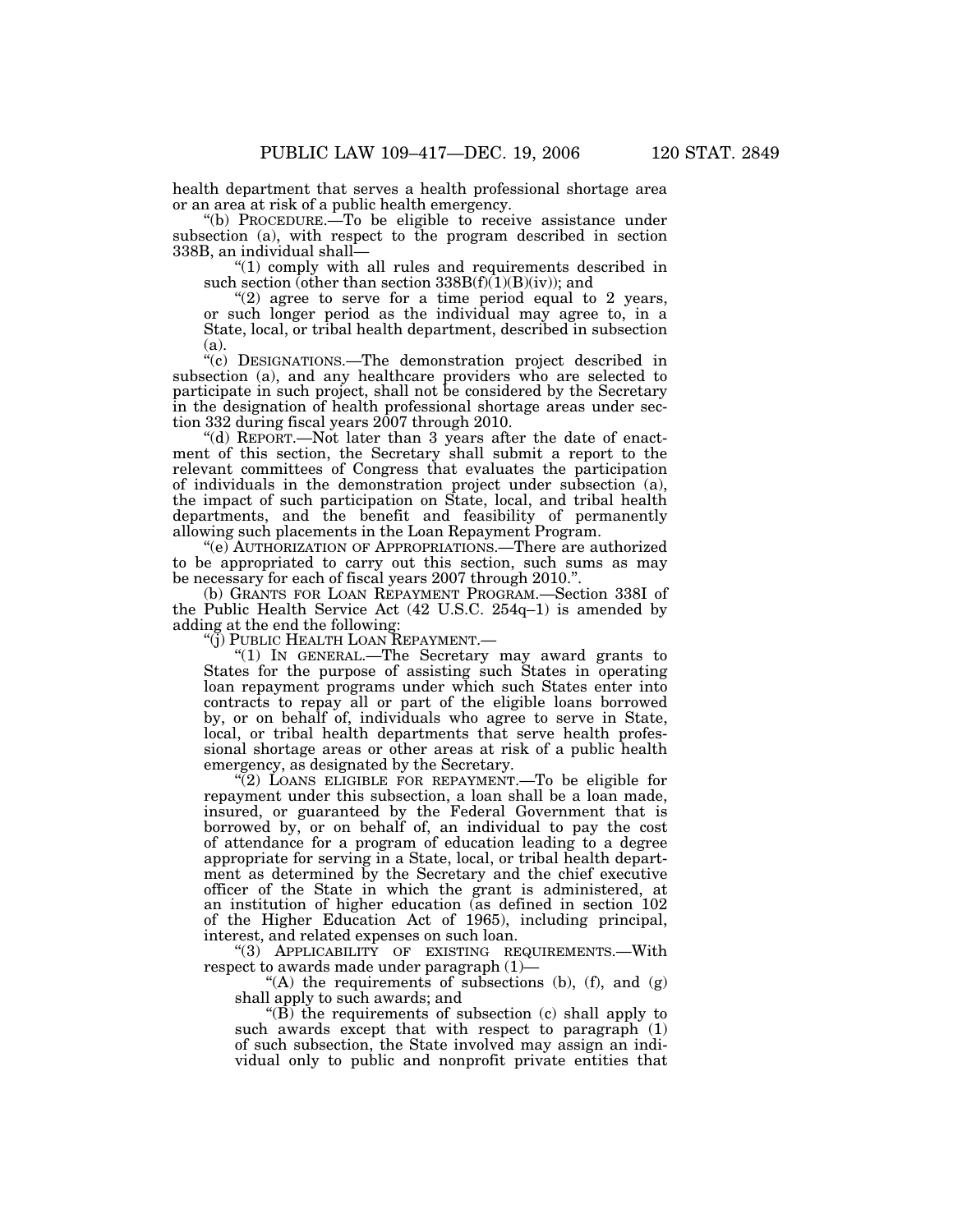serve health professional shortage areas or areas at risk of a public health emergency, as determined by the Secretary.

"(4) AUTHORIZATION OF APPROPRIATIONS.—There are authorized to be appropriated to carry out this subsection, such sums as may be necessary for each of fiscal years 2007 through 2010.''.

#### **SEC. 204. VACCINE TRACKING AND DISTRIBUTION.**

(a) IN GENERAL.—Section 319A of the Public Health Service Act (42 U.S.C. 247d–1) is amended to read as follows:

## **''SEC. 319A. VACCINE TRACKING AND DISTRIBUTION.**

''(a) TRACKING.—The Secretary, together with relevant manufacturers, wholesalers, and distributors as may agree to cooperate, may track the initial distribution of federally purchased influenza vaccine in an influenza pandemic. Such tracking information shall be used to inform Federal, State, local, and tribal decision makers during an influenza pandemic.

''(b) DISTRIBUTION.—The Secretary shall promote communication between State, local, and tribal public health officials and such manufacturers, wholesalers, and distributors as agree to participate, regarding the effective distribution of seasonal influenza vaccine. Such communication shall include estimates of high priority populations, as determined by the Secretary, in State, local, and tribal jurisdictions in order to inform Federal, State, local, and tribal decision makers during vaccine shortages and supply disruptions.

''(c) CONFIDENTIALITY.—The information submitted to the Secretary or its contractors, if any, under this section or under any other section of this Act related to vaccine distribution information shall remain confidential in accordance with the exception from the public disclosure of trade secrets, commercial or financial information, and information obtained from an individual that is privileged and confidential, as provided for in section 552(b)(4) of title 5, United States Code, and subject to the penalties and exceptions under sections 1832 and 1833 of title 18, United States Code, relating to the protection and theft of trade secrets, and subject to privacy protections that are consistent with the regulations promulgated under section 264(c) of the Health Insurance Portability and Accountability Act of 1996. None of such information provided by a manufacturer, wholesaler, or distributor shall be disclosed without its consent to another manufacturer, wholesaler, or distributor, or shall be used in any manner to give a manufacturer, wholesaler, or distributor a proprietary advantage.

''(d) GUIDELINES.—The Secretary, in order to maintain the confidentiality of relevant information and ensure that none of the information contained in the systems involved may be used to provide proprietary advantage within the vaccine market, while allowing State, local, and tribal health officials access to such information to maximize the delivery and availability of vaccines to high priority populations, during times of influenza pandemics, vaccine shortages, and supply disruptions, in consultation with manufacturers, distributors, wholesalers and State, local, and tribal health departments, shall develop guidelines for subsections (a) and (b).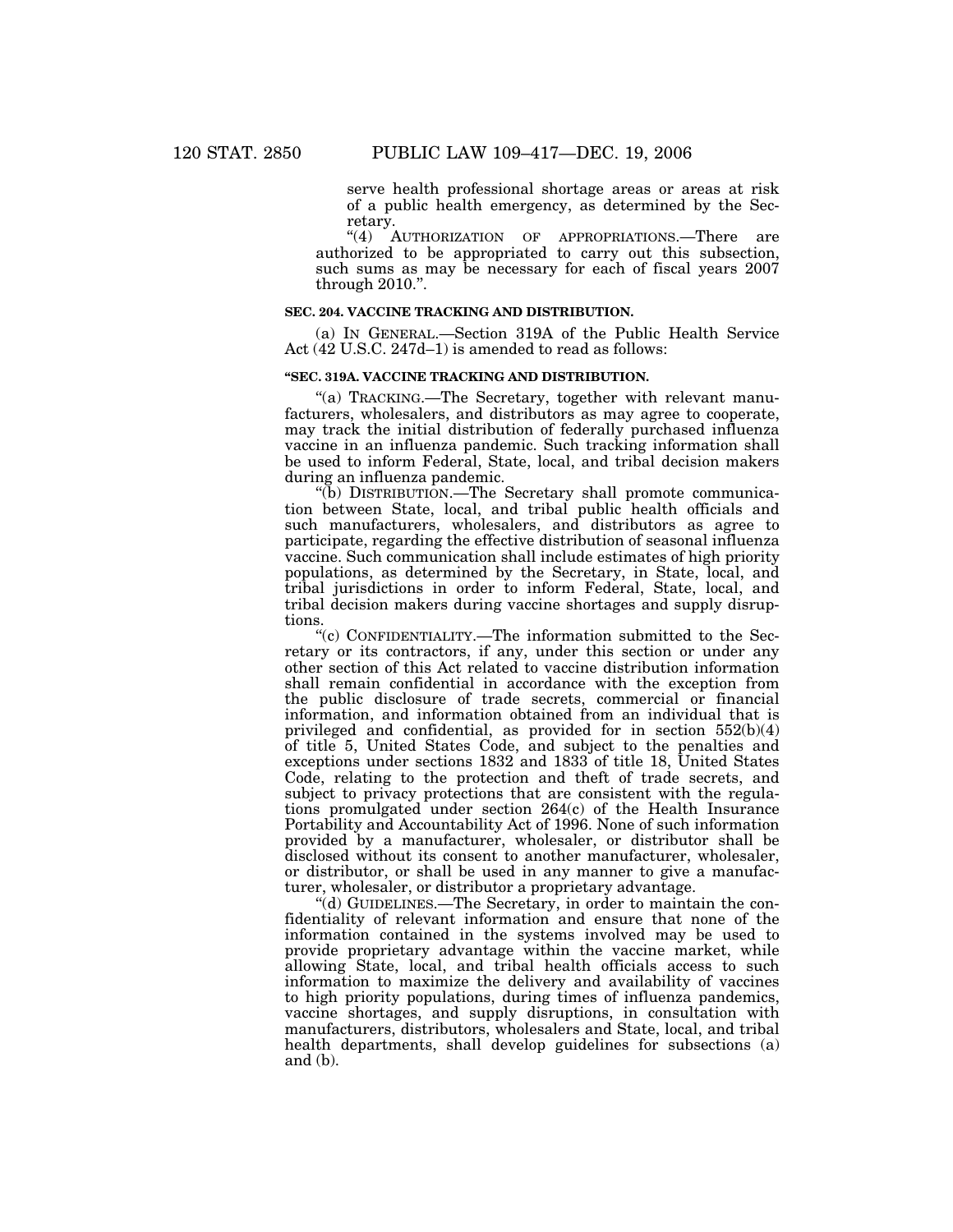''(e) AUTHORIZATION OF APPROPRIATIONS.—There are authorized to be appropriated to carry out this section, such sums for each of fiscal years 2007 through 2011.

''(f) REPORT TO CONGRESS.—As part of the National Health Security Strategy described in section 2802, the Secretary shall provide an update on the implementation of subsections (a) through (d).".<br>(b) CONFORMING AMENDMENTS.-

(b) CONFORMING AMENDMENTS.— (1) IN GENERAL.—Title III of the Public Health Service Act (42 U.S.C. 241 et seq.) is amended by striking sections 319B and 319C.

(2) TECHNICAL AMENDMENT.—Section 319D(a)(3) of the Public Health Service Act (42 U.S.C. 247d–4(a)(3)) is amended by striking '', taking into account evaluations under section  $319B(a)$ .".

## **SEC. 205. NATIONAL SCIENCE ADVISORY BOARD FOR BIOSECURITY.**

The National Science Advisory Board for Biosecurity shall, when requested by the Secretary of Health and Human Services, provide to relevant Federal departments and agencies, advice, guidance, or recommendations concerning—

(1) a core curriculum and training requirements for workers in maximum containment biological laboratories; and

(2) periodic evaluations of maximum containment biological laboratory capacity nationwide and assessments of the future need for increased laboratory capacity.

#### **SEC. 206. REVITALIZATION OF COMMISSIONED CORPS.**

(a) PURPOSE.—It is the purpose of this section to improve the force management and readiness of the Commissioned Corps to accomplish the following objectives:

(1) To ensure the Corps is ready to respond rapidly to urgent or emergency public health care needs and challenges.

(2) To ensure the availability of the Corps for assignments that address clinical and public health needs in isolated, hardship, and hazardous duty positions, and, when required, to address needs related to the well-being, security, and defense of the United States.

(3) To establish the Corps as a resource available to Federal and State Government agencies for assistance in meeting public health leadership and service roles.

(b) COMMISSIONED CORPS READINESS.—Title II of the Public Health Service Act (42 U.S.C. 202 et seq.) is amended by inserting after section 203 the following:

## **''SEC. 203A. DEPLOYMENT READINESS.**

''(a) READINESS REQUIREMENTS FOR COMMISSIONED CORPS OFFI-CERS.—

''(1) IN GENERAL.—The Secretary, with respect to members of the following Corps components, shall establish requirements, including training and medical examinations, to ensure the readiness of such components to respond to urgent or emergency public health care needs that cannot otherwise be met at the Federal, State, and local levels:

''(A) Active duty Regular Corps.

"(B) Active Reserves.

''(2) ANNUAL ASSESSMENT OF MEMBERS.—The Secretary shall annually determine whether each member of the Corps

42 USC 204a.

42 USC 204a note.

42 USC 247d–2, 247d–3.

42 USC 262a note.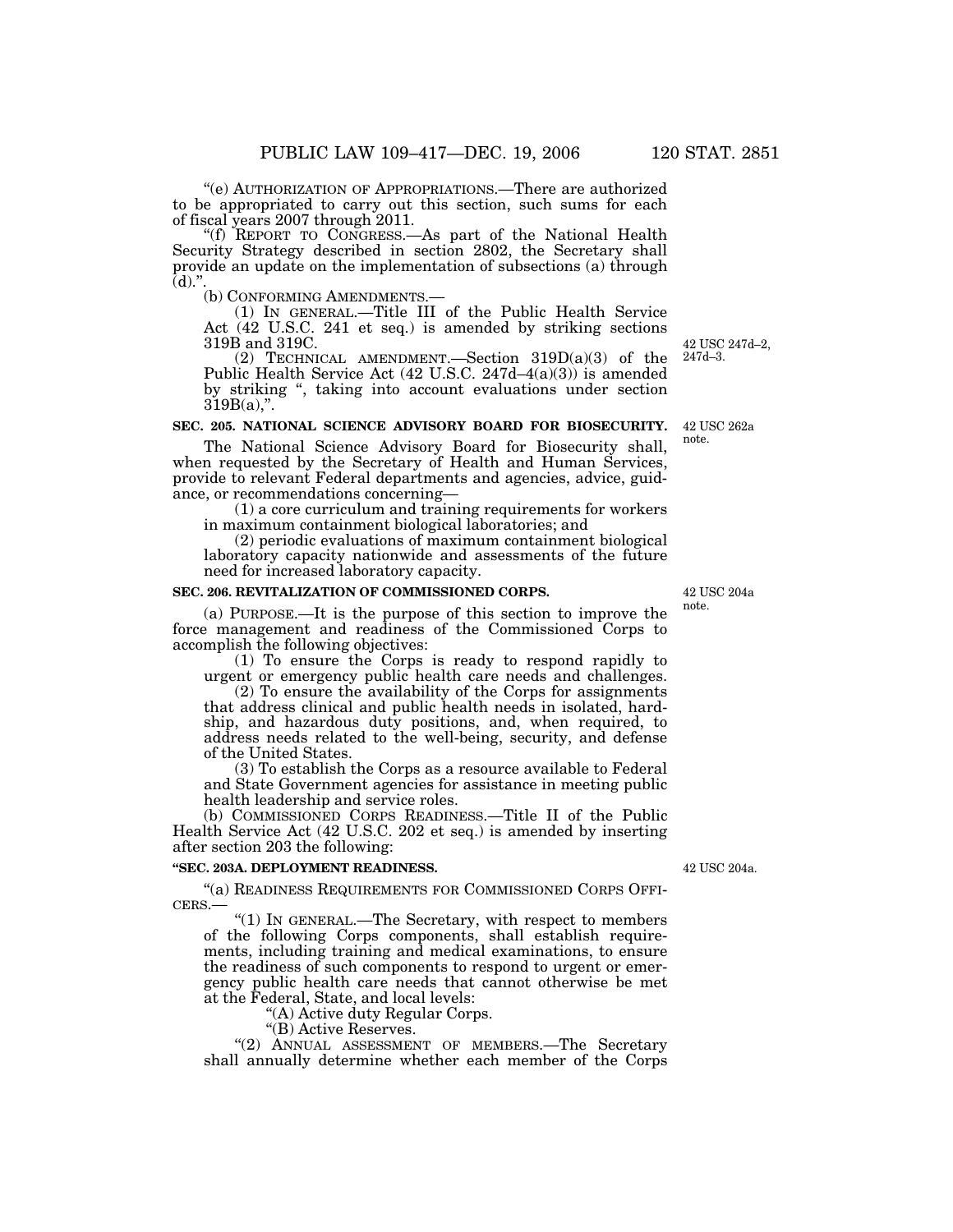meets the applicable readiness requirements established under paragraph $(1)$ .

''(3) FAILURE TO MEET REQUIREMENTS.—A member of the Corps who fails to meet or maintain the readiness requirements established under paragraph (1) or who fails to comply with orders to respond to an urgent or emergency public health care need shall, except as provided in paragraph (4), in accordance with procedures established by the Secretary, be subject to disciplinary action as prescribed by the Secretary.<br>"(4) WAIVER OF REQUIREMENTS.—

"(A) In GENERAL.—The Secretary may waive one or more of the requirements established under paragraph (1) for an individual who is not able to meet such requirements because of—

''(i) a disability;

''(ii) a temporary medical condition; or

''(iii) any other extraordinary limitation as determined by the Secretary.

''(B) REGULATIONS.—The Secretary shall promulgate regulations under which a waiver described in subparagraph (A) may be granted.

 $(5)$  URGENT OR EMERGENCY PUBLIC HEALTH CARE NEED. For purposes of this section and section 214, the term 'urgent or emergency public health care need' means a health care need, as determined by the Secretary, arising as the result of—

 $(A)$  a national emergency declared by the President under the National Emergencies Act (50 U.S.C. 1601 et seq.);

''(B) an emergency or major disaster declared by the President under the Robert T. Stafford Disaster Relief and Emergency Assistance Act (42 U.S.C. 5121 et seq.);

 $\mathrm{C}^{\prime\prime}(\mathrm{C})$  a public health emergency declared by the Secretary under section 319 of this Act; or

 $\mathrm{H}(D)$  any emergency that, in the judgment of the Secretary, is appropriate for the deployment of members of the Corps.

''(b) CORPS MANAGEMENT FOR DEPLOYMENT.—The Secretary shall—

''(1) organize members of the Corps into units for rapid deployment by the Secretary to respond to urgent or emergency public health care needs;

Procedures.

"(2) establish appropriate procedures for the command and control of units or individual members of the Corps that are deployed at the direction of the President or the Secretary in response to an urgent or emergency public health care need of national, State or local significance;

"(3) ensure that members of the Corps are trained, equipped and otherwise prepared to fulfill their public health and emergency response roles; and

"(4) ensure that deployment planning takes into account—

"(A) any deployment exemptions that may be granted by the Secretary based on the unique requirements of an agency and an individual's functional role in such agency; and

 $f(B)$  the nature of the urgent or emergency public health care need.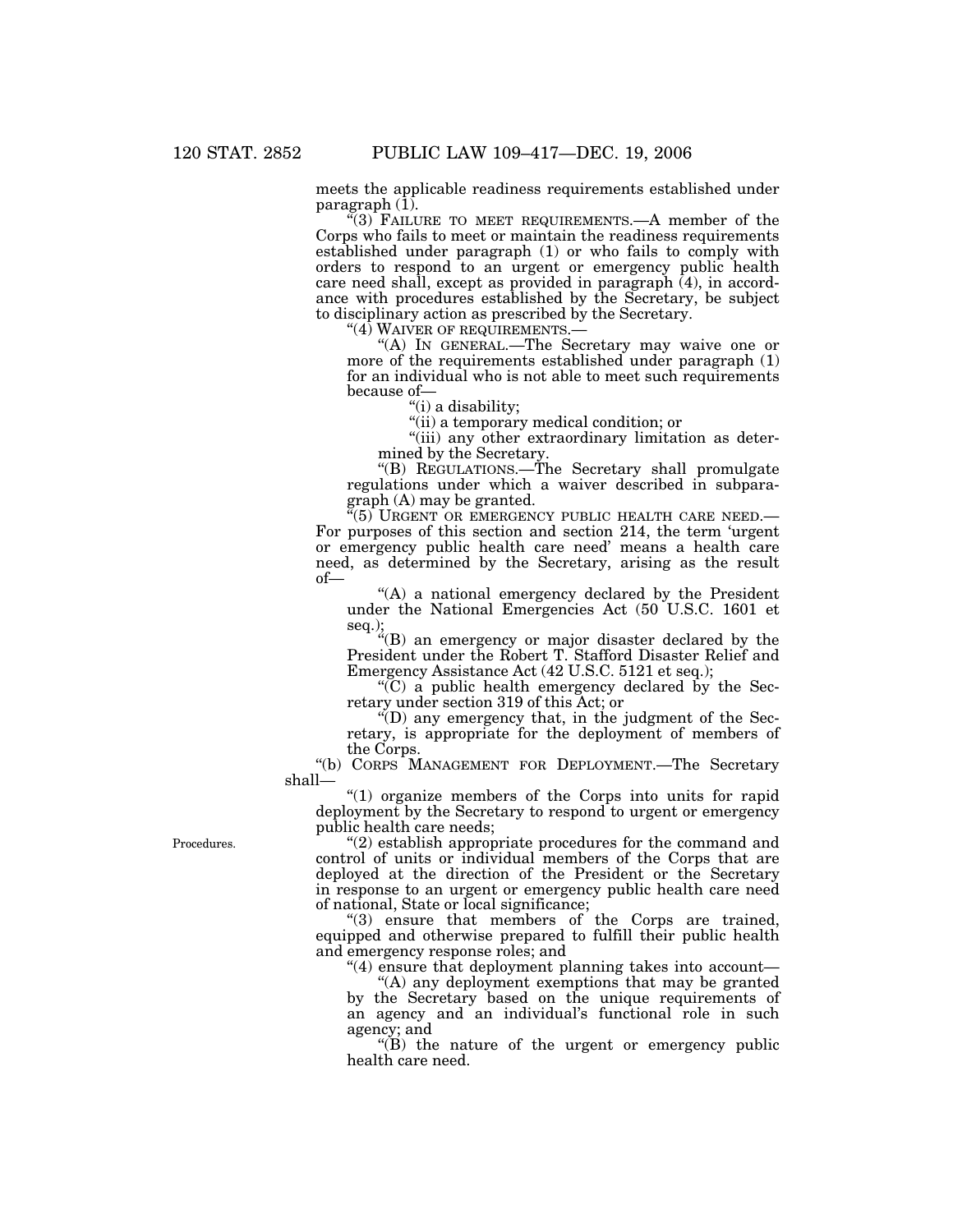''(c) DEPLOYMENT OF DETAILED OR ASSIGNED OFFICERS.—For purposes of pay, allowances, and benefits of a Commissioned Corps officer who is detailed or assigned to a Federal entity, the deployment of such officer by the Secretary in response to an urgent or emergency public health care need shall be deemed to be an authorized activity of the Federal entity to which the officer is detailed or assigned.".<br>
(c) PERSONNEL DEPLOYMENT AUTHORITY.-

(1) PERSONNEL DETAILED.—Section 214 of the Public Health Service Act (42 U.S.C. 215) is amended by adding at the end the following:

''(e) Except with respect to the United States Coast Guard and the Department of Defense, and except as provided in agreements negotiated with officials at agencies where officers of the Commissioned Corps may be assigned, the Secretary shall have the sole authority to deploy any Commissioned Corps officer assigned under this section to an entity outside of the Department of Health and Human Services for service under the Secretary's direction in response to an urgent or emergency public health care need (as defined in section  $203A(a)(5)$ ).".

(2) NATIONAL HEALTH SERVICE CORPS.—Section 331(f) of the Public Health Service Act (42 U.S.C. 254d(f)(1)) is amended by inserting before the period the following: ", except when such members are Commissioned Corps officers who entered into a contract with Secretary under section 338A or 338B after December 31, 2006 and when the Secretary determines that exercising the authority provided under section 214 or 216 with respect to any such officer to would not cause unreasonable disruption to health care services provided in the community in which such officer is providing health care services''.

## **TITLE III—ALL-HAZARDS MEDICAL SURGE CAPACITY**

### **SEC. 301. NATIONAL DISASTER MEDICAL SYSTEM.**

(a) NATIONAL DISASTER MEDICAL SYSTEM.—Section 2812 of subtitle B of title XXVIII of the Public Health Service Act (42 U.S.C. 300hh–11 et seq.), as redesignated by section 102, is amended—

(1) by striking the section heading and inserting ''**NATIONAL DISASTER MEDICAL SYSTEM**'';

(2) by striking subsection (a);

(3) by redesignating subsections (b) through (h) as subsections (a) through  $(g)$ ;

 $(4)$  in subsection  $(a)$ , as so redesignated—

(A) in paragraph  $(2)(B)$ , by striking "Federal Emergency Management Agency'' and inserting ''Department of Homeland Security''; and

(B) in paragraph (3)(C), by striking ''Public Health Security and Bioterrorism Preparedness and Response Act of 2002'' and inserting ''Pandemic and All-Hazards Preparedness Act'';

 $(5)$  in subsection (b), as so redesignated, by-

(A) striking the subsection heading and inserting "MODIFICATIONS"

(B) redesignating paragraph (2) as paragraph (3); and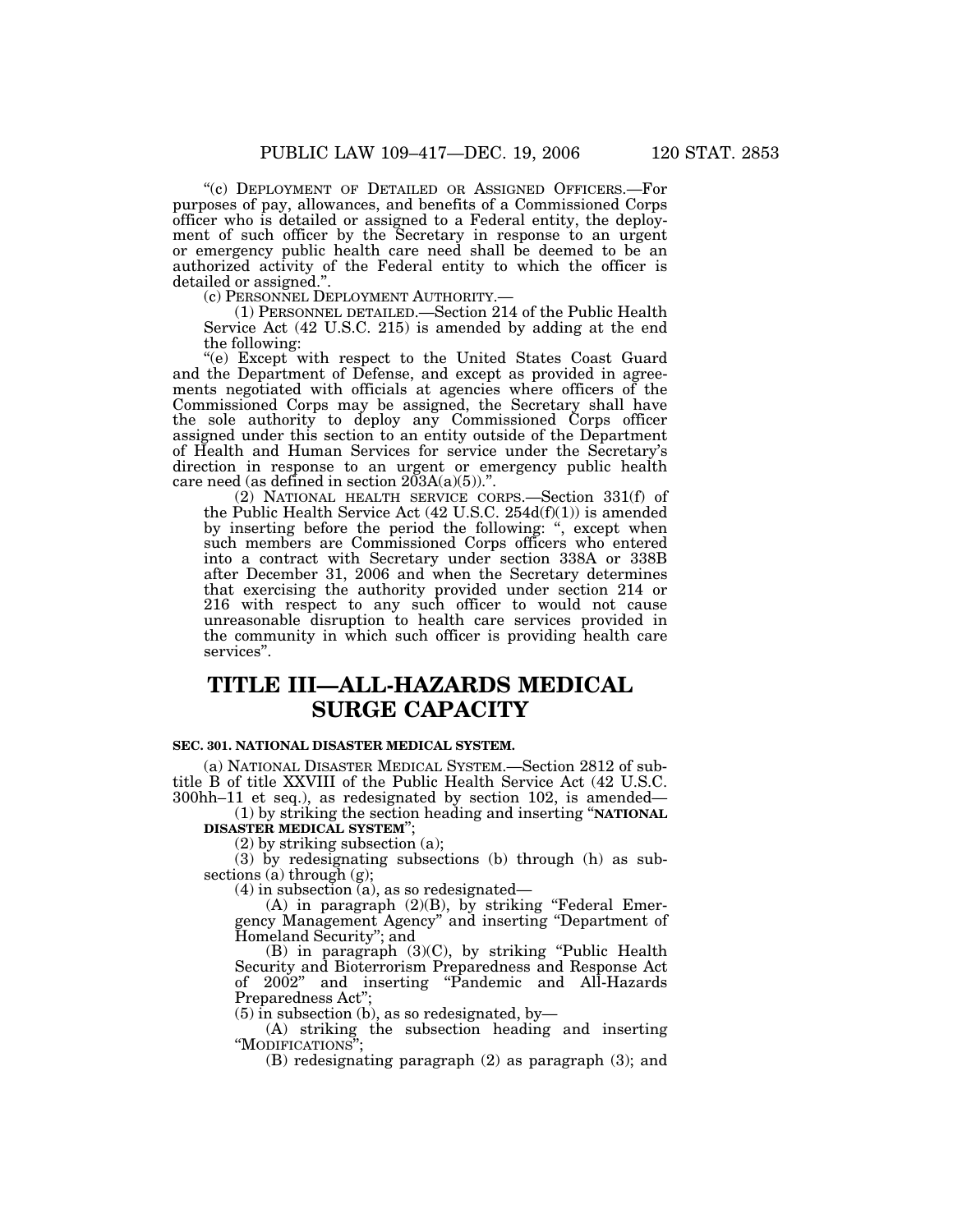(C) striking paragraph (1) and inserting the following: "(1) IN GENERAL.—Taking into account the findings from the joint review described under paragraph (2), the Secretary shall modify the policies of the National Disaster Medical System as necessary.

"(2) JOINT REVIEW AND MEDICAL SURGE CAPACITY STRATEGIC PLAN.—Not later than 180 days after the date of enactment of the Pandemic and All-Hazards Preparedness Act, the Secretary, in coordination with the Secretary of Homeland Security, the Secretary of Defense, and the Secretary of Veterans Affairs, shall conduct a joint review of the National Disaster Medical System. Such review shall include an evaluation of medical surge capacity, as described by section 2803(a). As part of the National Health Security Strategy under section 2802, the Secretary shall update the findings from such review and further modify the policies of the National Disaster Medical System as necessary.'';

(6) by striking ''subsection (b)'' each place it appears and inserting "subsection (a)";

(7) by striking ''subsection (d)'' each place it appears and inserting ''subsection (c)''; and

(8) in subsection (g), as so redesignated, by striking ''2002 through 2006'' and inserting ''2007 through 2011''.

42 USC 300hh–11 note.

(b) TRANSFER OF NATIONAL DISASTER MEDICAL SYSTEM TO THE DEPARTMENT OF HEALTH AND HUMAN SERVICES.—There shall be transferred to the Secretary of Health and Human Services the functions, personnel, assets, and liabilities of the National Disaster Medical System of the Department of Homeland Security, including the functions of the Secretary of Homeland Security and the Under Secretary for Emergency Preparedness and Response relating thereto.

(c) CONFORMING AMENDMENTS TO THE HOMELAND SECURITY ACT OF 2002.—The Homeland Security Act of 2002 (6 U.S.C. 312(3)(B), 313(5)) is amended—

 $(1)$  in section 502 $(3)(B)$ , by striking ", the National Disaster Medical System,''; and

 $(2)$  in section 503 $(5)$ , by striking ", the National Disaster Medical System''.

(d) UPDATE OF CERTAIN PROVISION.—Section 319F(b)(2) of the Public Health Service Act (42 U.S.C. 247d–6(b)(2)) is amended—

(1) in the paragraph heading, by striking ''CHILDREN AND TERRORISM'' and inserting ''AT-RISK INDIVIDUALS AND PUBLIC HEALTH EMERGENCIES'';

(2) in subparagraph (A), by striking ''Children and Terrorism'' and inserting ''At-Risk Individuals and Public Health Emergencies'';

 $(3)$  in subparagraph  $(B)$ —

(A) in clause (i), by striking ''bioterrorism as it relates to children'' and inserting ''public health emergencies as they relate to at-risk individuals'';

(B) in clause (ii), by striking "children" and inserting ''at-risk individuals''; and

(C) in clause (iii), by striking ''children'' and inserting ''at-risk individuals'';

 $(4)$  in subparagraph  $(C)$ , by striking "children" and all that follows through the period and inserting ''at-risk populations.''; and

Deadline.

6 USC 314.

6 USC 313.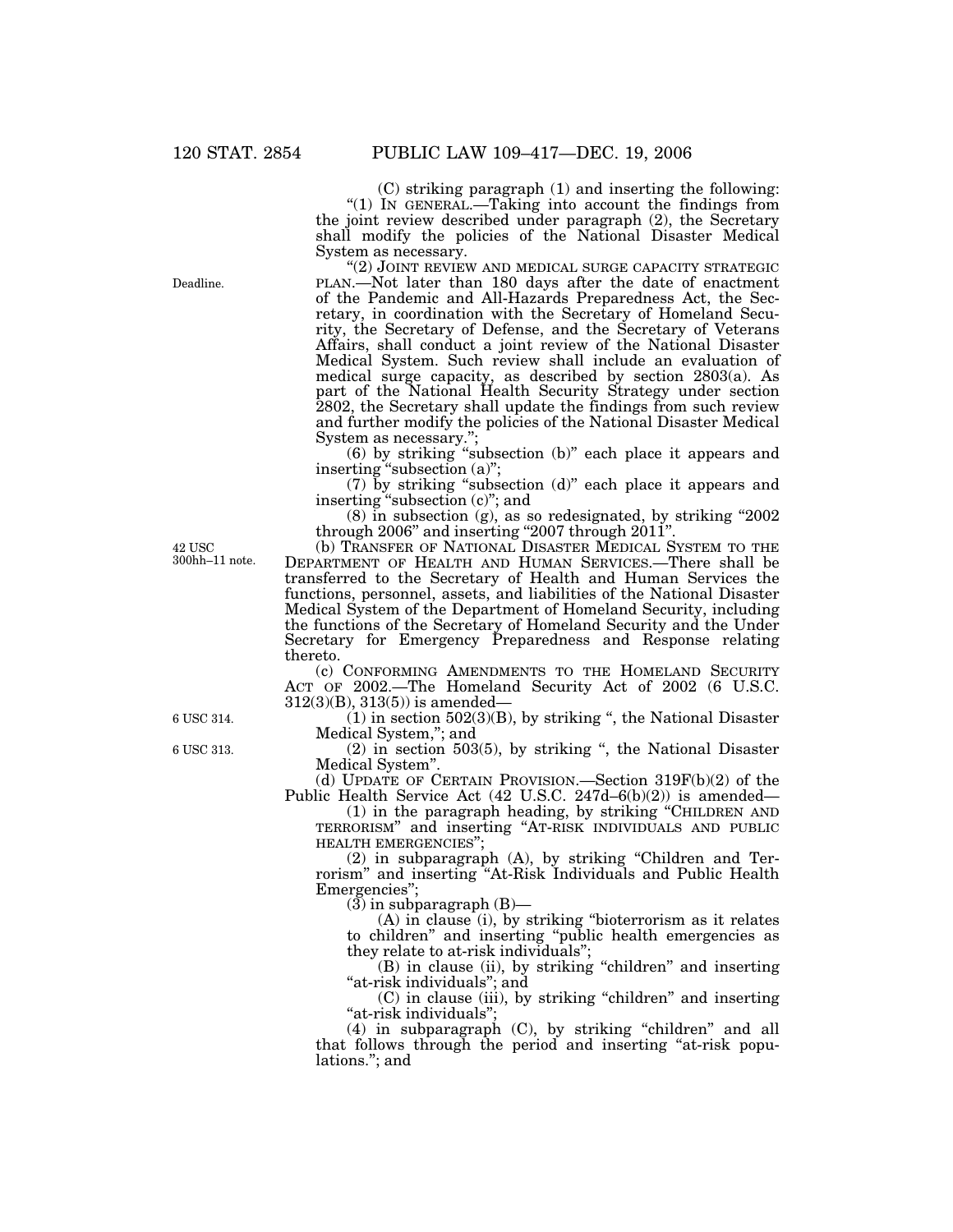(5) in subparagraph (D), by striking ''one year'' and inserting "six years".

(e) CONFORMING AMENDMENT.—Section 319F(b)(3)(B) of the Public Health Service Act (42 U.S.C. 247d–6(b)(3)(B)) is amended by striking "and the working group under subsection (a)".

(f) EFFECTIVE DATE.—The amendments made by subsections 6 USC 313 note. (b) and (c) shall take effect on January 1, 2007.

#### **SEC. 302. ENHANCING MEDICAL SURGE CAPACITY.**

(a) IN GENERAL.—Title XXVIII of the Public Health Service Act (300hh–11 et seq.), as amended by section 103, is amended by inserting after section 2802 the following:

### **''SEC. 2803. ENHANCING MEDICAL SURGE CAPACITY.**

"(a) STUDY OF ENHANCING MEDICAL SURGE CAPACITY.—As part of the joint review described in section 2812(b), the Secretary shall evaluate the benefits and feasibility of improving the capacity of the Department of Health and Human Services to provide additional medical surge capacity to local communities in the event of a public health emergency. Such study shall include an assessment of the need for and feasibility of improving surge capacity through—

''(1) acquisition and operation of mobile medical assets by the Secretary to be deployed, on a contingency basis, to a community in the event of a public health emergency;

"(2) integrating the practice of telemedicine within the National Disaster Medical System; and

''(3) other strategies to improve such capacity as determined appropriate by the Secretary.

''(b) AUTHORITY TO ACQUIRE AND OPERATE MOBILE MEDICAL ASSETS.—In addition to any other authority to acquire, deploy, and operate mobile medical assets, the Secretary may acquire, deploy, and operate mobile medical assets if, taking into consideration the evaluation conducted under subsection (a), such acquisition, deployment, and operation is determined to be beneficial and feasible in improving the capacity of the Department of Health and Human Services to provide additional medical surge capacity to local communities in the event of a public health emergency.

"(c) USING FEDERAL FACILITIES TO ENHANCE MEDICAL SURGE CAPACITY.—

''(1) ANALYSIS.—The Secretary shall conduct an analysis of whether there are Federal facilities which, in the event of a public health emergency, could practicably be used as facilities in which to provide health care.

"(2) MEMORANDA OF UNDERSTANDING.—If, based on the analysis conducted under paragraph (1), the Secretary determines that there are Federal facilities which, in the event of a public health emergency, could be used as facilities in which to provide health care, the Secretary shall, with respect to each such facility, seek to conclude a memorandum of understanding with the head of the Department or agency that operates such facility that permits the use of such facility to provide health care in the event of a public health emergency.''.

(b) EMTALA.—

(1) IN GENERAL.—Section 1135(b) of the Social Security Act (42 U.S.C. 1320b–5(b)) is amended—

(A) in paragraph (3), by striking subparagraph (B) and inserting the following:

42 USC 300hh–2.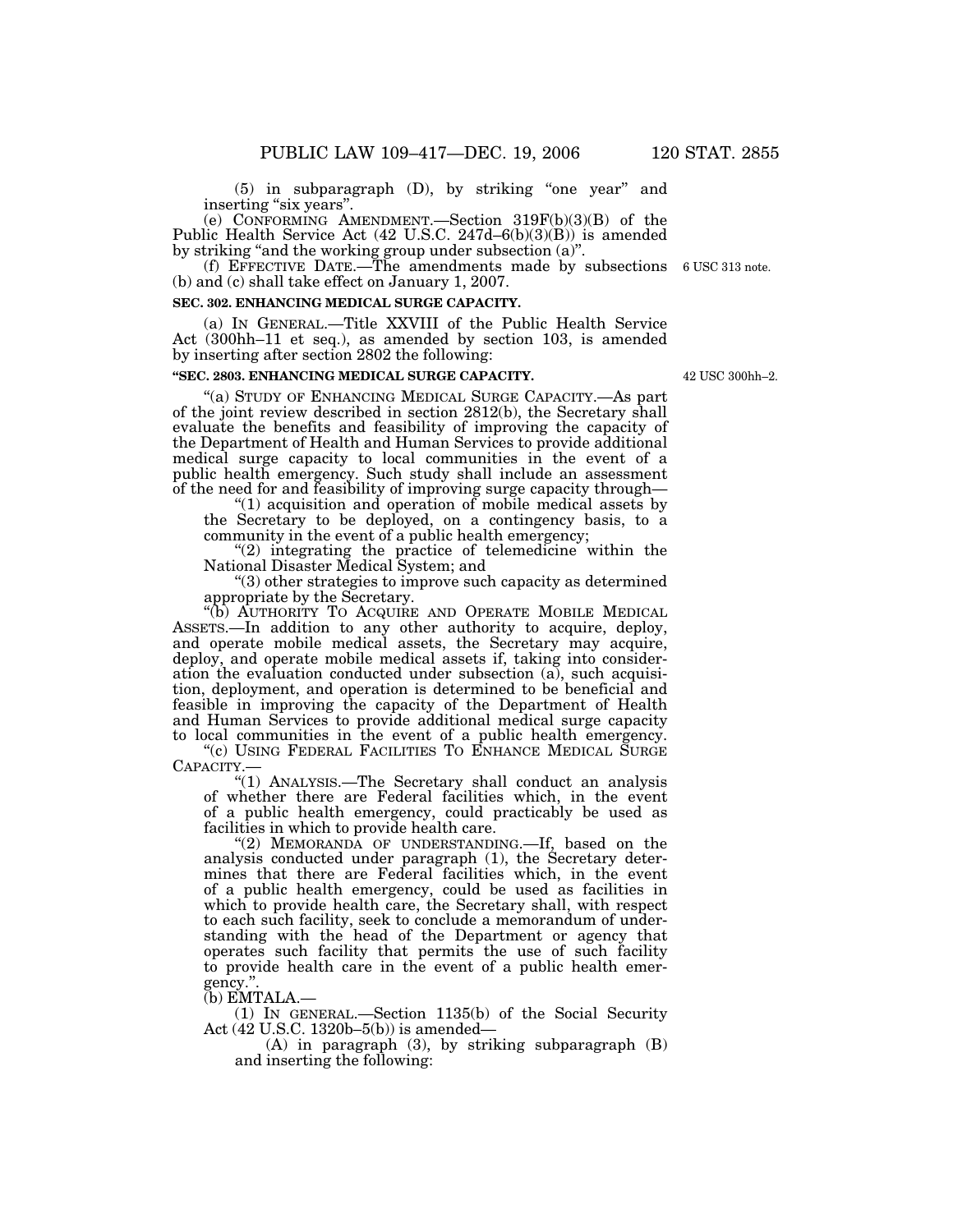''(B) the direction or relocation of an individual to receive medical screening in an alternative location—

''(i) pursuant to an appropriate State emergency preparedness plan; or

''(ii) in the case of a public health emergency described in subsection  $(g)(1)(B)$  that involves a pandemic infectious disease, pursuant to a State pandemic preparedness plan or a plan referred to in clause (i), whichever is applicable in the State;";

(B) in the third sentence, by striking ''and shall be limited to'' and inserting ''and, except in the case of a waiver or modification to which the fifth sentence of this subsection applies, shall be limited to''; and

(C) by adding at the end the following: ''If a public health emergency described in subsection  $(g)(1)(B)$  involves a pandemic infectious disease (such as pandemic influenza), the duration of a waiver or modification under paragraph (3) shall be determined in accordance with subsection (e) as such subsection applies to public health emergencies.''. (2) EFFECTIVE DATE.—The amendments made by paragraph

(1) shall take effect on the date of the enactment of this Act and shall apply to public health emergencies declared pursuant to section 319 of the Public Health Service Act (42 U.S.C. 247d) on or after such date.

## **SEC. 303. ENCOURAGING HEALTH PROFESSIONAL VOLUNTEERS.**

(a) VOLUNTEER MEDICAL RESERVE CORPS.—Title XXVIII of the Public Health Service Act (42 U.S.C. 300hh–11 et seq.), as amended by this Act, is amended by inserting after section 2812 the following:

## **''SEC. 2813. VOLUNTEER MEDICAL RESERVE CORPS.**

"(a) In GENERAL.—Not later than 180 days after the date of enactment of the Pandemic and All-Hazards Preparedness Act, the Secretary, in collaboration with State, local, and tribal officials, shall build on State, local, and tribal programs in existence on the date of enactment of such Act to establish and maintain a Medical Reserve Corps (referred to in this section as the 'Corps') to provide for an adequate supply of volunteers in the case of a Federal, State, local, or tribal public health emergency. The Corps shall be headed by a Director who shall be appointed by the Secretary and shall oversee the activities of the Corps chapters that exist at the State, local, and tribal levels.

''(b) STATE, LOCAL, AND TRIBAL COORDINATION.—The Corps shall be established using existing State, local, and tribal teams and shall not alter such teams.

"(c) COMPOSITION.—The Corps shall be composed of individuals who—

 $''(1)(A)$  are health professionals who have appropriate professional training and expertise as determined appropriate by the Director of the Corps; or

''(B) are non-health professionals who have an interest in serving in an auxiliary or support capacity to facilitate access to health care services in a public health emergency;

 $''(2)$  are certified in accordance with the certification program developed under subsection (d);

''(3) are geographically diverse in residence;

"(4) have registered and carry out training exercises with a local chapter of the Medical Reserve Corps; and

Establishment.

42 USC 1320b–5

Applicability.

Applicability.

note.

42 USC 300hh–15. Deadline.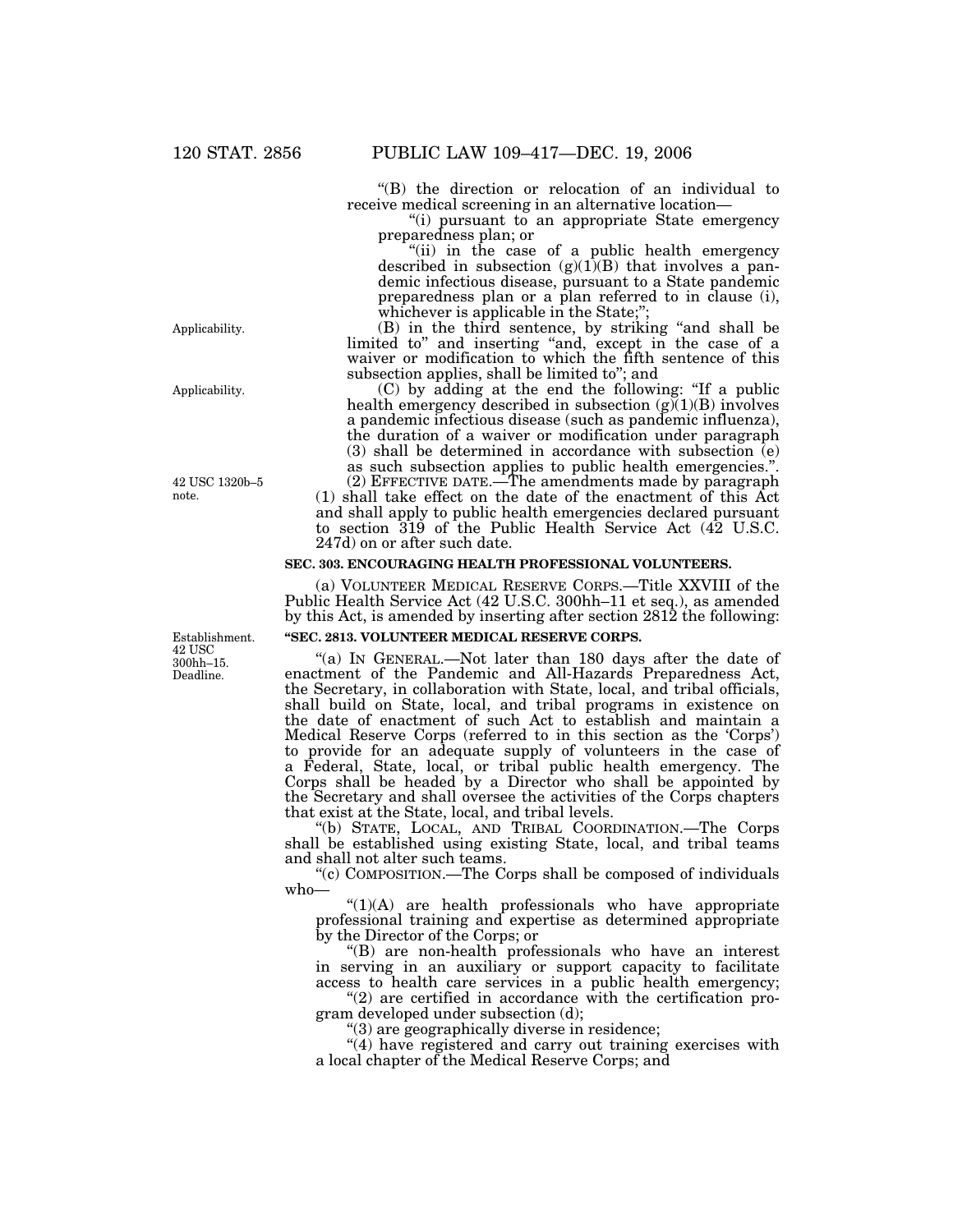''(5) indicate whether they are willing to be deployed outside the area in which they reside in the event of a public health emergency.<br>"(d) CERTIFICATION; DRILLS.-

"(1) CERTIFICATION.— The Director, in collaboration with State, local, and tribal officials, shall establish a process for the periodic certification of individuals who volunteer for the Corps, as determined by the Secretary, which shall include the completion by each individual of the core training programs developed under section 319F, as required by the Director. Such certification shall not supercede State licensing or credentialing requirements.

"(2) DRILLS.—In conjunction with the core training programs referred to in paragraph (1), and in order to facilitate the integration of trained volunteers into the health care system at the local level, Corps members shall engage in periodic training exercises to be carried out at the local level.

''(e) DEPLOYMENT.—During a public health emergency, the Secretary shall have the authority to activate and deploy willing members of the Corps to areas of need, taking into consideration the public health and medical expertise required, with the concurrence of the State, local, or tribal officials from the area where the members reside.

''(f) EXPENSES AND TRANSPORTATION.—While engaged in performing duties as a member of the Corps pursuant to an assignment by the Secretary (including periods of travel to facilitate such assignment), members of the Corps who are not otherwise employed by the Federal Government shall be allowed travel or transportation expenses, including per diem in lieu of subsistence.

''(g) IDENTIFICATION.—The Secretary, in cooperation and consultation with the States, shall develop a Medical Reserve Corps Identification Card that describes the licensure and certification information of Corps members, as well as other identifying information determined necessary by the Secretary.<br>
"(h) INTERMITTENT DISASTER-RESPONSE PERSONNEL.

"(1) IN GENERAL.—For the purpose of assisting the Corps in carrying out duties under this section, during a public health emergency, the Secretary may appoint selected individuals to serve as intermittent personnel of such Corps in accordance with applicable civil service laws and regulations. In all other cases, members of the Corps are subject to the laws of the State in which the activities of the Corps are undertaken.

"(2) APPLICABLE PROTECTIONS.—Subsections  $(c)(2)$ ,  $(d)$ , and (e) of section 2812 shall apply to an individual appointed under paragraph (1) in the same manner as such subsections apply to an individual appointed under section 2812(c).

''(3) LIMITATION.—State, local, and tribal officials shall have no authority to designate a member of the Corps as Federal intermittent disaster-response personnel, but may request the services of such members.

''(i) AUTHORIZATION OF APPROPRIATIONS.—There is authorized to be appropriated to carry out this section, \$22,000,000 for fiscal year 2007, and such sums as may be necessary for each of fiscal years 2008 through 2011.''.

(b) ENCOURAGING HEALTH PROFESSIONS VOLUNTEERS.—Section 319I of the Public Health Service Act (42 U.S.C. 247d–7b) is amended—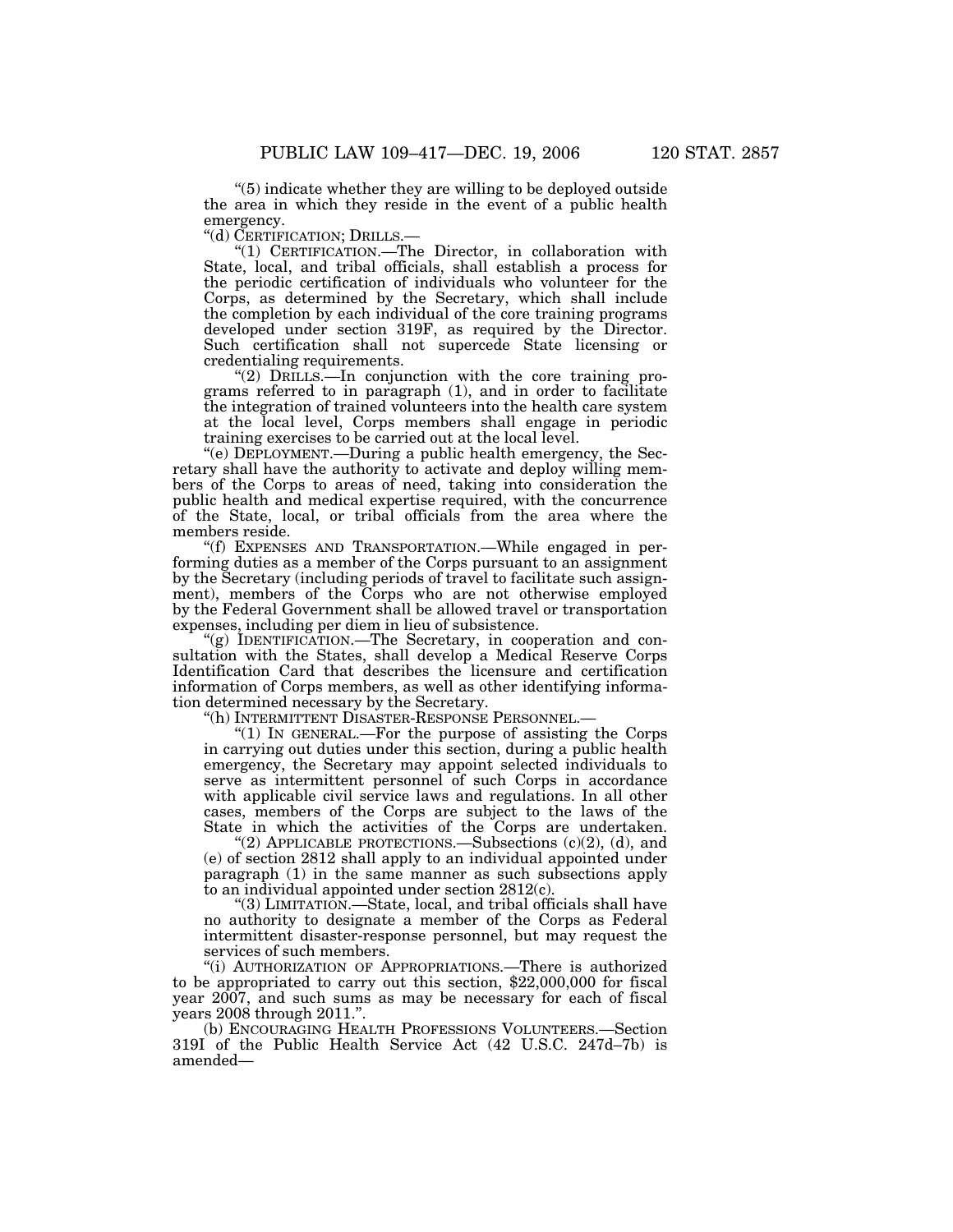(1) by redesignating subsections (e) and (f) as subsections (j) and (k), respectively;

(2) by striking subsections (a) and (b) and inserting the following:

"(a) IN GENERAL.—Not later than 12 months after the date of enactment of the Pandemic and All-Hazards Preparedness Act, the Secretary shall link existing State verification systems to maintain a single national interoperable network of systems, each system being maintained by a State or group of States, for the purpose of verifying the credentials and licenses of health care professionals who volunteer to provide health services during a public health emergency.

''(b) REQUIREMENTS.—The interoperable network of systems established under subsection (a) (referred to in this section as the 'verification network') shall include—

"(1) with respect to each volunteer health professional included in the verification network—

''(A) information necessary for the rapid identification of, and communication with, such professionals; and

''(B) the credentials, certifications, licenses, and relevant training of such individuals; and

" $(2)$  the name of each member of the Medical Reserve Corps, the National Disaster Medical System, and any other relevant federally-sponsored or administered programs determined necessary by the Secretary.'';

(3) in subsection (c), strike "system" and insert "network"; and

(4) by striking subsection (d) and inserting the following: ''(d) ACCESSIBILITY.—The Secretary shall ensure that the verification network is electronically accessible by State, local, and tribal health departments and can be linked with the identification cards under section 2813.

''(e) CONFIDENTIALITY.—The Secretary shall establish and require the application of and compliance with measures to ensure the effective security of, integrity of, and access to the data included in the verification network.

''(f) COORDINATION.—The Secretary shall coordinate with the Secretary of Veterans Affairs and the Secretary of Homeland Security to assess the feasibility of integrating the verification network under this section with the VetPro system of the Department of Veterans Affairs and the National Emergency Responder Credentialing System of the Department of Homeland Security. The Secretary shall, if feasible, integrate the verification network under this section with such VetPro system and the National Emergency Responder Credentialing System.

"(g) UPDATING OF INFORMATION.—The States that are participants in the verification network shall, on at least a quarterly basis, work with the Director to provide for the updating of the information contained in the verification network.

"(h) CLARIFICATION.—Inclusion of a health professional in the verification network shall not constitute appointment of such individual as a Federal employee for any purpose, either under section 2812(c) or otherwise. Such appointment may only be made under section 2812 or 2813.

"(i) HEALTH CARE PROVIDER LICENSES.—The Secretary shall encourage States to establish and implement mechanisms to waive

Deadline.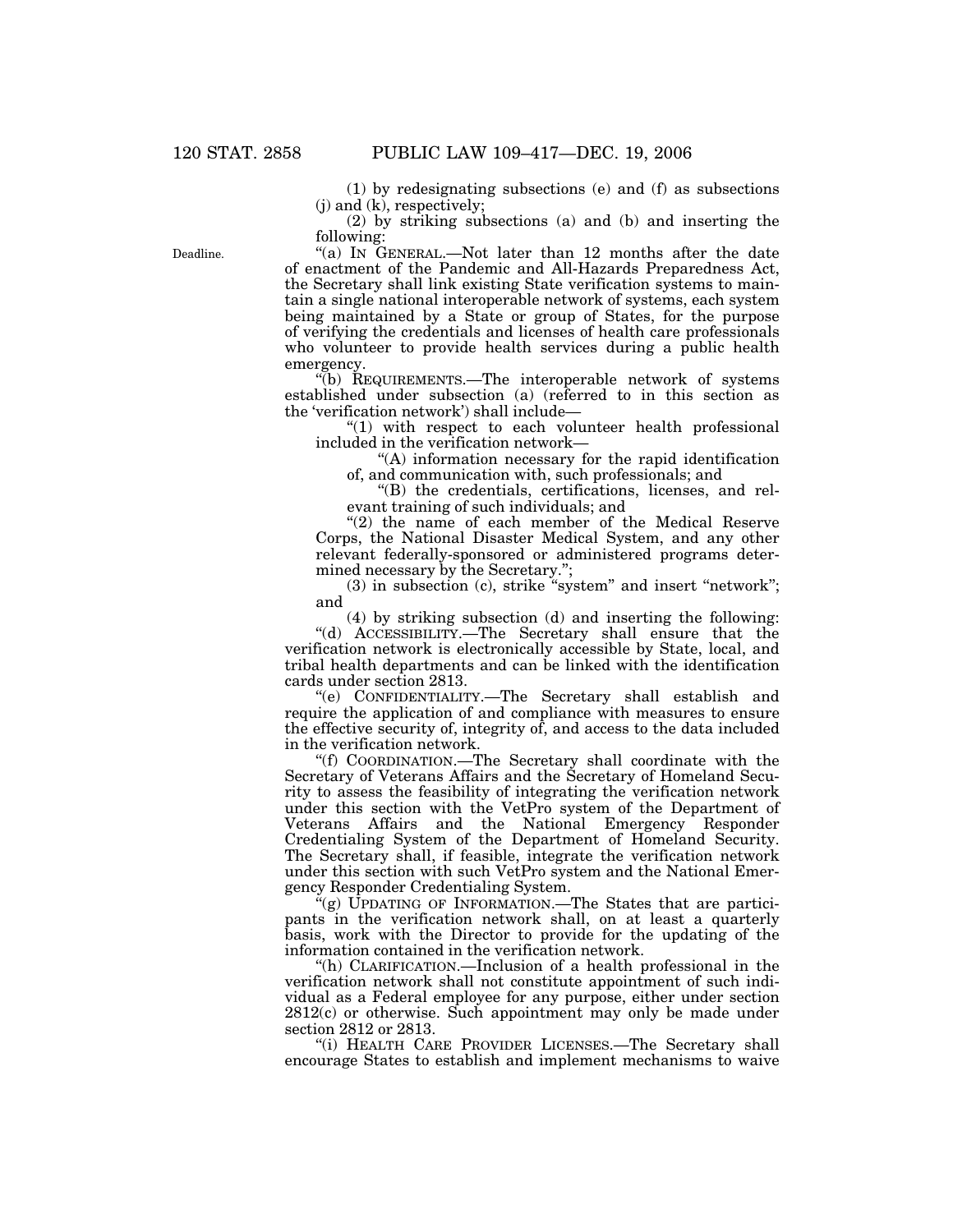the application of licensing requirements applicable to health professionals, who are seeking to provide medical services (within their scope of practice), during a national, State, local, or tribal public health emergency upon verification that such health professionals are licensed and in good standing in another State and have not been disciplined by any State health licensing or disciplinary board.''; and

 $(5)$  in subsection  $(k)$  (as so redesignated), by striking "2006" and inserting "2011".

## **SEC. 304. CORE EDUCATION AND TRAINING.**

Section 319F of the Public Health Service Act (42 U.S.C. 247d– 6) is amended—

(1) by striking subsection (a) and inserting the following: ''(a) ALL-HAZARDS PUBLIC HEALTH AND MEDICAL RESPONSE CURRICULA AND TRAINING.—

''(1) IN GENERAL.—The Secretary, in collaboration with the Secretary of Defense, and in consultation with relevant public and private entities, shall develop core health and medical response curricula and trainings by adapting applicable existing curricula and training programs to improve responses to public health emergencies.

"(2) CURRICULUM.—The public health and medical response training program may include course work related to—

''(A) medical management of casualties, taking into account the needs of at-risk individuals;

''(B) public health aspects of public health emergencies;

''(C) mental health aspects of public health emergencies;

''(D) national incident management, including coordination among Federal, State, local, tribal, international agencies, and other entities; and

''(E) protecting health care workers and health care first responders from workplace exposures during a public health emergency.

''(3) PEER REVIEW.—On a periodic basis, products prepared as part of the program shall be rigorously tested and peerreviewed by experts in the relevant fields.

''(4) CREDIT.—The Secretary and the Secretary of Defense shall—

''(A) take into account continuing professional education requirements of public health and healthcare professions; and

''(B) cooperate with State, local, and tribal accrediting agencies and with professional associations in arranging for students enrolled in the program to obtain continuing professional education credit for program courses.

 $\mathbf{f}^{\mathbf{t}}(5)$  DISSEMINATION AND TRAINING.–

''(A) IN GENERAL.—The Secretary may provide for the dissemination and teaching of the materials described in paragraphs (1) and (2) by appropriate means, as determined by the Secretary.

''(B) CERTAIN ENTITIES.—The education and training activities described in subparagraph (A) may be carried out by Federal public health or medical entities, appropriate educational entities, professional organizations and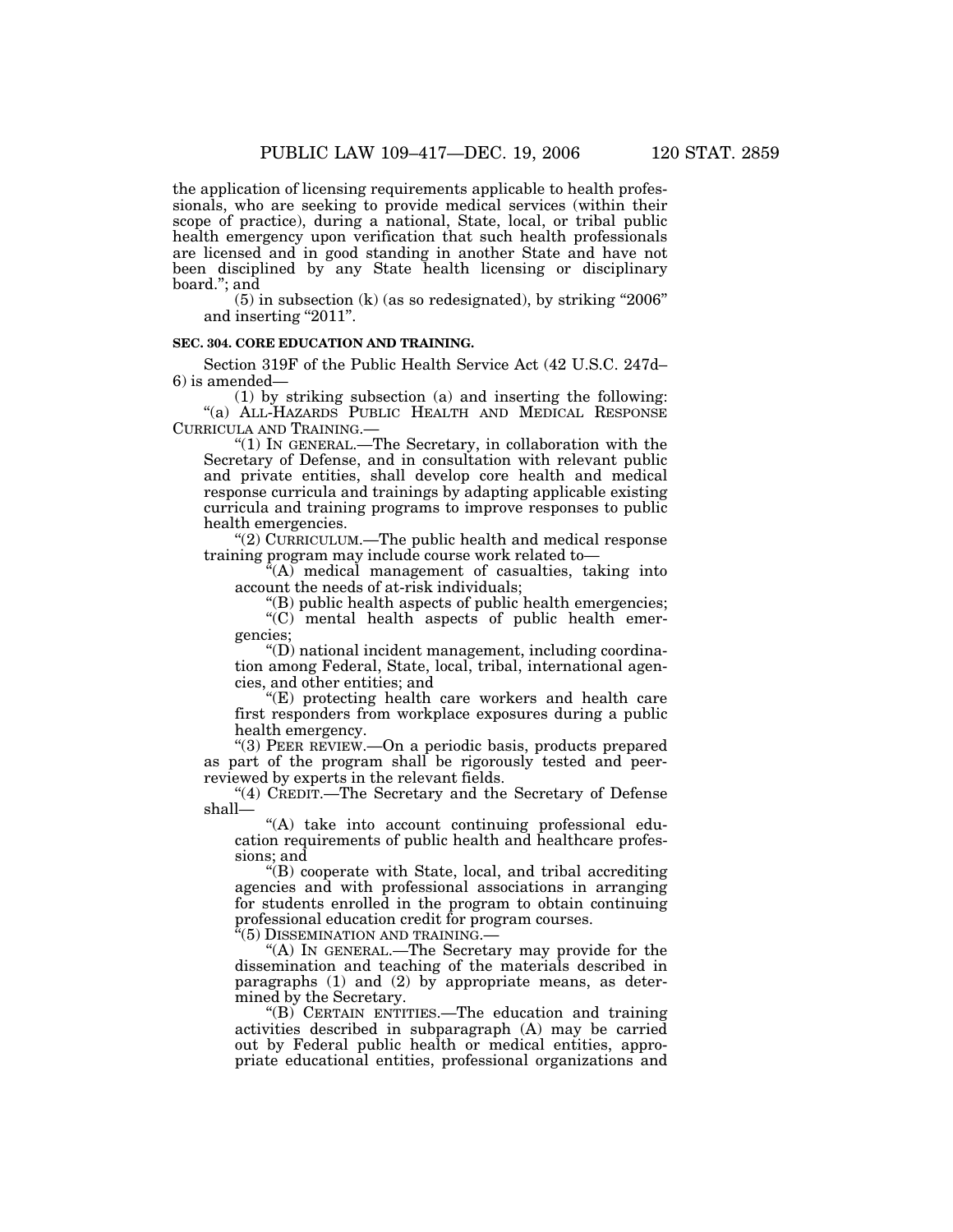societies, private accrediting organizations, and other nonprofit institutions or entities meeting criteria established by the Secretary.

''(C) GRANTS AND CONTRACTS.—In carrying out this subsection, the Secretary may carry out activities directly or through the award of grants and contracts, and may enter into interagency agreements with other Federal agencies.''.

(2) by striking subsections (c) through (g) and inserting the following:

''(c) EXPANSION OF EPIDEMIC INTELLIGENCE SERVICE PRO-GRAM.—The Secretary may establish 20 officer positions in the Epidemic Intelligence Service Program, in addition to the number of the officer positions offered under such Program in 2006, for individuals who agree to participate, for a period of not less than 2 years, in the Career Epidemiology Field Officer program in a State, local, or tribal health department that serves a health professional shortage area (as defined under section 332(a)), a medically underserved population (as defined under section  $330(b)(3)$ ), or a medically underserved area or area at high risk of a public health emergency as designated by the Secretary.

''(d) CENTERS FOR PUBLIC HEALTH PREPAREDNESS; CORE CUR-RICULA AND TRAINING.—

" $(1)$  In GENERAL.—The Secretary may establish at accredited schools of public health, Centers for Public Health Preparedness (hereafter referred to in this section as the 'Centers').

''(2) ELIGIBILITY.—To be eligible to receive an award under this subsection to establish a Center, an accredited school of public health shall agree to conduct activities consistent with the requirements of this subsection.

" $(3)$  CORE CURRICULA.—The Secretary, in collaboration with the Centers and other public or private entities shall establish core curricula based on established competencies leading to a 4-year bachelor's degree, a graduate degree, a combined bachelor and master's degree, or a certificate program, for use by each Center. The Secretary shall disseminate such curricula to other accredited schools of public health and other health professions schools determined appropriate by the Secretary, for voluntary use by such schools.

"(4) CORE COMPETENCY-BASED TRAINING PROGRAM.—The Secretary, in collaboration with the Centers and other public or private entities shall facilitate the development of a competency-based training program to train public health practitioners. The Centers shall use such training program to train public health practitioners. The Secretary shall disseminate such training program to other accredited schools of public health, health professions schools, and other public or private entities as determined by the Secretary, for voluntary use by such entities.

''(5) CONTENT OF CORE CURRICULA AND TRAINING PRO-GRAM.—The Secretary shall ensure that the core curricula and training program established pursuant to this subsection respond to the needs of State, local, and tribal public health authorities and integrate and emphasize essential public health security capabilities consistent with section  $2802(b)(2)$ .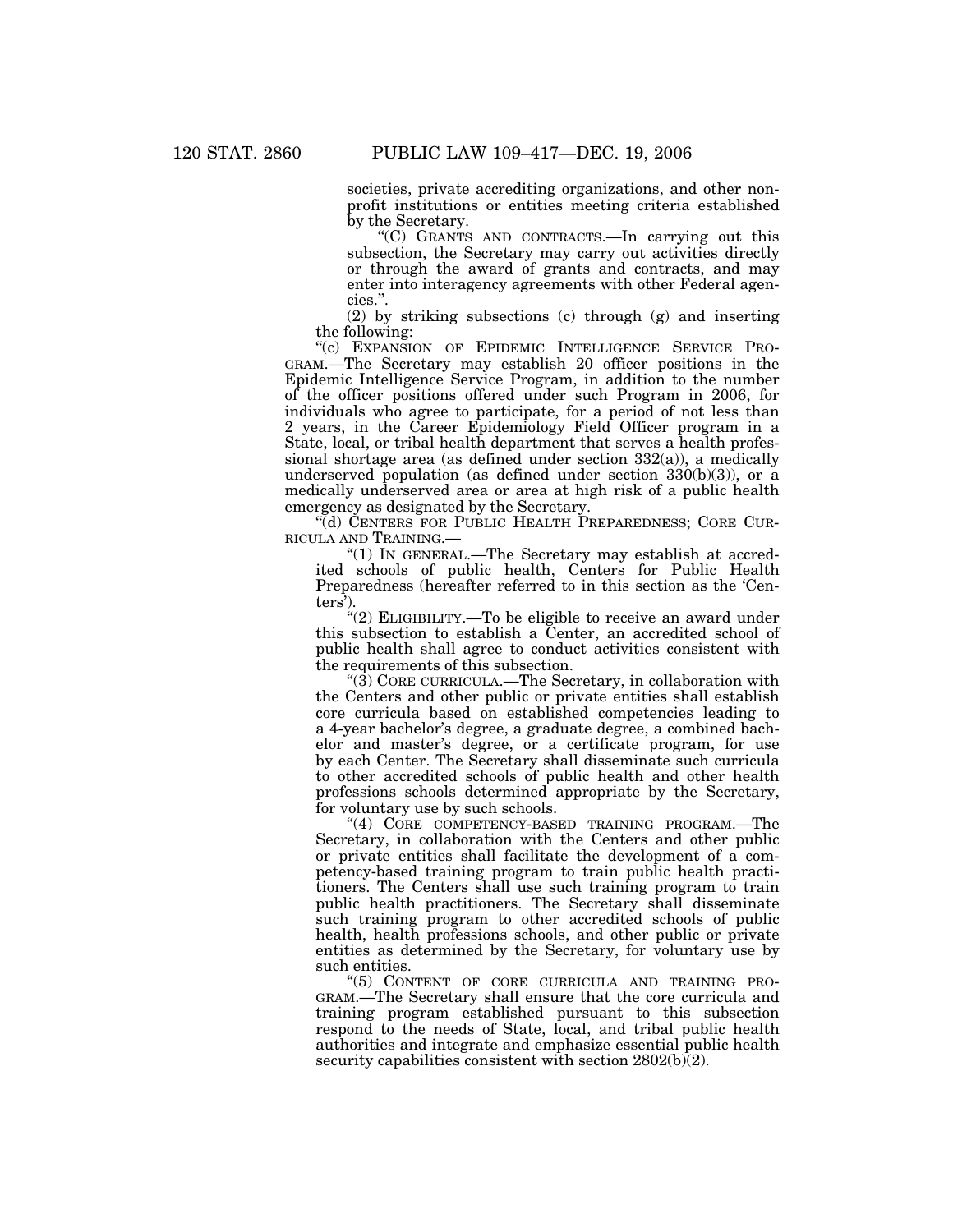''(6) ACADEMIC-WORKFORCE COMMUNICATION.—As a condition of receiving funding from the Secretary under this subsection, a Center shall collaborate with a State, local, or tribal public health department to—

"(A) define the public health preparedness and response needs of the community involved;

''(B) assess the extent to which such needs are fulfilled by existing preparedness and response activities of such school or health department, and how such activities may be improved;

''(C) prior to developing new materials or trainings, evaluate and utilize relevant materials and trainings developed by others Centers; and

 $\mathrm{``(D)}$  evaluate community impact and the effectiveness of any newly developed materials or trainings.

''(7) PUBLIC HEALTH SYSTEMS RESEARCH.—In consultation with relevant public and private entities, the Secretary shall define the existing knowledge base for public health preparedness and response systems, and establish a research agenda based on Federal, State, local, and tribal public health preparedness priorities. As a condition of receiving funding from the Secretary under this subsection, a Center shall conduct public health systems research that is consistent with the agenda described under this paragraph.'';

 $(3)$  by redesignating subsection  $(h)$  as subsection  $(e)$ ;

(4) by inserting after subsection (e) (as so redesignated), the following:<br>"(f) AUTHORIZATION OF APPROPRIATIONS.—

"(1) FISCAL YEAR 2007.—There are authorized to be appropriated to carry out this section for fiscal year 2007—

"(A) to carry out subsection (a)—<br>"(i) \$5,000,000 to carry out paragraphs (1) through (4); and

"(ii)  $$7,000,000$  to carry out paragraph (5);<br>"(B) to carry out subsection (c),  $$3,000,000$ ; and<br>"(C) to carry out subsection (d),  $$31,000,000$ , of which  $$5,000,000$  shall be used to carry out paragraphs  $(3)$ through (5) of such subsection.

"(2) SUBSEQUENT FISCAL YEARS.—There are authorized to be appropriated such sums as may be necessary to carry out this section for fiscal year 2008 and each subsequent fiscal year.''; and

(5) by striking subsections (i) and (j).

### **SEC. 305. PARTNERSHIPS FOR STATE AND REGIONAL HOSPITAL PREPAREDNESS TO IMPROVE SURGE CAPACITY.**

Section 319C–2 of the Public Health Service Act (42 U.S.C. 247d–3b) is amended to read as follows:

#### **''SEC. 319C–2. PARTNERSHIPS FOR STATE AND REGIONAL HOSPITAL PREPAREDNESS TO IMPROVE SURGE CAPACITY.**

"(a) IN GENERAL.—The Secretary shall award competitive grants or cooperative agreements to eligible entities to enable such entities to improve surge capacity and enhance community and hospital preparedness for public health emergencies.

''(b) ELIGIBILITY.—To be eligible for an award under subsection (a), an entity shall—

" $(1)$ (A) be a partnership consisting of-

Grants. Contracts.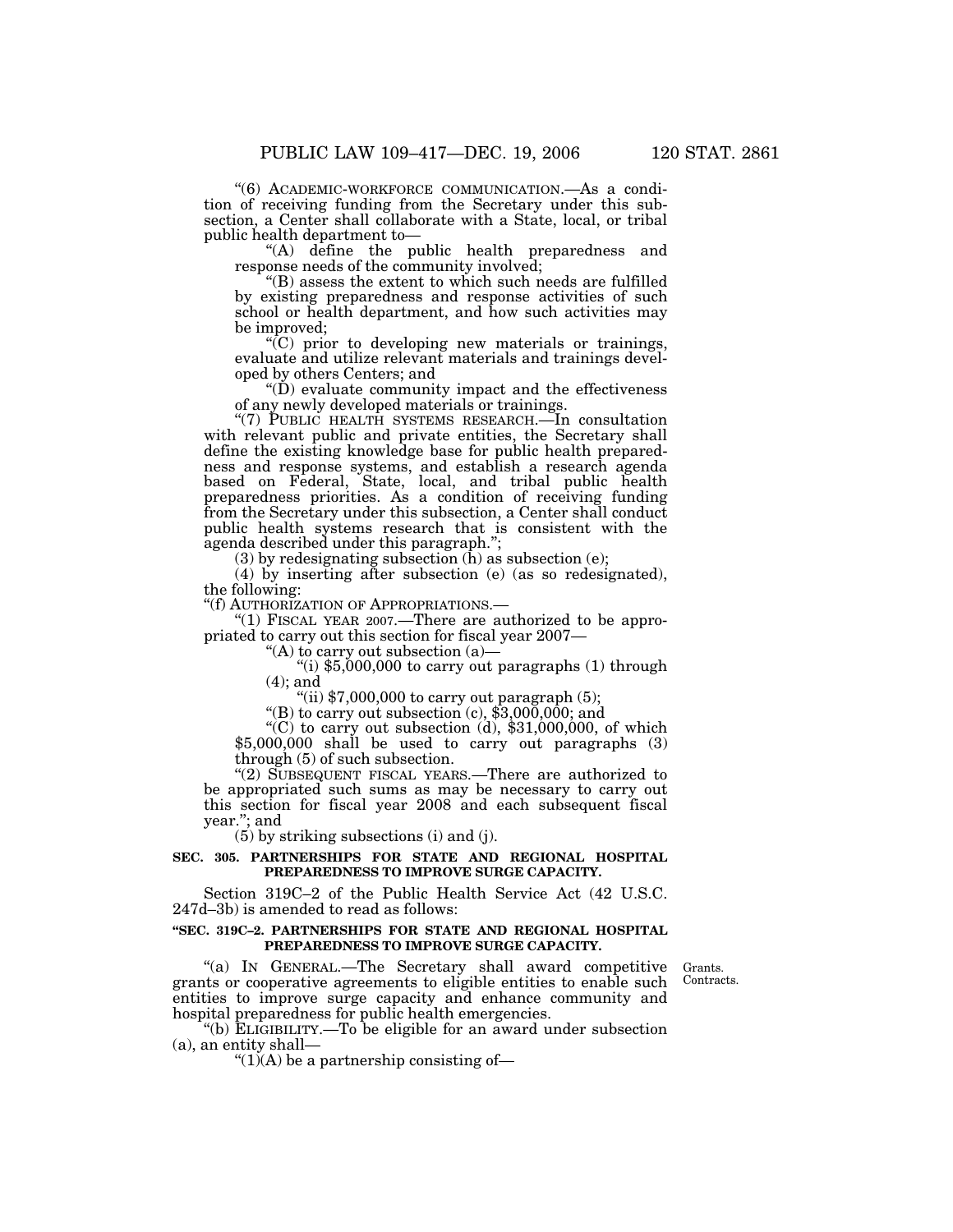"(i) one or more hospitals, at least one of which shall be a designated trauma center, consistent with section 1213(c);

"(ii) one or more other local health care facilities, including clinics, health centers, primary care facilities, mental health centers, mobile medical assets, or nursing homes; and

"(iii)(I) one or more political subdivisions;

''(II) one or more States; or

''(III) one or more States and one or more political subdivisions; and

''(B) prepare, in consultation with the Chief Executive Officer and the lead health officials of the State, District, or territory in which the hospital and health care facilities described in subparagraph  $(\overline{A})$  are located, and submit to the Secretary, an application at such time, in such manner, and containing such information as the Secretary may require; or

" $(2)(\overrightarrow{A})$  be an entity described in section 319C–1(b)(1); and

''(B) submit an application at such time, in such manner, and containing such information as the Secretary may require, including the information or assurances required under section 319C–1(b)(2) and an assurance that the State will adhere to any applicable guidelines established by the Secretary.

"(c) USE OF FUNDS.—An award under subsection  $(a)$  shall be expended for activities to achieve the preparedness goals described under paragraphs  $(1), (3), (4), (5),$  and  $(6)$  of section 2802 $(b)$ .

''(d) PREFERENCES.—

''(1) REGIONAL COORDINATION.—In making awards under subsection (a), the Secretary shall give preference to eligible entities that submit applications that, in the determination of the Secretary—

''(A) will enhance coordination—

''(i) among the entities described in subsection  $(b)(1)(A)(i)$ ; and

''(ii) between such entities and the entities described in subsection  $(b)(1)(A)(ii)$ ; and

''(B) include, in the partnership described in subsection  $(b)(1)(A)$ , a significant percentage of the hospitals and health care facilities within the geographic area served by such partnership.

"(2) OTHER PREFERENCES.—In making awards under subsection (a), the Secretary shall give preference to eligible entities that, in the determination of the Secretary—

''(A) include one or more hospitals that are participants in the National Disaster Medical System;

''(B) are located in a geographic area that faces a high degree of risk, as determined by the Secretary in consultation with the Secretary of Homeland Security; or

''(C) have a significant need for funds to achieve the

medical preparedness goals described in section 2802(b)(3). ''(e) CONSISTENCY OF PLANNED ACTIVITIES.—The Secretary may

not award a cooperative agreement to an eligible entity described in subsection  $(b)$ (1) unless the application submitted by the entity is coordinated and consistent with an applicable State All-Hazards Public Health Emergency Preparedness and Response Plan and relevant local plans, as determined by the Secretary in consultation with relevant State health officials.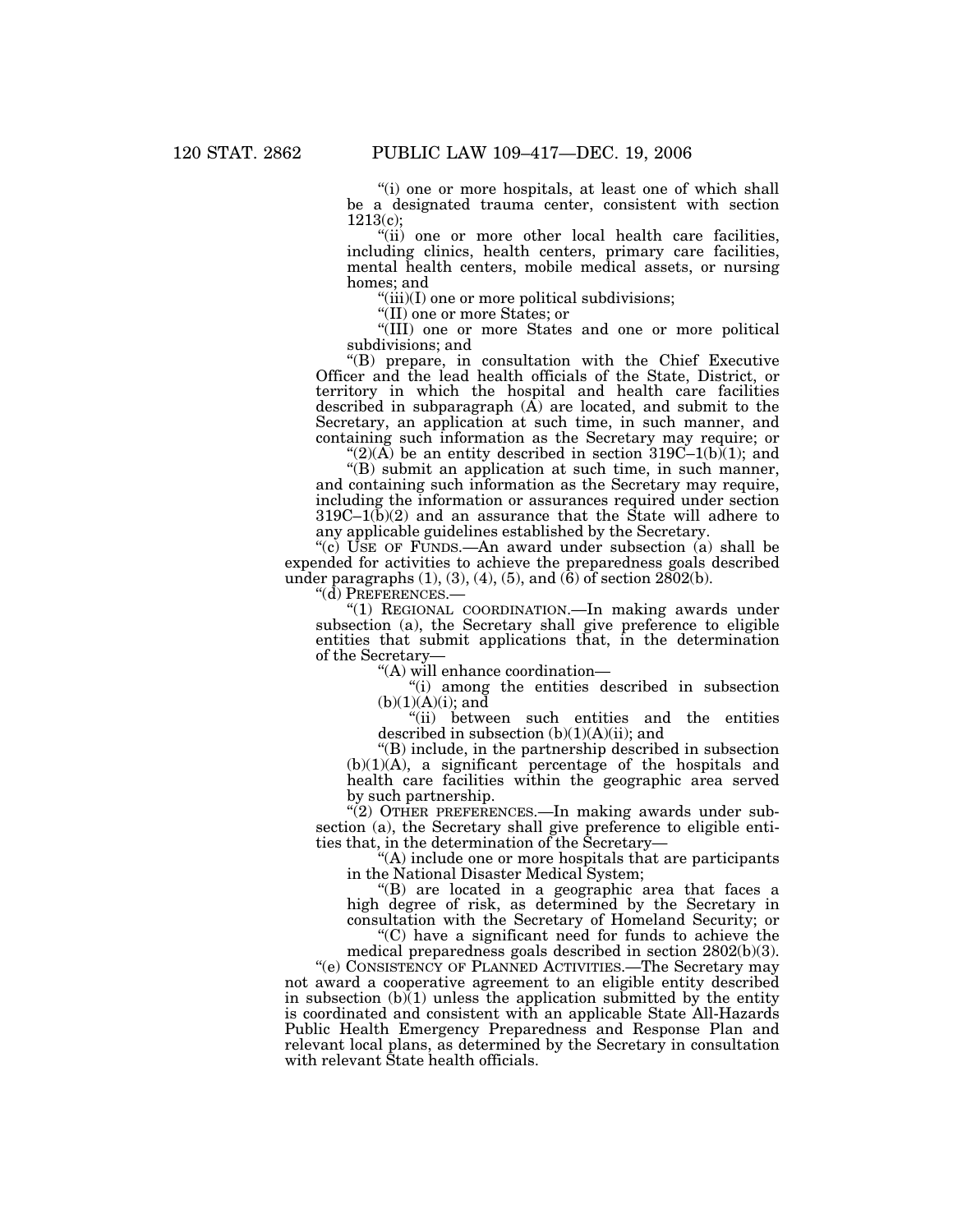''(f) LIMITATION ON AWARDS.—A political subdivision shall not participate in more than one partnership described in subsection  $(b)(1)$ .

'(g) COORDINATION WITH LOCAL RESPONSE CAPABILITIES.—An eligible entity shall, to the extent practicable, ensure that activities carried out under an award under subsection (a) are coordinated with activities of relevant local Metropolitan Medical Response Systems, local Medical Reserve Corps, the Cities Readiness Initiative, and local emergency plans.<br>"(h) MAINTENANCE OF FUNDING.—

" $(1)$  In GENERAL.—An entity that receives an award under this section shall maintain expenditures for health care preparedness at a level that is not less than the average level of such expenditures maintained by the entity for the preceding 2 year period.

"(2) RULE OF CONSTRUCTION.—Nothing in this section shall be construed to prohibit the use of awards under this section to pay salary and related expenses of public health and other professionals employed by State, local, or tribal agencies who are carrying out activities supported by such awards (regardless of whether the primary assignment of such personnel is to carry out such activities).

''(i) PERFORMANCE AND ACCOUNTABILITY.—The requirements of Applicability. section  $319C-1(g)$ , (j), and (k) shall apply to entities receiving awards under this section (regardless of whether such entities are described under subsection  $(b)(1)(A)$  or  $(b)(2)(A))$  in the same manner as such requirements apply to entities under section 319C– 1. An entity described in subsection  $(b)(1)(A)$  shall make such reports available to the lead health official of the State in which such partnership is located.

''(j) AUTHORIZATION OF APPROPRIATIONS.—

''(1) IN GENERAL.—For the purpose of carrying out this section, there is authorized to be appropriated  $$474,000,000$ for fiscal year 2007, and such sums as may be necessary for each of fiscal years 2008 through 2011.

''(2) RESERVATION OF AMOUNTS FOR PARTNERSHIPS.—Prior to making awards described in paragraph (3), the Secretary may reserve from the amount appropriated under paragraph (1) for a fiscal year, an amount determined appropriate by the Secretary for making awards to entities described in subsection  $(b)(1)(A)$ .

''(3) AWARDS TO STATES AND POLITICAL SUBDIVISIONS.—

"(A) In GENERAL.—From amounts appropriated for a fiscal year under paragraph (1) and not reserved under paragraph (2), the Secretary shall make awards to entities described in subsection (b)(2)(A) that have completed an application as described in subsection  $(b)(2)(B)$ .

''(B) AMOUNT.—The Secretary shall determine the amount of an award to each entity described in subparagraph (A) in the same manner as such amounts are determined under section 319C–1(h).''.

#### **SEC. 306. ENHANCING THE ROLE OF THE DEPARTMENT OF VETERANS AFFAIRS.**

(a) IN GENERAL.—Section 8117 of title 38, United States Code, is amended—

 $(1)$  in subsection  $(a)$ —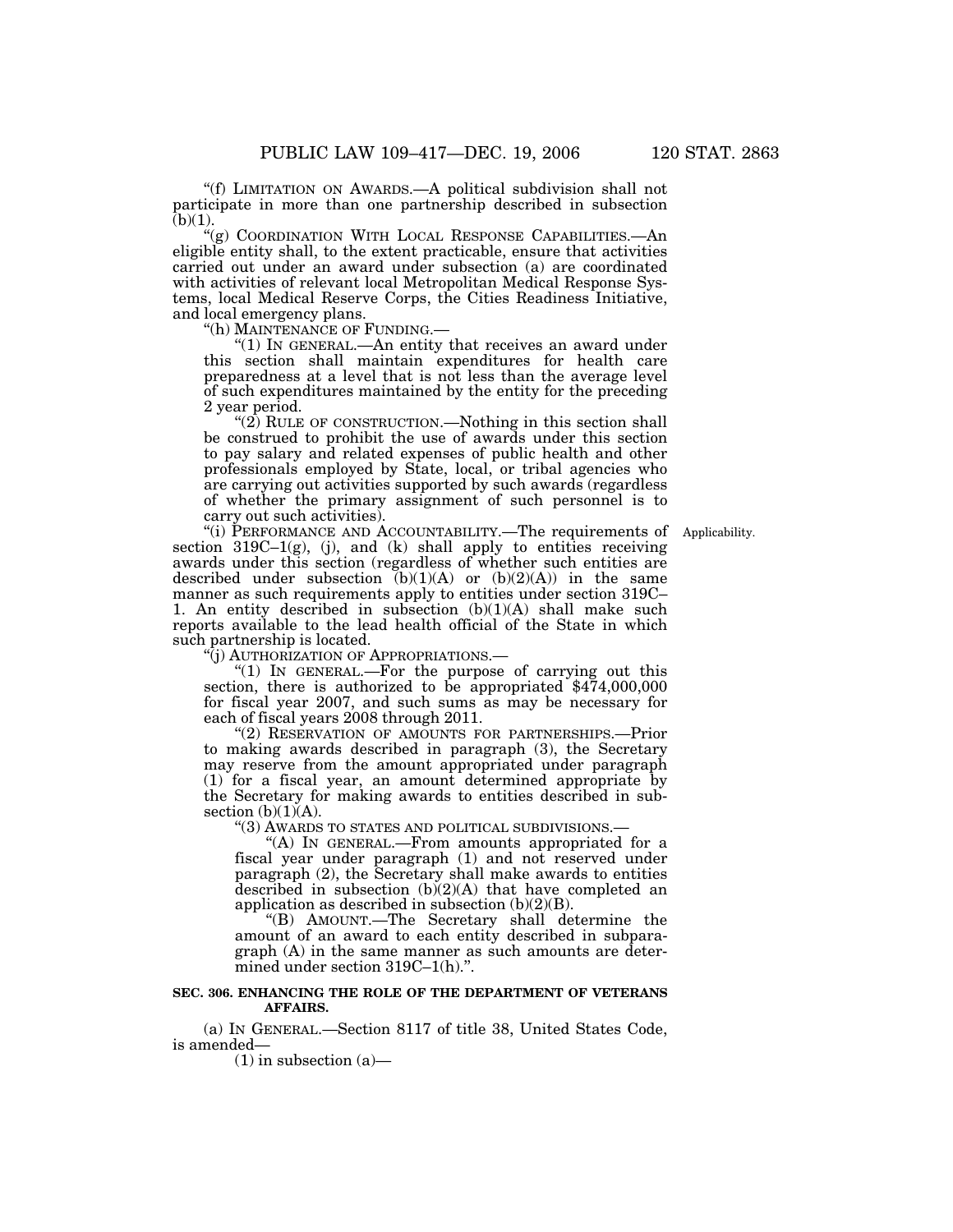$(A)$  in paragraph  $(1)$ , by

(i) striking ''chemical or biological attack'' and inserting ''a public health emergency (as defined in section 2801 of the Public Health Service Act)'';

(ii) striking ''an attack'' and inserting ''such an emergency''; and

(iii) striking "public health emergencies" and inserting "such emergencies"; and

(B) in paragraph (2)—

 $(i)$  in subparagraph  $(A)$ , by striking "; and" and inserting a semicolon;

(ii) in subparagraph (B), by striking the period and inserting a semicolon; and

(iii) by adding at the end the following:

 $(C)$  organizing, training, and equipping the staff of such centers to support the activities carried out by the Secretary of Health and Human Services under section 2801 of the Public Health Service Act in the event of a public health emergency and incidents covered by the National Response Plan developed pursuant to section 502(6) of the Homeland Security Act of 2002, or any successor plan; and

" $(D)$  providing medical logistical support to the National Disaster Medical System and the Secretary of Health and Human Services as necessary, on a reimbursable basis, and in coordination with other designated Federal agencies.'';

(2) in subsection (c), by striking ''a chemical or biological attack or other terrorist attack.'' and inserting ''a public health emergency. The Secretary shall, through existing medical procurement contracts, and on a reimbursable basis, make available as necessary, medical supplies, equipment, and pharmaceuticals in response to a public health emergency in support of the Secretary of Health and Human Services.";

 $(3)$  in subsection  $(d)$ , by-

(A) striking "develop and";

(B) striking ''biological, chemical, or radiological attacks'' and inserting ''public health emergencies''; and

(C) by inserting ''consistent with section 319F(a) of the Public Health Service Act'' before the period; and

 $(4)$  in subsection  $(e)$ 

(A) in paragraph  $(1)$ , by striking "2811 $(b)$ " and inserting " $28\overline{1}2$ "; and

(B) in paragraph (2)—

(i) by striking ''bioterrorism and other''; and

(ii) by striking "319 $F(a)$ " and inserting "319 $F$ ".

(b) AUTHORIZATION OF APPROPRIATIONS.—Section 8117 of title 38, United States Code, is amended by adding at the end the following:

"(g) AUTHORIZATION OF APPROPRIATIONS.—There are authorized to be appropriated, such sums as may be necessary to carry out this section for each of fiscal years 2007 through 2011.''.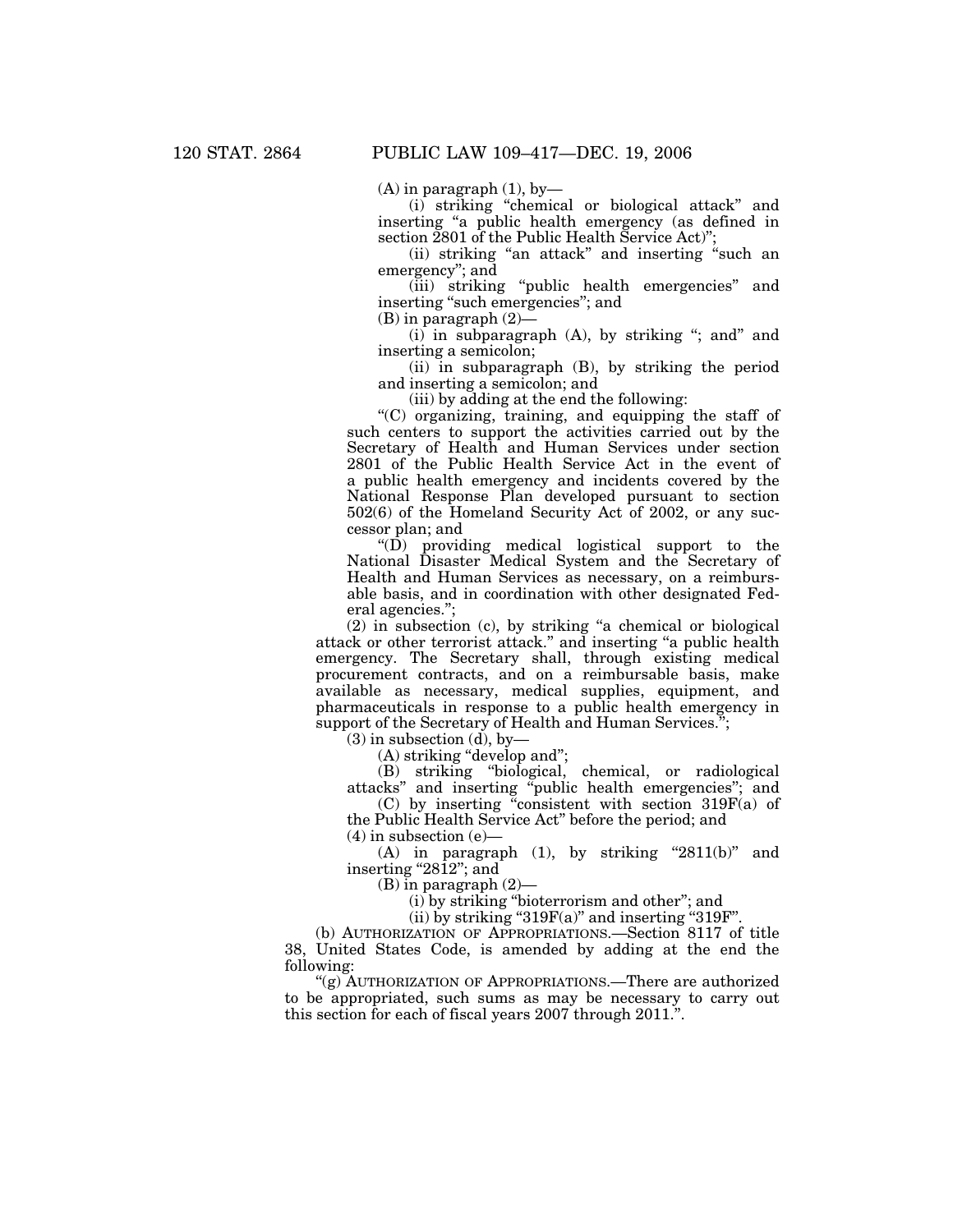## **TITLE IV—PANDEMIC AND BIODEFENSE VACCINE AND DRUG DEVELOPMENT**

## **SEC. 401. BIOMEDICAL ADVANCED RESEARCH AND DEVELOPMENT AUTHORITY.**

Title III of the Public Health Service Act (42 U.S.C. 241 et seq.) is amended by inserting after section 319K the following:

#### **''SEC. 319L. BIOMEDICAL ADVANCED RESEARCH AND DEVELOPMENT** 42 USC 247d–7e. **AUTHORITY.**

''(a) DEFINITIONS.—In this section:

''(1) BARDA.—The term 'BARDA' means the Biomedical Advanced Research and Development Authority.

"(2) FUND.—The term 'Fund' means the Biodefense Medical Countermeasure Development Fund established under subsection (d).

''(3) OTHER TRANSACTIONS.—The term 'other transactions' means transactions, other than procurement contracts, grants, and cooperative agreements, such as the Secretary of Defense may enter into under section 2371 of title 10, United States Code.

"(4) QUALIFIED COUNTERMEASURE.—The term 'qualified countermeasure' has the meaning given such term in section 319F–1.

''(5) QUALIFIED PANDEMIC OR EPIDEMIC PRODUCT.—The term 'qualified pandemic or epidemic product' has the meaning given the term in section 319F–3.

''(6) ADVANCED RESEARCH AND DEVELOPMENT.—

"(A) In GENERAL.—The term 'advanced research and development' means, with respect to a product that is or may become a qualified countermeasure or a qualified pandemic or epidemic product, activities that predominantly—

''(i) are conducted after basic research and preclinical development of the product; and

''(ii) are related to manufacturing the product on a commercial scale and in a form that satisfies the regulatory requirements under the Federal Food, Drug, and Cosmetic Act or under section 351 of this Act. ''(B) ACTIVITIES INCLUDED.—The term under subpara-

graph (A) includes—

''(i) testing of the product to determine whether the product may be approved, cleared, or licensed under the Federal Food, Drug, and Cosmetic Act or under section 351 of this Act for a use that is or may be the basis for such product becoming a qualified countermeasure or qualified pandemic or epidemic product, or to help obtain such approval, clearance, or license;

"(ii) design and development of tests or models, including animal models, for such testing;

"(iii) activities to facilitate manufacture of the product on a commercial scale with consistently high quality, as well as to improve and make available new technologies to increase manufacturing surge capacity;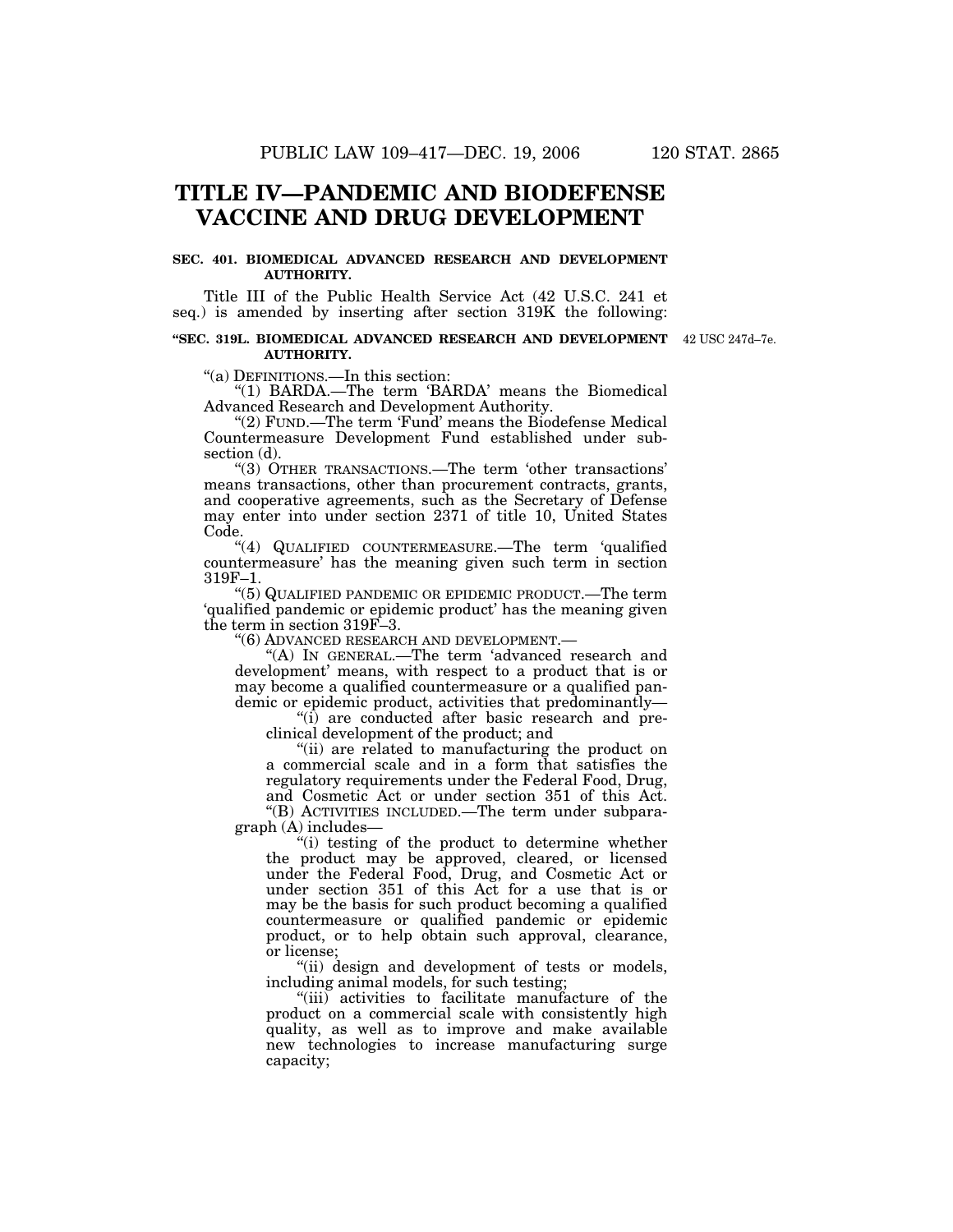"(iv) activities to improve the shelf-life of the product or technologies for administering the product; and

" $(v)$  such other activities as are part of the advanced stages of testing, refinement, improvement, or preparation of the product for such use and as are specified by the Secretary.

''(7) SECURITY COUNTERMEASURE.—The term 'security countermeasure' has the meaning given such term in section 319F–2.

''(8) RESEARCH TOOL.—The term 'research tool' means a device, technology, biological material (including a cell line or an antibody), reagent, animal model, computer system, computer software, or analytical technique that is developed to assist in the discovery, development, or manufacture of qualified countermeasures or qualified pandemic or epidemic products.

''(9) PROGRAM MANAGER.—The term 'program manager' means an individual appointed to carry out functions under this section and authorized to provide project oversight and management of strategic initiatives.

"(10) PERSON.—The term 'person' includes an individual, partnership, corporation, association, entity, or public or private corporation, and a Federal, State, or local government agency or department.

''(b) STRATEGIC PLAN FOR COUNTERMEASURE RESEARCH, DEVELOPMENT, AND PROCUREMENT.—

"(1) In GENERAL.—Not later than 6 months after the date of enactment of the Pandemic and All-Hazards Preparedness Act, the Secretary shall develop and make public a strategic plan to integrate biodefense and emerging infectious disease requirements with the advanced research and development, strategic initiatives for innovation, and the procurement of qualified countermeasures and qualified pandemic or epidemic products. The Secretary shall carry out such activities as may be practicable to disseminate the information contained in such plan to persons who may have the capacity to substantially contribute to the activities described in such strategic plan. The Secretary shall update and incorporate such plan as part of the National Health Security Strategy described in section 2802.

"(2) CONTENT.—The strategic plan under paragraph  $(1)$ shall guide—

''(A) research and development, conducted or supported by the Department of Health and Human Services, of qualified countermeasures and qualified pandemic or epidemic products against possible biological, chemical, radiological, and nuclear agents and to emerging infectious diseases;

''(B) innovation in technologies that may assist advanced research and development of qualified countermeasures and qualified pandemic or epidemic products (such research and development referred to in this section as 'countermeasure and product advanced research and development'); and

 $(C)$  procurement of such qualified countermeasures and qualified pandemic or epidemic products by such Department.

Deadline. Public information.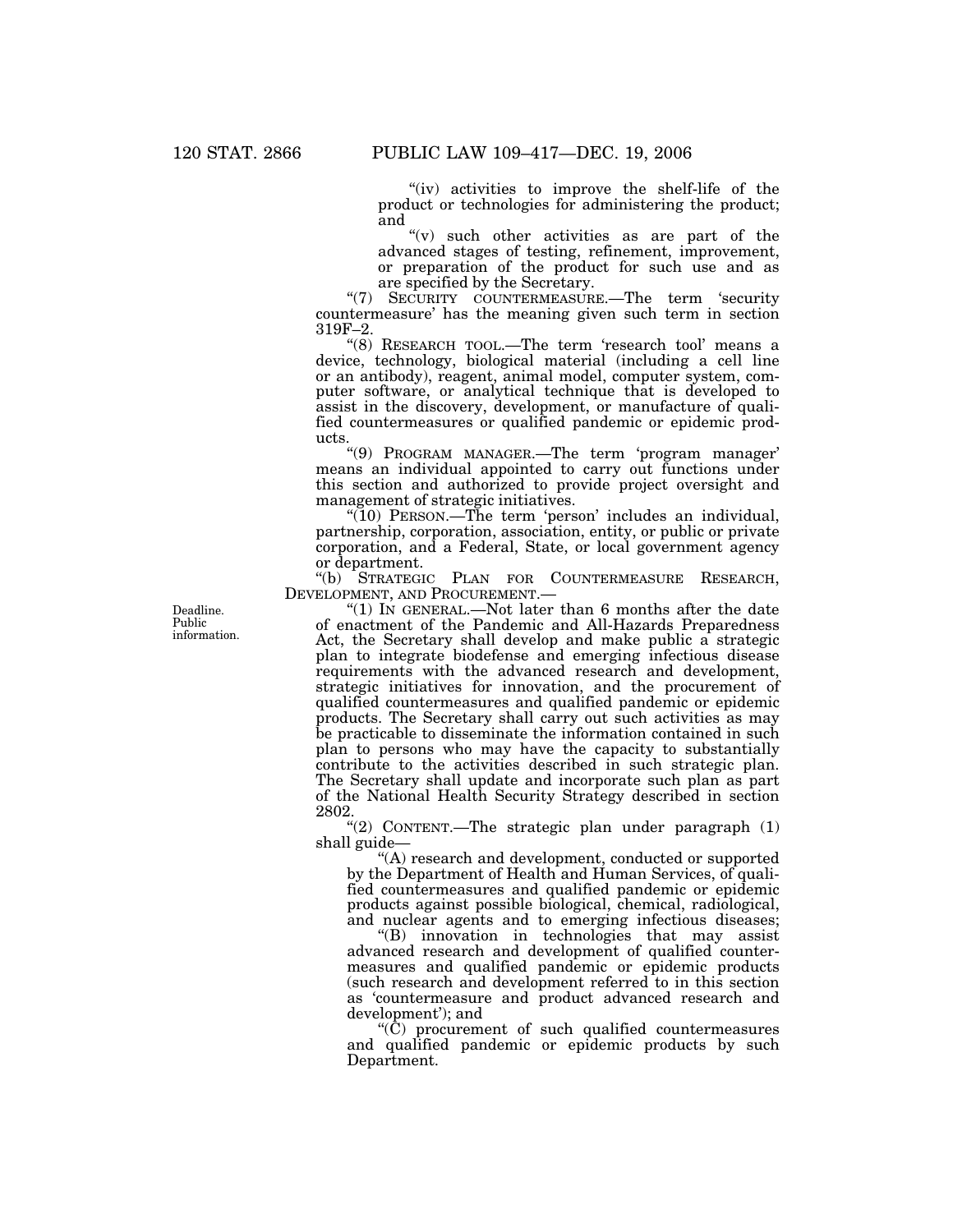''(c) BIOMEDICAL ADVANCED RESEARCH AND DEVELOPMENT

 $"(1)$  ESTABLISHMENT.—There is established within the Department of Health and Human Services the Biomedical Advanced Research and Development Authority.

 $(2)$  In GENERAL.—Based upon the strategic plan described in subsection (b), the Secretary shall coordinate the acceleration of countermeasure and product advanced research and development by—

''(A) facilitating collaboration between the Department of Health and Human Services and other Federal agencies, relevant industries, academia, and other persons, with respect to such advanced research and development;

''(B) promoting countermeasure and product advanced research and development;

''(C) facilitating contacts between interested persons and the offices or employees authorized by the Secretary to advise such persons regarding requirements under the Federal Food, Drug, and Cosmetic Act and under section 351 of this Act; and

''(D) promoting innovation to reduce the time and cost of countermeasure and product advanced research and development.

"(3) DIRECTOR.—The BARDA shall be headed by a Director (referred to in this section as the 'Director') who shall be appointed by the Secretary and to whom the Secretary shall delegate such functions and authorities as necessary to implement this section.

"(4) DUTIES.-

''(A) COLLABORATION.—To carry out the purpose described in paragraph (2)(A), the Secretary shall—

''(i) facilitate and increase the expeditious and direct communication between the Department of Health and Human Services and relevant persons with respect to countermeasure and product advanced research and development, including by—

''(I) facilitating such communication regarding the processes for procuring such advanced research and development with respect to qualified countermeasures and qualified pandemic or epidemic products of interest; and

''(II) soliciting information about and data from research on potential qualified countermeasures and qualified pandemic or epidemic products and related technologies;

''(ii) at least annually—

''(I) convene meetings with representatives from relevant industries, academia, other Federal agencies, international agencies as appropriate, and other interested persons;

''(II) sponsor opportunities to demonstrate the operation and effectiveness of relevant biodefense countermeasure technologies; and

''(III) convene such working groups on countermeasure and product advanced research and development as the Secretary may determine are necessary to carry out this section; and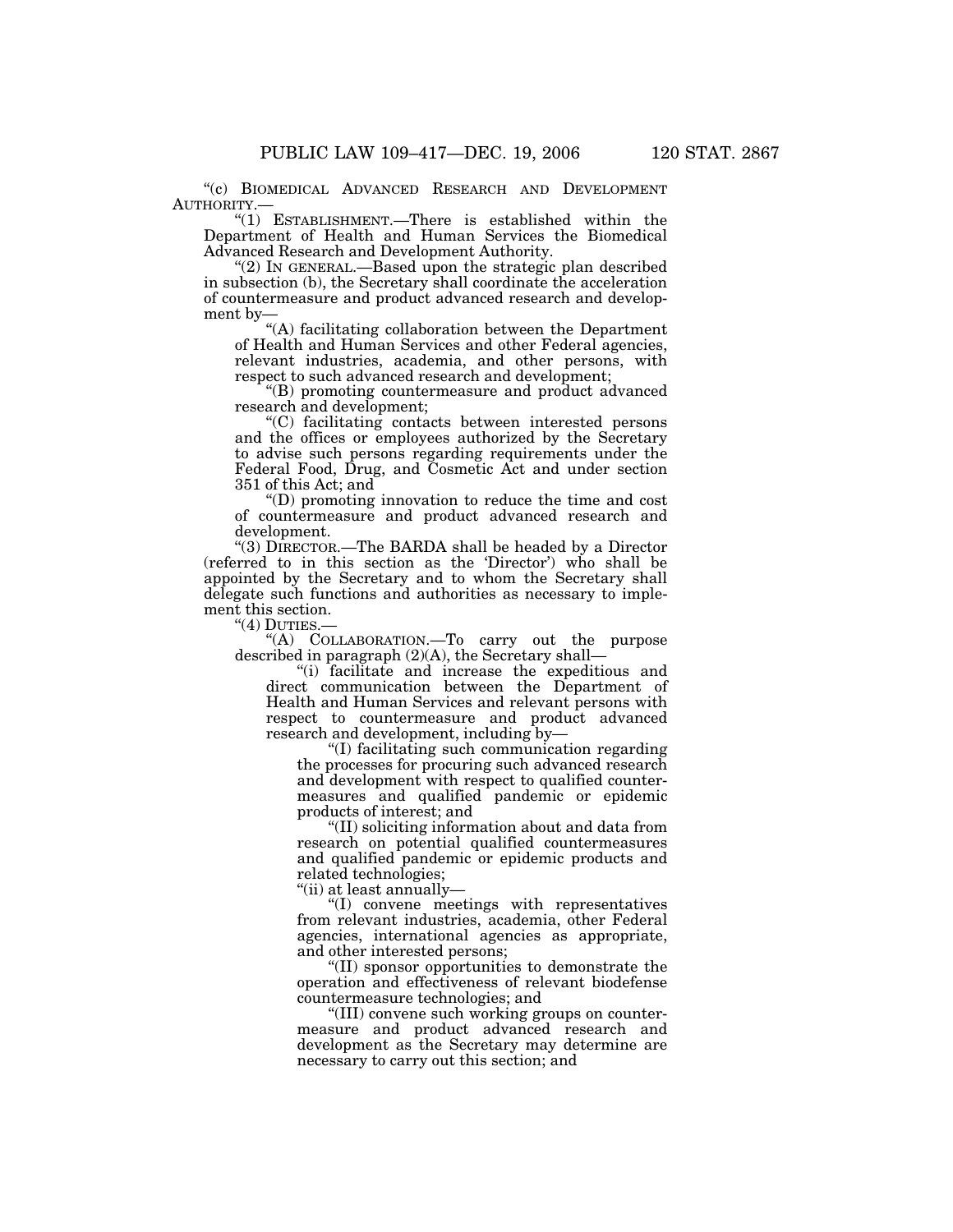''(iii) carry out the activities described in section 405 of the Pandemic and All-Hazards Preparedness Act.

''(B) SUPPORT ADVANCED RESEARCH AND DEVELOP-MENT.—To carry out the purpose described in paragraph (2)(B), the Secretary shall—

''(i) conduct ongoing searches for, and support calls for, potential qualified countermeasures and qualified pandemic or epidemic products;

''(ii) direct and coordinate the countermeasure and product advanced research and development activities of the Department of Health and Human Services;

''(iii) establish strategic initiatives to accelerate countermeasure and product advanced research and development and innovation in such areas as the Secretary may identify as priority unmet need areas; and

"(iv) award contracts, grants, cooperative agreements, and enter into other transactions, for countermeasure and product advanced research and development.

''(C) FACILITATING ADVICE.—To carry out the purpose described in paragraph (2)(C) the Secretary shall—

''(i) connect interested persons with the offices or employees authorized by the Secretary to advise such persons regarding the regulatory requirements under the Federal Food, Drug, and Cosmetic Act and under section 351 of this Act related to the approval, clearance, or licensure of qualified countermeasures or qualified pandemic or epidemic products; and

"(ii) with respect to persons performing countermeasure and product advanced research and development funded under this section, enable such offices or employees to provide to the extent practicable such advice in a manner that is ongoing and that is otherwise designed to facilitate expeditious development of qualified countermeasures and qualified pandemic or epidemic products that may achieve such approval, clearance, or licensure.

''(D) SUPPORTING INNOVATION.—To carry out the purpose described in paragraph  $(2)(D)$ , the Secretary may award contracts, grants, and cooperative agreements, or enter into other transactions, such as prize payments, to promote—

''(i) innovation in technologies that may assist countermeasure and product advanced research and development;

"(ii) research on and development of research tools and other devices and technologies; and

"(iii) research to promote strategic initiatives, such as rapid diagnostics, broad spectrum antimicrobials, and vaccine manufacturing technologies.

"(5) TRANSACTION AUTHORITIES .-

''(A) OTHER TRANSACTIONS.—

''(i) IN GENERAL.—The Secretary shall have the authority to enter into other transactions under this subsection in the same manner as the Secretary of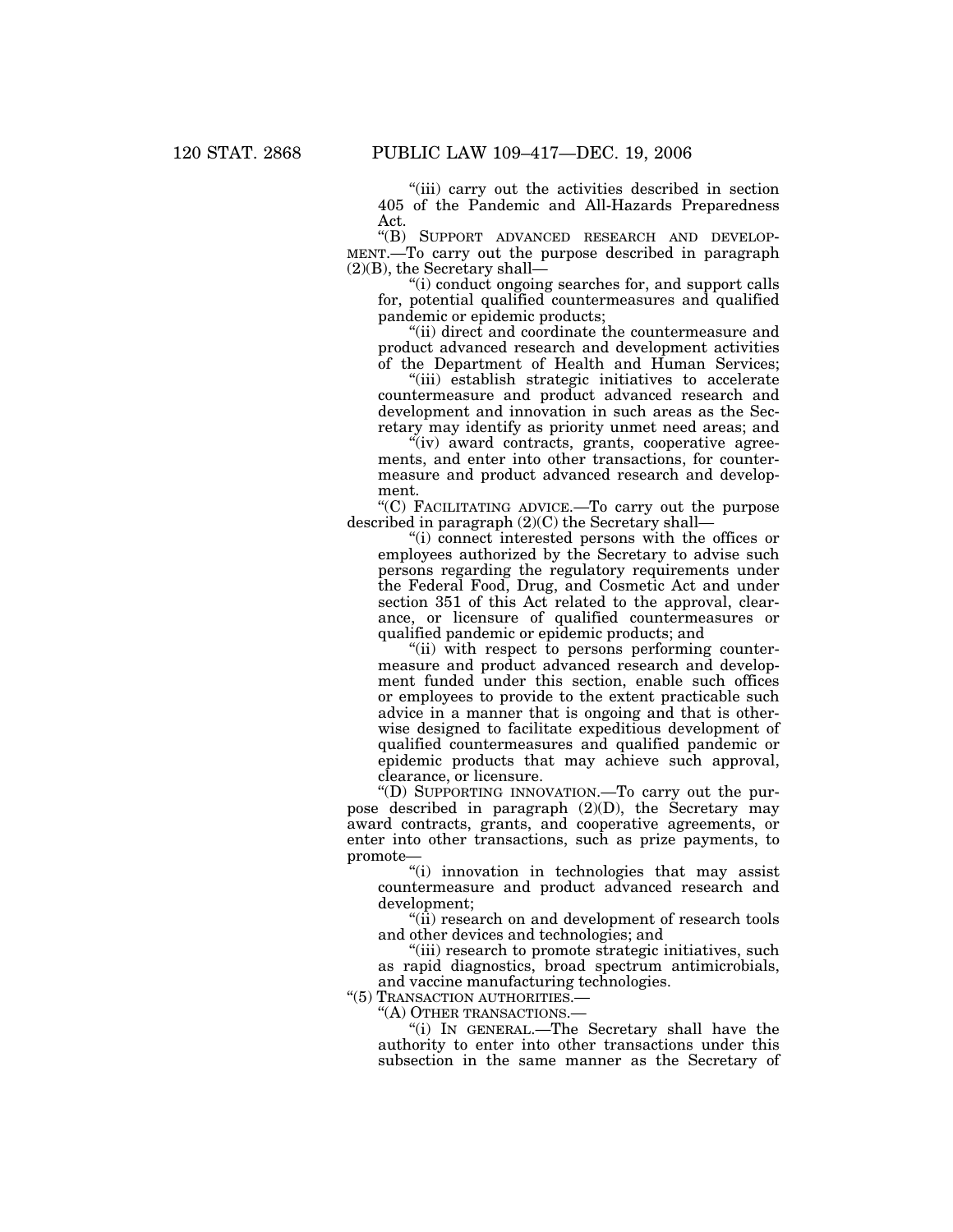Defense enters into such transactions under section 2371 of title 10, United States Code.

''(ii) LIMITATIONS ON AUTHORITY.—

"(I) IN GENERAL.—Subsections (b), (c), and (h) Applicability. of section 845 of the National Defense Authorization Act for Fiscal Year 1994 (10 U.S.C. 2371 note) shall apply to other transactions under this subparagraph as if such transactions were for prototype projects described by subsection (a) of such section 845.

''(II) WRITTEN DETERMINATIONS REQUIRED.— The authority of this subparagraph may be exercised for a project that is expected to cost the Department of Health and Human Services in excess of \$20,000,000 only upon a written determination by the senior procurement executive for the Department (as designated for purpose of section 16(c) of the Office of Federal Procurement Policy Act (41 U.S.C. 414(c))), that the use of such authority is essential to promoting the success of the project. The authority of the senior procurement executive under this subclause may not be delegated.

''(iii) GUIDELINES.—The Secretary shall establish guidelines regarding the use of the authority under clause (i). Such guidelines shall include auditing requirements.

''(B) EXPEDITED AUTHORITIES.—

''(i) IN GENERAL.—In awarding contracts, grants, and cooperative agreements, and in entering into other transactions under subparagraph  $(B)$  or  $(\bar{D})$  of paragraph (4), the Secretary shall have the expedited procurement authorities, the authority to expedite peer review, and the authority for personal services contracts, supplied by subsections  $(b)$ ,  $(c)$ , and  $(d)$  of section 319F–1.

''(ii) APPLICATION OF PROVISIONS.—Provisions in such section 319F–1 that apply to such authorities and that require institution of internal controls, limit review, provide for Federal Tort Claims Act coverage of personal services contractors, and commit decisions to the discretion of the Secretary shall apply to the authorities as exercised pursuant to this paragraph.

Applicability.

"(iii) AUTHORITY TO LIMIT COMPETITION.—For purposes of applying section  $319F-1(b)(1)(D)$  to this paragraph, the phrase 'BioShield Program under the Project BioShield Act of 2004' shall be deemed to mean the countermeasure and product advanced research and development program under this section.

"(iv) AVAILABILITY OF DATA.—The Secretary shall require that, as a condition of being awarded a contract, grant, cooperative agreement, or other transaction under subparagraph (B) or (D) of paragraph (4), a person make available to the Secretary on an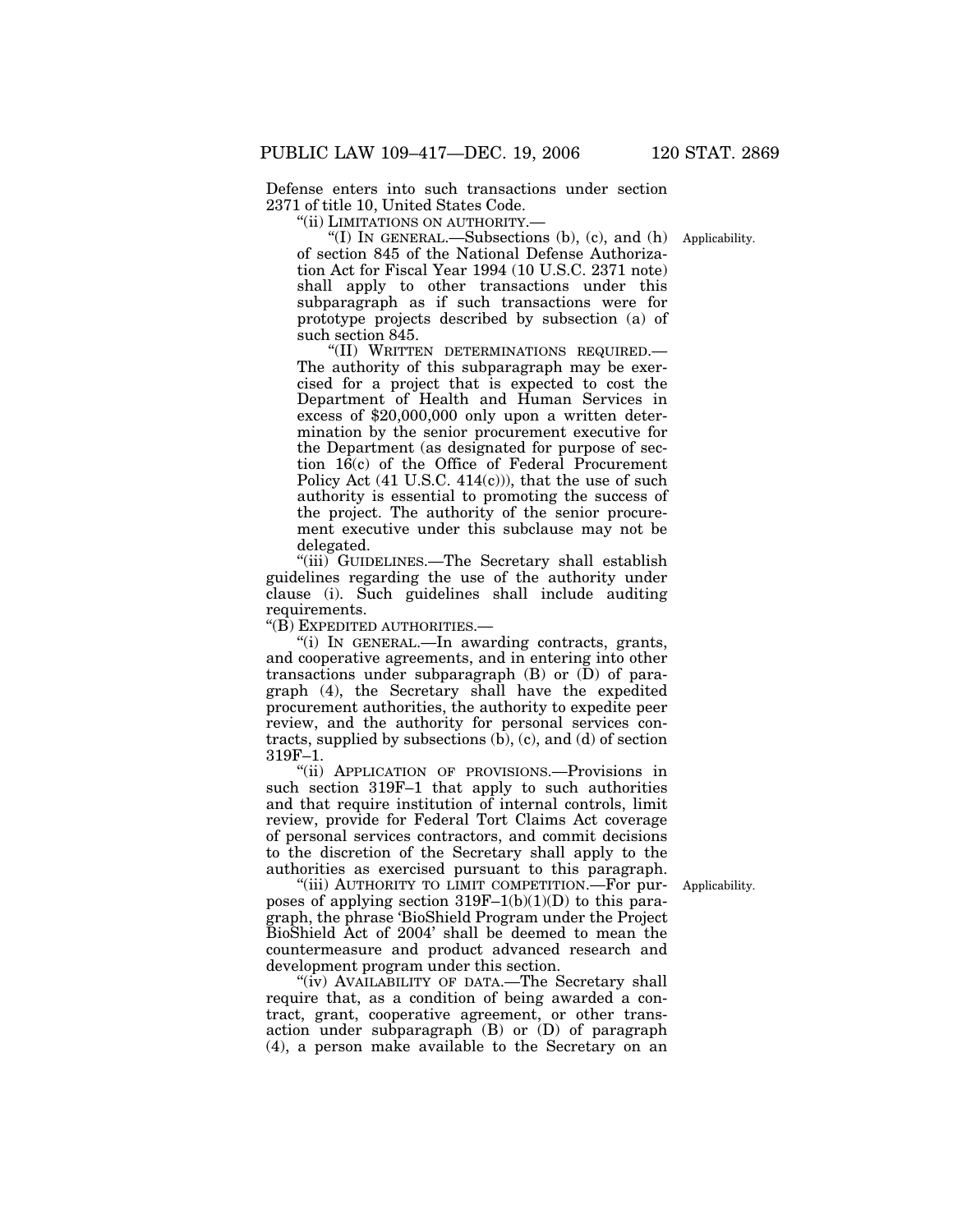ongoing basis, and submit upon request to the Secretary, all data related to or resulting from countermeasure and product advanced research and development carried out pursuant to this section.

''(C) ADVANCE PAYMENTS; ADVERTISING.—The Secretary may waive the requirements of section 3324(a) of title 31, United States Code, or section 3709 of the Revised Statutes of the United States (41 U.S.C. 5) upon the determination by the Secretary that such waiver is necessary to obtain countermeasures or products under this section.

''(D) MILESTONE-BASED PAYMENTS ALLOWED.—In awarding contracts, grants, and cooperative agreements, and in entering into other transactions, under this section, the Secretary may use milestone-based awards and payments.

''(E) FOREIGN NATIONALS ELIGIBLE.—The Secretary may under this section award contracts, grants, and cooperative agreements to, and may enter into other transactions with, highly qualified foreign national persons outside the United States, alone or in collaboration with American participants, when such transactions may inure to the benefit of the American people.

''(F) ESTABLISHMENT OF RESEARCH CENTERS.—The Secretary may assess the feasibility and appropriateness of establishing, through contract, grant, cooperative agreement, or other transaction, an arrangement with an existing research center in order to achieve the goals of this section. If such an agreement is not feasible and appropriate, the Secretary may establish one or more federallyfunded research and development centers, or universityaffiliated research centers, in accordance with section 303(c)(3) of the Federal Property and Administrative Services Act of 1949 (41 U.S.C.  $253(c)(3)$ ).

''(6) AT-RISK INDIVIDUALS.—In carrying out the functions under this section, the Secretary may give priority to the advanced research and development of qualified countermeasures and qualified pandemic or epidemic products that are likely to be safe and effective with respect to children, pregnant women, elderly, and other at-risk individuals.

''(7) PERSONNEL AUTHORITIES.—

"(A) SPECIALLY QUALIFIED SCIENTIFIC AND PROFES-SIONAL PERSONNEL.—

''(i) IN GENERAL.—In addition to any other personnel authorities, the Secretary may—

''(I) without regard to those provisions of title 5, United States Code, governing appointments in the competitive service, appoint highly qualified individuals to scientific or professional positions in BARDA, such as program managers, to carry out this section; and

''(II) compensate them in the same manner and subject to the same terms and conditions in which individuals appointed under section 9903 of such title are compensated, without regard to the provisions of chapter 51 and subchapter III of chapter 53 of such title relating to classification and General Schedule pay rates.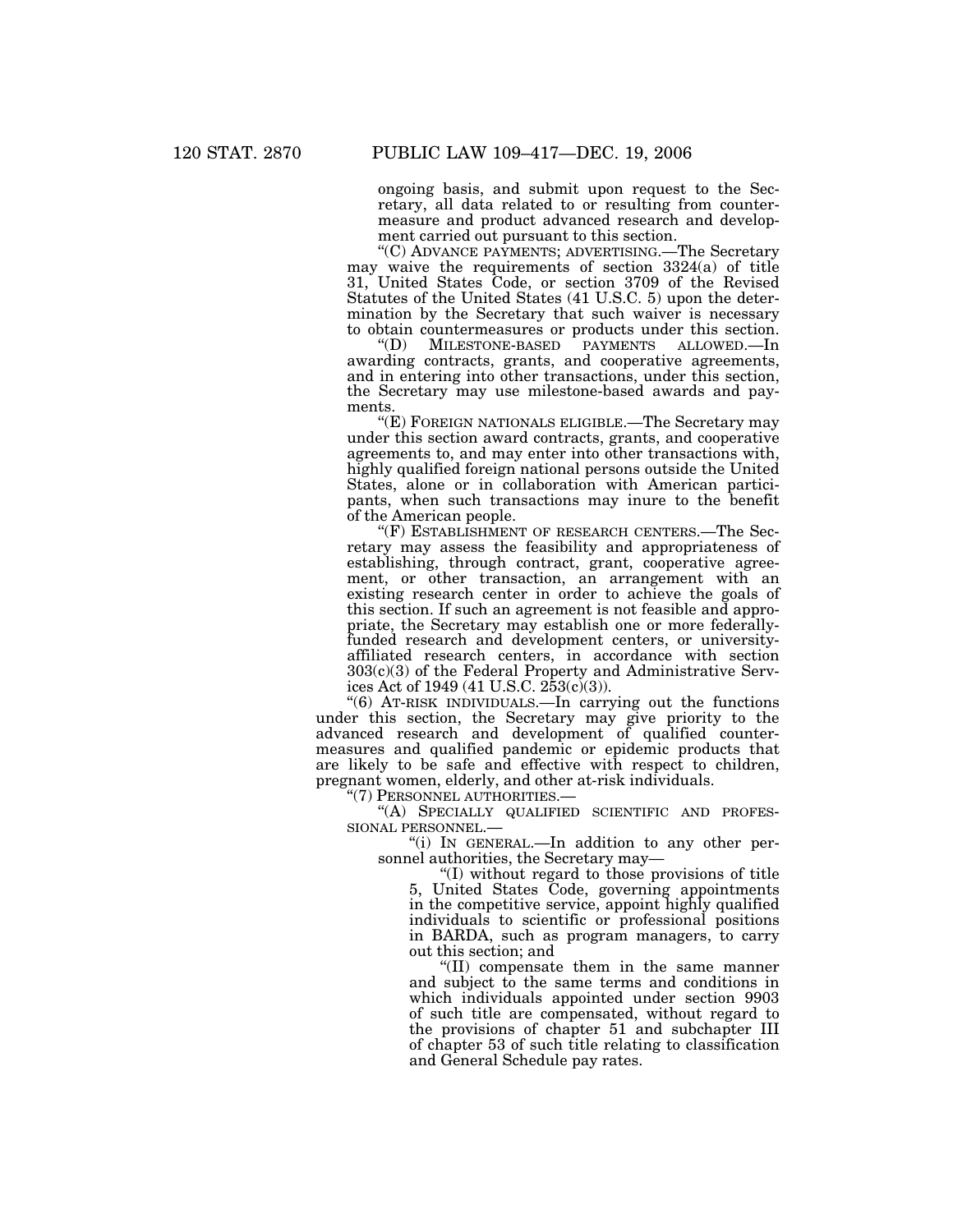"(ii) MANNER OF EXERCISE OF AUTHORITY.—The authority provided for in this subparagraph shall be exercised subject to the same limitations described in section  $319F-1(e)(2)$ .

Applicability.

''(iii) TERM OF APPOINTMENT.—The term limitations described in section 9903(c) of title 5, United States Code, shall apply to appointments under this subparagraph, except that the references to the 'Secretary' and to the 'Department of Defense's national security missions' shall be deemed to be to the Secretary of Health and Human Services and to the mission of the Department of Health and Human Services under this section.

''(B) SPECIAL CONSULTANTS.—In carrying out this section, the Secretary may appoint special consultants pursuant to section 207(f).

''(C) LIMITATION.—

''(i) IN GENERAL.—The Secretary may hire up to 100 highly qualified individuals, or up to 50 percent of the total number of employees, whichever is less, under the authorities provided for in subparagraphs (A) and (B).

''(ii) REPORT.—The Secretary shall report to Congress on a biennial basis on the implementation of this subparagraph.

''(d) FUND.—

''(1) ESTABLISHMENT.—There is established the Biodefense Medical Countermeasure Development Fund, which shall be available to carry out this section in addition to such amounts as are otherwise available for this purpose.

"(2) FUNDING.—To carry out the purposes of this section, there are authorized to be appropriated to the Fund—

''(A) \$1,070,000,000 for fiscal years 2006 through 2008, the amounts to remain available until expended; and

''(B) such sums as may be necessary for subsequent fiscal years, the amounts to remain available until expended.

''(e) INAPPLICABILITY OF CERTAIN PROVISIONS.—

''(1) DISCLOSURE.—

''(A) IN GENERAL.—The Secretary shall withhold from disclosure under section 552 of title 5, United States Code, specific technical data or scientific information that is created or obtained during the countermeasure and product advanced research and development carried out under subsection (c) that reveals significant and not otherwise publicly known vulnerabilities of existing medical or public health defenses against biological, chemical, nuclear, or radiological threats. Such information shall be deemed to be information described in section  $552(b)(3)$  of title 5, United States Code.

''(B) REVIEW.—Information subject to nondisclosure under subparagraph (A) shall be reviewed by the Secretary every 5 years, or more frequently as determined necessary by the Secretary, to determine the relevance or necessity of continued nondisclosure.

''(C) SUNSET.—This paragraph shall cease to have force or effect on the date that is 7 years after the date of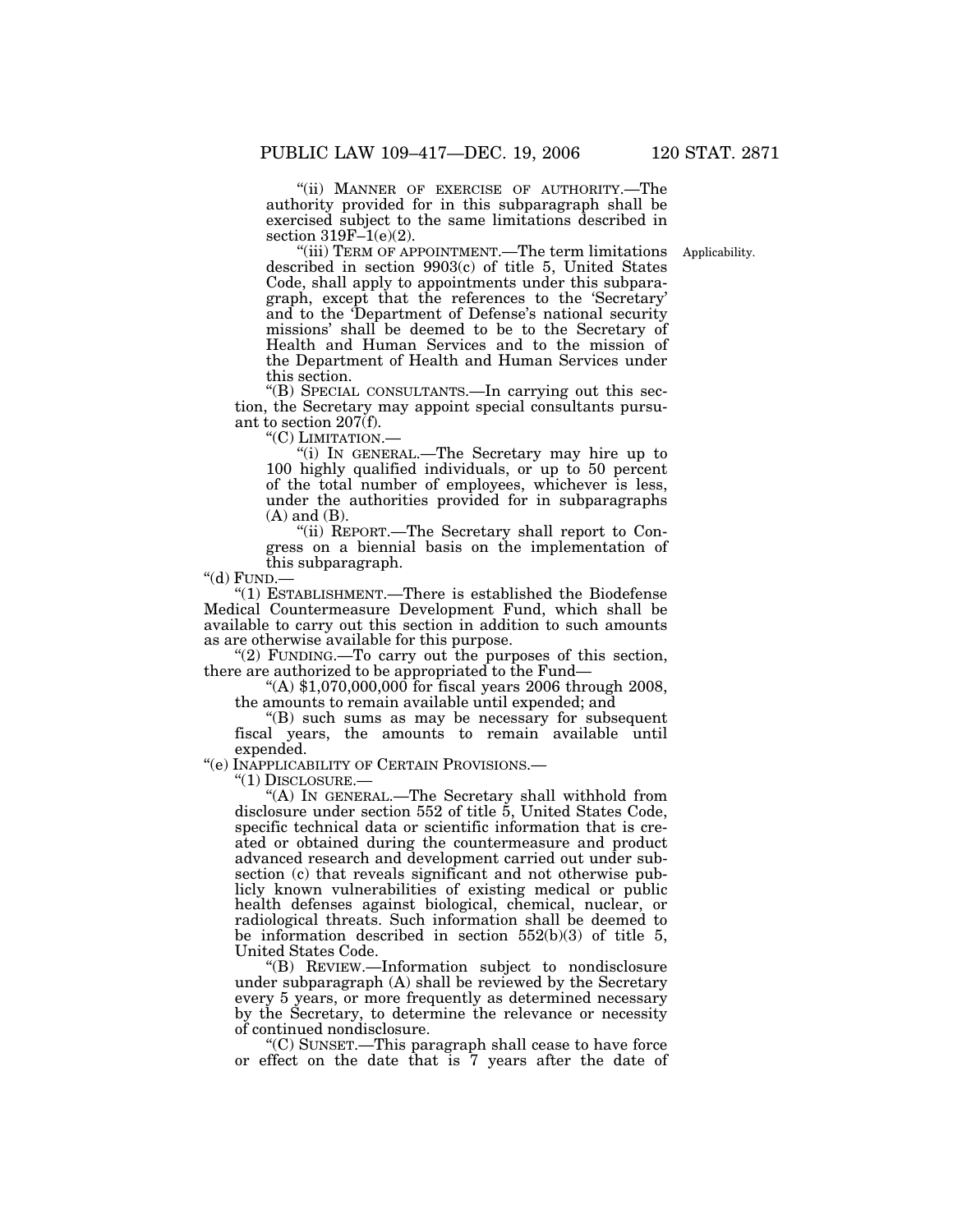enactment of the Pandemic and All-Hazards Preparedness Act.

"(2) REVIEW.-Notwithstanding section 14 of the Federal Advisory Committee Act, a working group of BARDA under this section and the National Biodefense Science Board under section 319M shall each terminate on the date that is 5 years after the date on which each such group or Board, as applicable, was established. Such 5-year period may be extended by the Secretary for one or more additional 5-year periods if the Secretary determines that any such extension is appropriate.''.

## **SEC. 402. NATIONAL BIODEFENSE SCIENCE BOARD.**

Title III of the Public Health Service Act (42 U.S.C. 241 et seq.), as amended by section 401, is further amended by inserting after section 319L the following:

42 USC 247d–7f.

#### **''SEC. 319M. NATIONAL BIODEFENSE SCIENCE BOARD AND WORKING GROUPS.**

''(a) IN GENERAL.— ''(1) ESTABLISHMENT AND FUNCTION.—The Secretary shall establish the National Biodefense Science Board (referred to in this section as the 'Board') to provide expert advice and guidance to the Secretary on scientific, technical and other matters of special interest to the Department of Health and Human Services regarding current and future chemical, biological, nuclear, and radiological agents, whether naturally occurring, accidental, or deliberate.

"(2) MEMBERSHIP.—The membership of the Board shall be comprised of individuals who represent the Nation's preeminent scientific, public health, and medical experts, as follows—

''(A) such Federal officials as the Secretary may determine are necessary to support the functions of the Board;

''(B) four individuals representing the pharmaceutical, biotechnology, and device industries;

''(C) four individuals representing academia; and

''(D) five other members as determined appropriate by the Secretary, of whom—

''(i) one such member shall be a practicing healthcare professional; and

"(ii) one such member shall be an individual from an organization representing healthcare consumers.

"(3) TERM OF APPOINTMENT.—A member of the Board described in subparagraph (B), (C), or (D) of paragraph (2) shall serve for a term of 3 years, except that the Secretary may adjust the terms of the initial Board appointees in order to provide for a staggered term of appointment for all members.

"(4) CONSECUTIVE APPOINTMENTS; MAXIMUM TERMS.-- A member may be appointed to serve not more than 3 terms on the Board and may serve not more than 2 consecutive terms.

''(5) DUTIES.—The Board shall—

"(A) advise the Secretary on current and future trends, challenges, and opportunities presented by advances in biological and life sciences, biotechnology, and genetic engineering with respect to threats posed by naturally occurring infectious diseases and chemical, biological, radiological, and nuclear agents;

Termination date.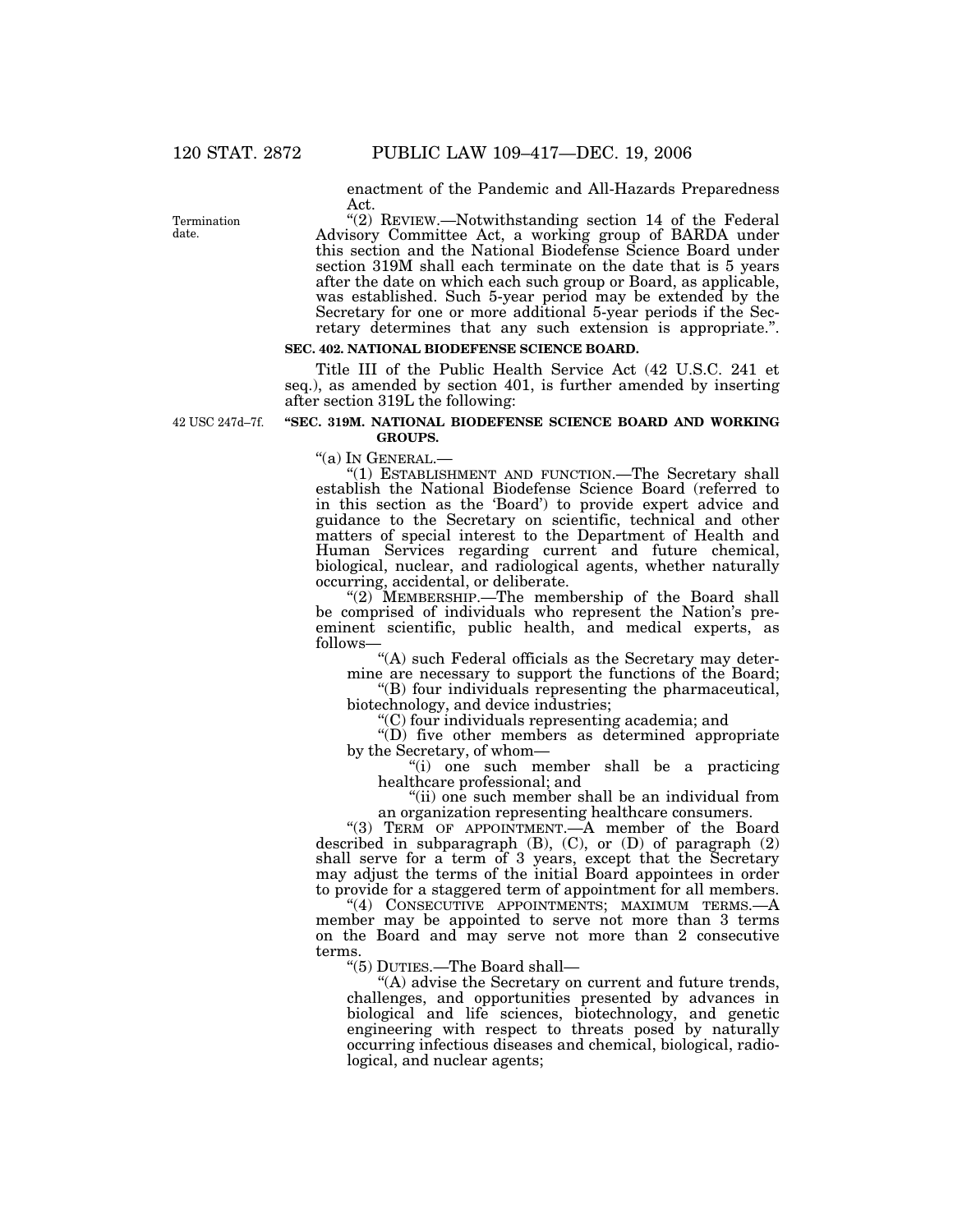''(B) at the request of the Secretary, review and consider any information and findings received from the working groups established under subsection (b); and

"(C) at the request of the Secretary, provide recommendations and findings for expanded, intensified, and coordinated biodefense research and development activities. "(6) MEETINGS.—<br>"(A) INITIAL MEETING.—Not later than one year after Deadline.

the date of enactment of the Pandemic and All-Hazards Preparedness Act, the Secretary shall hold the first meeting of the Board.

''(B) SUBSEQUENT MEETINGS.—The Board shall meet at the call of the Secretary, but in no case less than twice annually.

''(7) VACANCIES.—Any vacancy in the Board shall not affect its powers, but shall be filled in the same manner as the original appointment.

" $(8)$  CHAIRPERSON.—The Secretary shall appoint a chairperson from among the members of the Board.

''(9) POWERS.—

''(A) HEARINGS.—The Board may hold such hearings, sit and act at such times and places, take such testimony, and receive such evidence as the Board considers advisable to carry out this subsection.

''(B) POSTAL SERVICES.—The Board may use the United States mails in the same manner and under the same conditions as other departments and agencies of the Federal Government.

''(10) PERSONNEL.—

 $H(H)$  EMPLOYEES OF THE FEDERAL GOVERNMENT. member of the Board that is an employee of the Federal Government may not receive additional pay, allowances, or benefits by reason of the member's service on the Board.

''(B) OTHER MEMBERS.—A member of the Board that is not an employee of the Federal Government may be compensated at a rate not to exceed the daily equivalent of the annual rate of basic pay prescribed for level IV of the Executive Schedule under section 5315 of title 5, United States Code, for each day (including travel time) during which the member is engaged in the actual performance of duties as a member of the Board.

''(C) TRAVEL EXPENSES.—Each member of the Board shall receive travel expenses, including per diem in lieu of subsistence, in accordance with applicable provisions under subchapter I of chapter 57 of title 5, United States Code.

''(D) DETAIL OF GOVERNMENT EMPLOYEES.—Any Federal Government employee may be detailed to the Board with the approval for the contributing agency without reimbursement, and such detail shall be without interruption or loss of civil service status or privilege.

''(b) OTHER WORKING GROUPS.—The Secretary may establish a working group of experts, or may use an existing working group or advisory committee, to—

 $(1)$  identify innovative research with the potential to be developed as a qualified countermeasure or a qualified pandemic or epidemic product;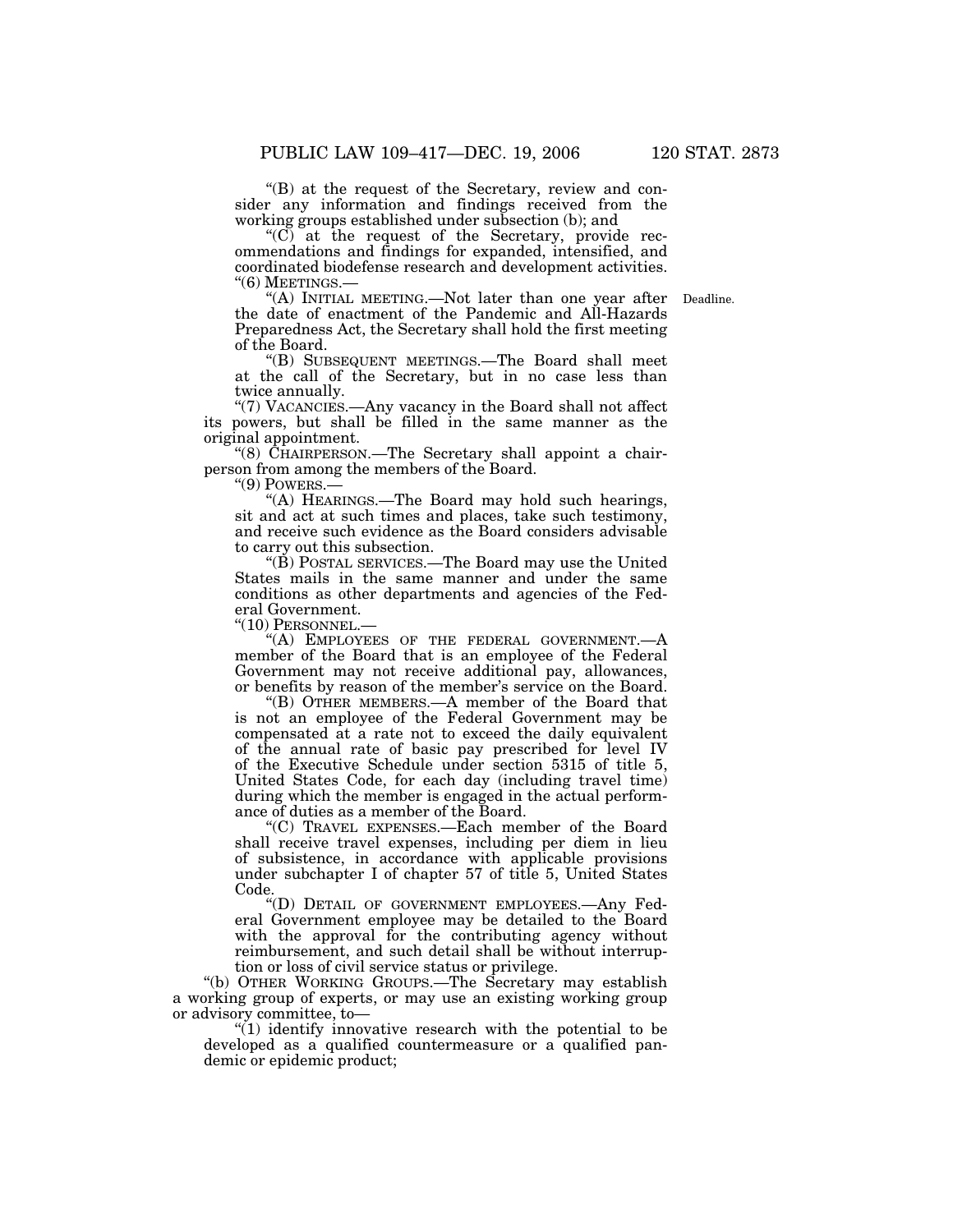''(2) identify accepted animal models for particular diseases and conditions associated with any biological, chemical, radiological, or nuclear agent, any toxin, or any potential pandemic infectious disease, and identify strategies to accelerate animal model and research tool development and validation; and

''(3) obtain advice regarding supporting and facilitating advanced research and development related to qualified countermeasures and qualified pandemic or epidemic products that are likely to be safe and effective with respect to children, pregnant women, and other vulnerable populations, and other issues regarding activities under this section that affect such populations.

 $\alpha$ <sup>c</sup>(c) DEFINITIONS.—Any term that is defined in section 319L and that is used in this section shall have the same meaning in this section as such term is given in section 319L.

''(d) AUTHORIZATION OF APPROPRIATIONS.—There are authorized to be appropriated \$1,000,000 to carry out this section for fiscal year 2007 and each fiscal year thereafter.''.

#### **SEC. 403. CLARIFICATION OF COUNTERMEASURES COVERED BY PROJECT BIOSHIELD.**

(a) QUALIFIED COUNTERMEASURE.—Section 319F–1(a) of the Public Health Service Act (42 U.S.C. 247d–6a(a)) is amended by striking paragraph (2) and inserting the following:

 $\tilde{C}(2)$  DEFINITIONS.—In this section:

''(A) QUALIFIED COUNTERMEASURE.—The term 'qualified countermeasure' means a drug (as that term is defined by section 201(g)(1) of the Federal Food, Drug, and Cosmetic Act  $(21 \text{ U.S.C. } 321(g)(1)))$ , biological product (as that term is defined by section 351(i) of this Act (42 U.S.C.  $262(i)$ ), or device (as that term is defined by section  $201(h)$ of the Federal Food, Drug, and Cosmetic Act (21 U.S.C.  $321(h)$ )), that the Secretary determines to be a priority (consistent with sections  $302(2)$  and  $304(a)$  of the Homeland Security Act of 2002) to—

''(i) diagnose, mitigate, prevent, or treat harm from any biological agent (including organisms that cause an infectious disease) or toxin, chemical, radiological, or nuclear agent that may cause a public health emergency affecting national security; or

''(ii) diagnose, mitigate, prevent, or treat harm from a condition that may result in adverse health consequences or death and may be caused by administering a drug, biological product, or device that is used as described in this subparagraph.

''(B) INFECTIOUS DISEASE.—The term 'infectious disease' means a disease potentially caused by a pathogenic organism (including a bacteria, virus, fungus, or parasite) that is acquired by a person and that reproduces in that person."

(b) SECURITY COUNTERMEASURE. Section  $319F-2(c)(1)(B)$  is amended by striking ''treat, identify, or prevent'' each place it appears and inserting ''diagnose, mitigate, prevent, or treat''.

(c) LIMITATION ON USE OF FUNDS.—Section 510(a) of the Homeland Security Act of 2002 (6 U.S.C. 320(a)) is amended by adding at the end the following: ''None of the funds made available under this subsection shall be used to procure countermeasures to

42 USC 247d–6b.

42 USC 321j.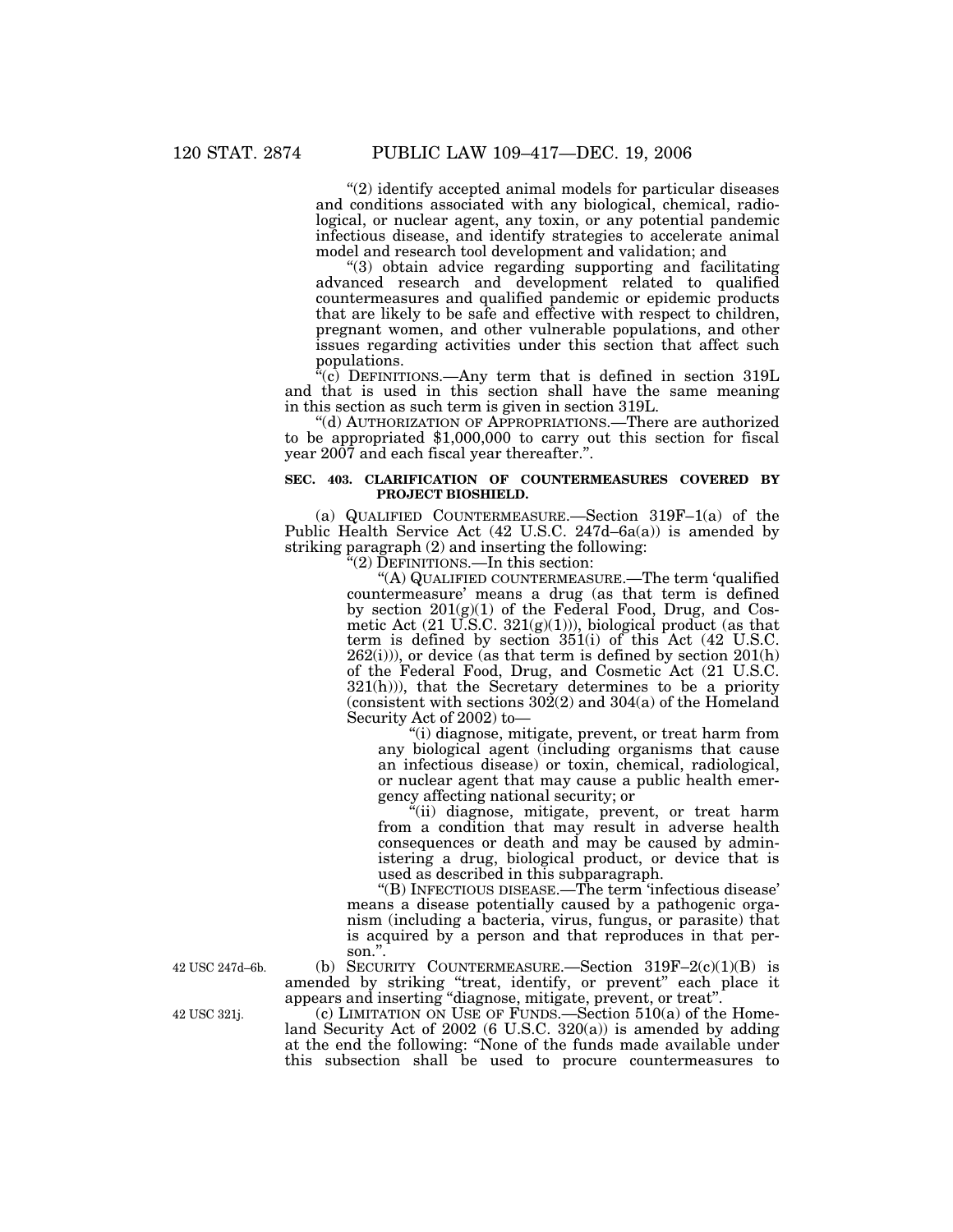diagnose, mitigate, prevent, or treat harm resulting from any naturally occurring infectious disease or other public health threat that are not security countermeasures under section  $319F-2(c)(1)(B)$ .".

#### **SEC. 404. TECHNICAL ASSISTANCE.**

Subchapter E of chapter V of the Federal Food, Drug, and Cosmetic Act (21 U.S.C. 360bbb et seq.) is amended by adding at the end the following:

#### **''SEC. 565. TECHNICAL ASSISTANCE.**

''The Secretary, in consultation with the Commissioner of Food and Drugs, shall establish within the Food and Drug Administration a team of experts on manufacturing and regulatory activities (including compliance with current Good Manufacturing Practice) to provide both off-site and on-site technical assistance to the manufacturers of qualified countermeasures (as defined in section 319F– 1 of the Public Health Service Act), security countermeasures (as defined in section 319F–2 of such Act), or vaccines, at the request of such a manufacturer and at the discretion of the Secretary, if the Secretary determines that a shortage or potential shortage may occur in the United States in the supply of such vaccines or countermeasures and that the provision of such assistance would be beneficial in helping alleviate or avert such shortage.''.

#### **SEC. 405. COLLABORATION AND COORDINATION.**

(a) LIMITED ANTITRUST EXEMPTION.—

(1) MEETINGS AND CONSULTATIONS TO DISCUSS SECURITY COUNTERMEASURES, QUALIFIED COUNTERMEASURES, OR QUALI-FIED PANDEMIC OR EPIDEMIC PRODUCT DEVELOPMENT.—

(A) AUTHORITY TO CONDUCT MEETINGS AND CONSULTA-TIONS.—The Secretary of Health and Human Services (referred to in this subsection as the ''Secretary''), in coordination with the Attorney General and the Secretary of Homeland Security, may conduct meetings and consultations with persons engaged in the development of a security countermeasure (as defined in section 319F–2 of the Public Health Service Act (42 U.S.C. 247d–6b)) (as amended by this Act), a qualified countermeasure (as defined in section 319F–1 of the Public Health Service Act (42 U.S.C. 247d– 6a)) (as amended by this Act), or a qualified pandemic or epidemic product (as defined in section 319F–3 of the Public Health Service Act (42 U.S.C. 247d–6d)) for the purpose of the development, manufacture, distribution, purchase, or storage of a countermeasure or product. The Secretary may convene such meeting or consultation at the request of the Secretary of Homeland Security, the Attorney General, the Chairman of the Federal Trade Commission (referred to in this section as the "Chairman"), or any interested person, or upon initiation by the Secretary. The Secretary shall give prior notice of any such meeting or consultation, and the topics to be discussed, to the Attorney General, the Chairman, and the Secretary of Homeland Security.

(B) MEETING AND CONSULTATION CONDITIONS.—A meeting or consultation conducted under subparagraph (A) shall—

(i) be chaired or, in the case of a consultation, facilitated by the Secretary;

Establishment. 21 USC 360bbb–4.

42 USC 247d–6a note.

Notice.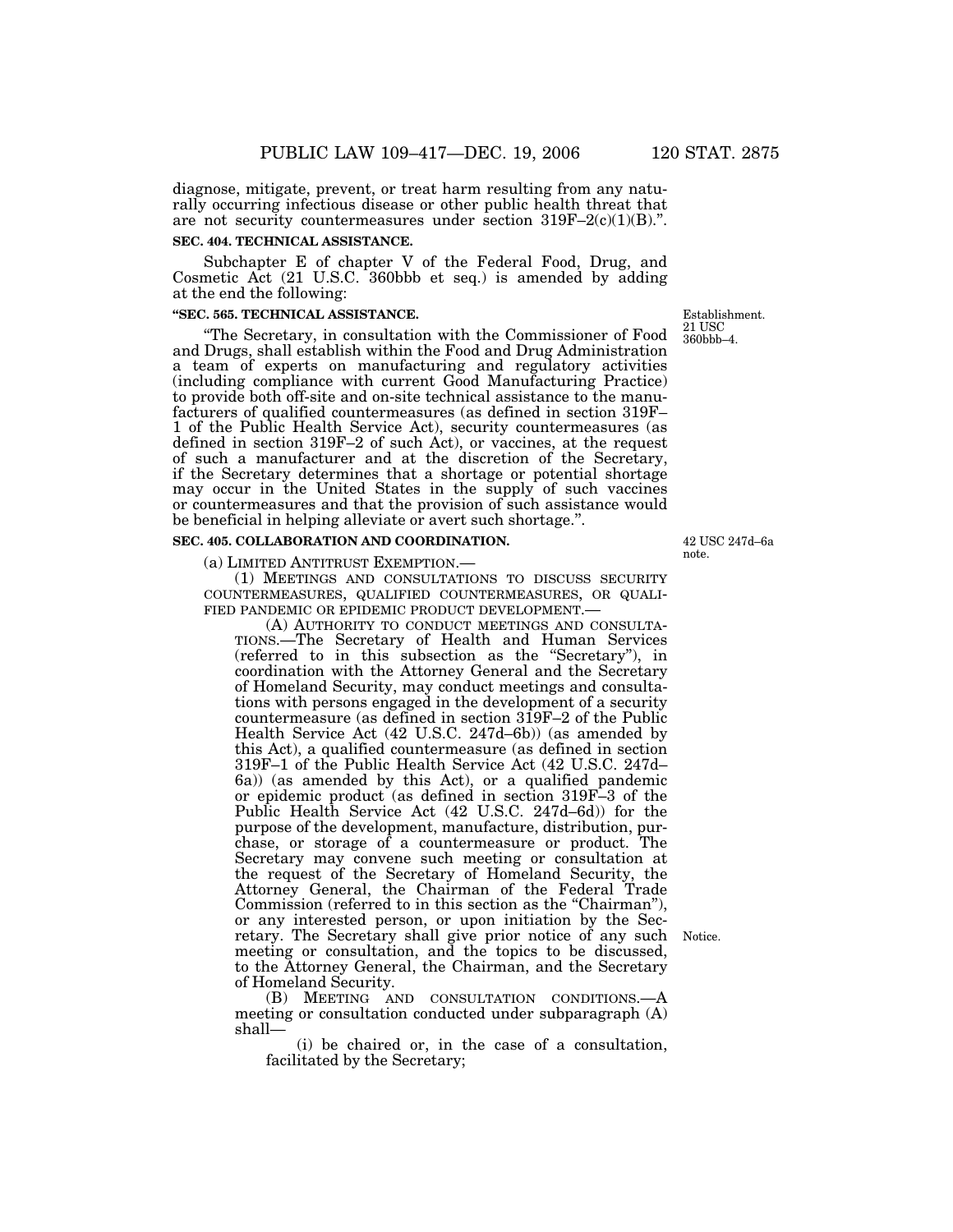(ii) be open to persons involved in the development, manufacture, distribution, purchase, or storage of a countermeasure or product, as determined by the Secretary;

(iii) be open to the Attorney General, the Secretary of Homeland Security, and the Chairman;

(iv) be limited to discussions involving covered activities; and

(v) be conducted in such manner as to ensure that no national security, confidential commercial, or proprietary information is disclosed outside the meeting or consultation.

(C) LIMITATION.—The Secretary may not require participants to disclose confidential commercial or proprietary information.

(D) TRANSCRIPT.—The Secretary shall maintain a complete verbatim transcript of each meeting or consultation conducted under this subsection. Such transcript (or a portion thereof) shall not be disclosed under section 552 of title 5, United States Code, to the extent that the Secretary, in consultation with the Attorney General and the Secretary of Homeland Security, determines that disclosure of such transcript (or portion thereof) would pose a threat to national security. The transcript (or portion thereof) with respect to which the Secretary has made such a determination shall be deemed to be information described in subsection (b)(3) of such section 552.

(E) EXEMPTION.—

(i) IN GENERAL.—Subject to clause (ii), it shall not be a violation of the antitrust laws for any person to participate in a meeting or consultation conducted in accordance with this paragraph.

(ii) LIMITATION.—Clause (i) shall not apply to any agreement or conduct that results from a meeting or consultation and that is not covered by an exemption granted under paragraph (4).

(2) SUBMISSION OF WRITTEN AGREEMENTS.—The Secretary shall submit each written agreement regarding covered activities that is made pursuant to meetings or consultations conducted under paragraph (1) to the Attorney General and the Chairman for consideration. In addition to the proposed agreement itself, any submission shall include—

(A) an explanation of the intended purpose of the agreement;

(B) a specific statement of the substance of the agreement;

(C) a description of the methods that will be utilized to achieve the objectives of the agreement;

(D) an explanation of the necessity for a cooperative effort among the particular participating persons to achieve the objectives of the agreement; and

(E) any other relevant information determined necessary by the Attorney General, in consultation with the Chairman and the Secretary.<br>
(3) EXEMPTION FOR CONDUCT UNDER APPROVED AGREE-

MENT.—It shall not be a violation of the antitrust laws for a person to engage in conduct in accordance with a written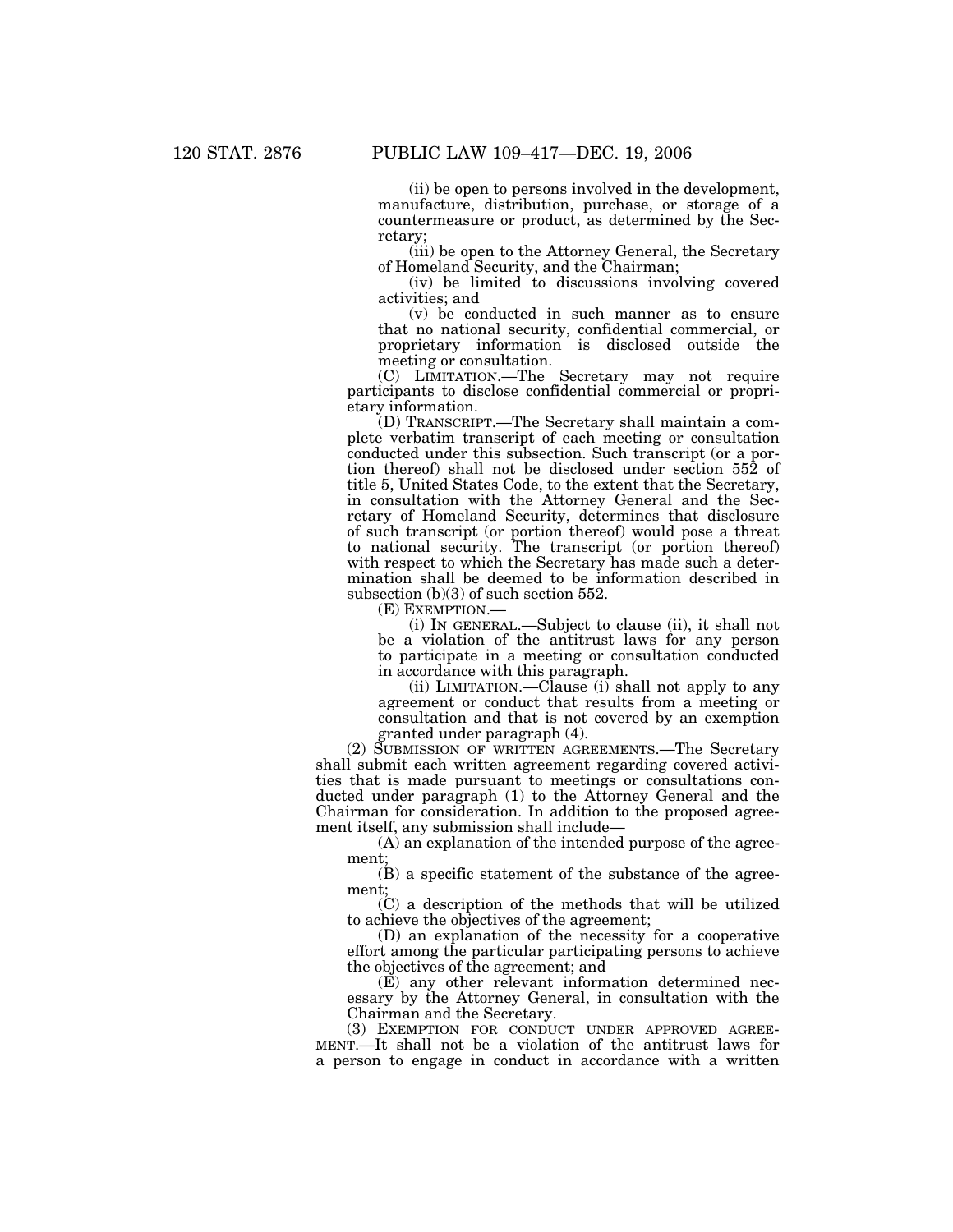agreement to the extent that such agreement has been granted an exemption under paragraph (4), during the period for which the exemption is in effect.

(4) ACTION ON WRITTEN AGREEMENTS.—

(A) IN GENERAL.—The Attorney General, in consulta-Deadline. tion with the Chairman, shall grant, deny, grant in part and deny in part, or propose modifications to an exemption request regarding a written agreement submitted under paragraph (2), in a written statement to the Secretary, within 15 business days of the receipt of such request. An exemption granted under this paragraph shall take effect immediately.

(B) EXTENSION.—The Attorney General may extend the 15-day period referred to in subparagraph (A) for an additional period of not to exceed 10 business days.

(C) DETERMINATION.—An exemption shall be granted regarding a written agreement submitted in accordance with paragraph (2) only to the extent that the Attorney General, in consultation with the Chairman and the Secretary, finds that the conduct that will be exempted will not have any substantial anticompetitive effect that is not reasonably necessary for ensuring the availability of the countermeasure or product involved.

(5) LIMITATION ON AND RENEWAL OF EXEMPTIONS.—An exemption granted under paragraph (4) shall be limited to covered activities, and such exemption shall be renewed (with modifications, as appropriate, consistent with the finding described in paragraph  $(4)(C)$ , on the date that is 3 years after the date on which the exemption is granted unless the Attorney General in consultation with the Chairman determines that the exemption should not be renewed (with modifications, as appropriate) considering the factors described in paragraph (4).

(6) AUTHORITY TO OBTAIN INFORMATION.—Consideration by the Attorney General for granting or renewing an exemption submitted under this section shall be considered an antitrust investigation for purposes of the Antitrust Civil Process Act (15 U.S.C. 1311 et seq.).

(7) LIMITATION ON PARTIES.—The use of any information acquired under an agreement for which an exemption has been granted under paragraph (4), for any purpose other than specified in the exemption, shall be subject to the antitrust laws and any other applicable laws.

(8) REPORT.—Not later than one year after the date of enactment of this Act and biannually thereafter, the Attorney General and the Chairman shall report to Congress on the use of the exemption from the antitrust laws provided by this subsection.

(b) SUNSET.—The applicability of this section shall expire at the end of the 6-year period that begins on the date of enactment of this Act.

(c) DEFINITIONS.—In this section:

(1) ANTITRUST LAWS.—The term ''antitrust laws''—

(A) has the meaning given such term in subsection Applicability. (a) of the first section of the Clayton Act  $(15 \text{ U.S.C. } 12(a)),$ except that such term includes section 5 of the Federal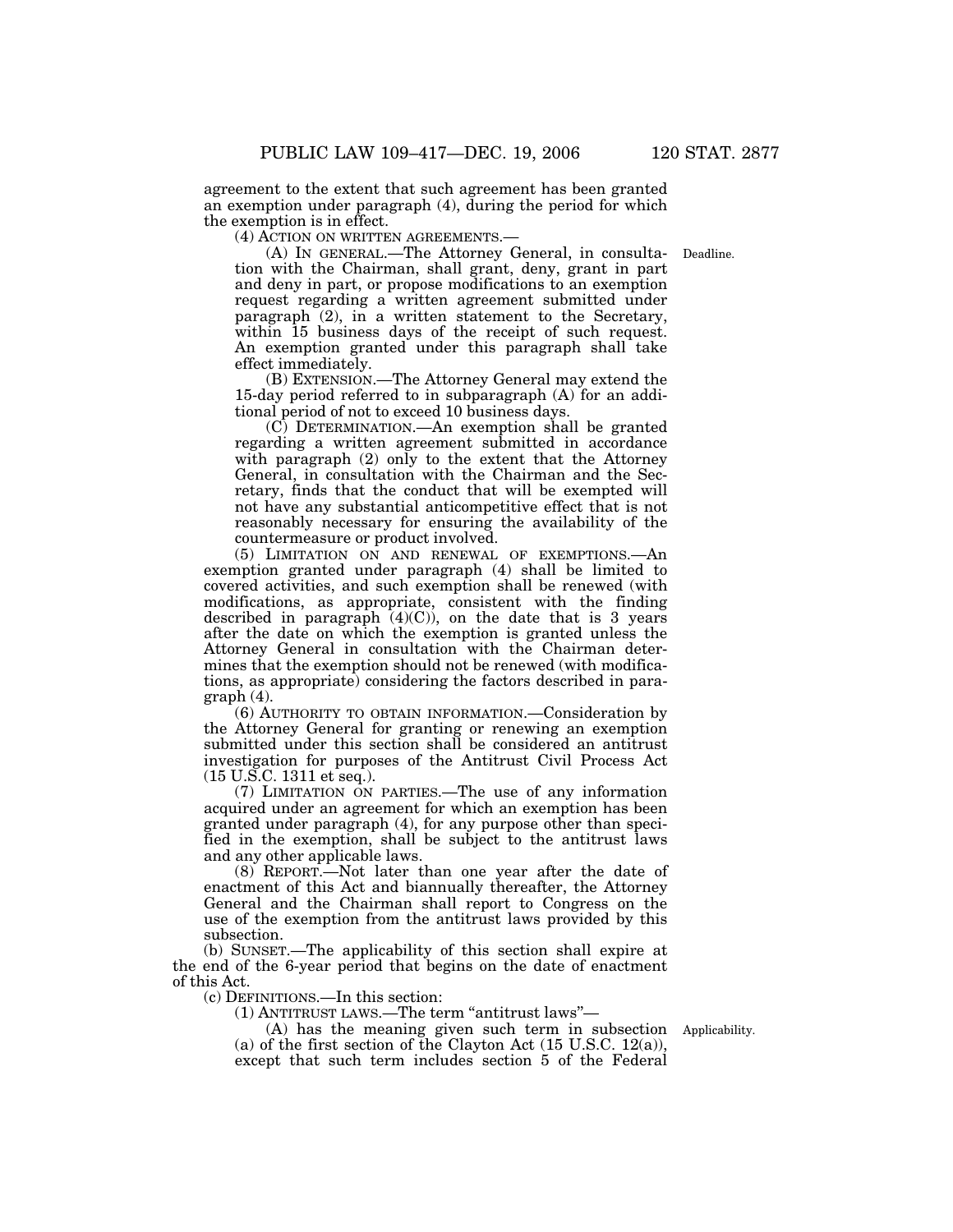Trade Commission Act (15 U.S.C. 45) to the extent such section 5 applies to unfair methods of competition; and

(B) includes any State law similar to the laws referred to in subparagraph (A).

(2) COUNTERMEASURE OR PRODUCT.—The term ''countermeasure or product'' refers to a security countermeasure, qualified countermeasure, or qualified pandemic or epidemic product (as those terms are defined in subsection  $(a)(1)$ ).

(3) COVERED ACTIVITIES.— (A) IN GENERAL.—Except as provided in subparagraph (B), the term "covered activities" includes any activity relating to the development, manufacture, distribution, purchase, or storage of a countermeasure or product.

(B) EXCEPTION.—The term ''covered activities'' shall not include, with respect to a meeting or consultation conducted under subsection  $(a)(1)$  or an agreement for which an exemption has been granted under subsection (a)(4), the following activities involving 2 or more persons:

(i) Exchanging information among competitors relating to costs, profitability, or distribution of any product, process, or service if such information is not reasonably necessary to carry out covered activities—

(I) with respect to a countermeasure or product regarding which such meeting or consultation is being conducted; or

(II) that are described in the agreement as exempted.

(ii) Entering into any agreement or engaging in any other conduct—

(I) to restrict or require the sale, licensing, or sharing of inventions, developments, products, processes, or services not developed through, produced by, or distributed or sold through such covered activities; or

(II) to restrict or require participation, by any person participating in such covered activities, in other research and development activities, except as reasonably necessary to prevent the misappropriation of proprietary information contributed by any person participating in such covered activities or of the results of such covered activities.

(iii) Entering into any agreement or engaging in any other conduct allocating a market with a competitor that is not expressly exempted from the antitrust laws under subsection (a)(4).

(iv) Exchanging information among competitors relating to production (other than production by such covered activities) of a product, process, or service if such information is not reasonably necessary to carry out such covered activities.

(v) Entering into any agreement or engaging in any other conduct restricting, requiring, or otherwise involving the production of a product, process, or service that is not expressly exempted from the antitrust laws under subsection (a)(4).

(vi) Except as otherwise provided in this subsection, entering into any agreement or engaging in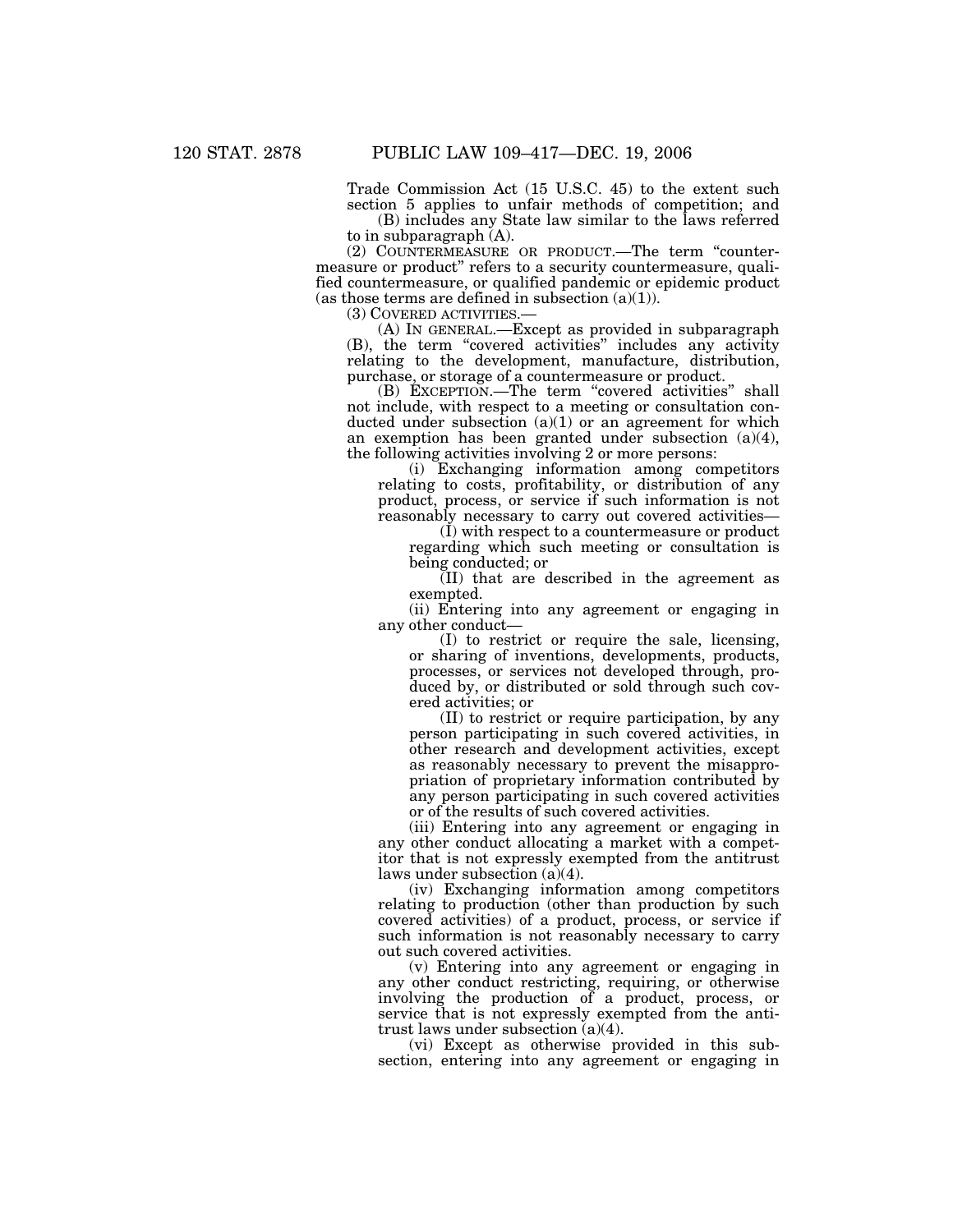any other conduct to restrict or require participation by any person participating in such covered activities, in any unilateral or joint activity that is not reasonably necessary to carry out such covered activities.

(vii) Entering into any agreement or engaging in any other conduct restricting or setting the price at which a countermeasure or product is offered for sale, whether by bid or otherwise.

#### **SEC. 406. PROCUREMENT.**

Section 319F–2 of the Public Health Service Act (42 U.S.C. 247d–6b) is amended—

(1) in the section heading, by inserting ''**AND SECURITY COUNTERMEASURE PROCUREMENTS**'' before the period; and

 $(2)$  in subsection  $(c)$ —

(A) in the subsection heading, by striking ''BIO-MEDICAL'';

(B) in paragraph (3)—

(i) by striking ''COUNTERMEASURES.—The Secretary'' and inserting the following: ''COUNTERretary" and inserting the following: "COUNTER-MEASURES.-

''(A) IN GENERAL.—The Secretary''; and

(ii) by adding at the end the following:

''(B) INFORMATION.—The Secretary shall institute a process for making publicly available the results of assessments under subparagraph (A) while withholding such information as—

Public information.

''(i) would, in the judgment of the Secretary, tend to reveal public health vulnerabilities; or

"(ii) would otherwise be exempt from disclosure under section 552 of title 5, United States Code.'';  $(C)$  in paragraph  $(4)(A)$ , by inserting "not developed or" after "currently";

(D) in paragraph (5)(B)(i), by striking ''to meet the needs of the stockpile'' and inserting ''to meet the stockpile needs'';

 $(E)$  in paragraph  $(7)(B)$ —

(i) by striking the subparagraph heading and all that follows through ''Homeland Security Secretary'' and inserting the following: ''INTERAGENCY AGREEMENT; COST.—The Homeland Security Secretary''; and

(ii) by striking clause (ii);

 $(F)$  in paragraph  $(7)(C)(ii)$ -

(i) by amending subclause (I) to read as follows:

'(I) PAYMENT CONDITIONED ON DELIVERY.—The contract shall provide that no payment may be made until delivery of a portion, acceptable to the Secretary, of the total number of units contracted for, except that, notwithstanding any other provision of law, the contract may provide that, if the Secretary determines (in the Secretary's discretion) that an advance payment, partial payment for significant milestones, or payment to increase manufacturing capacity is necessary to ensure success of a project, the Secretary shall pay an amount, not to exceed 10 percent of the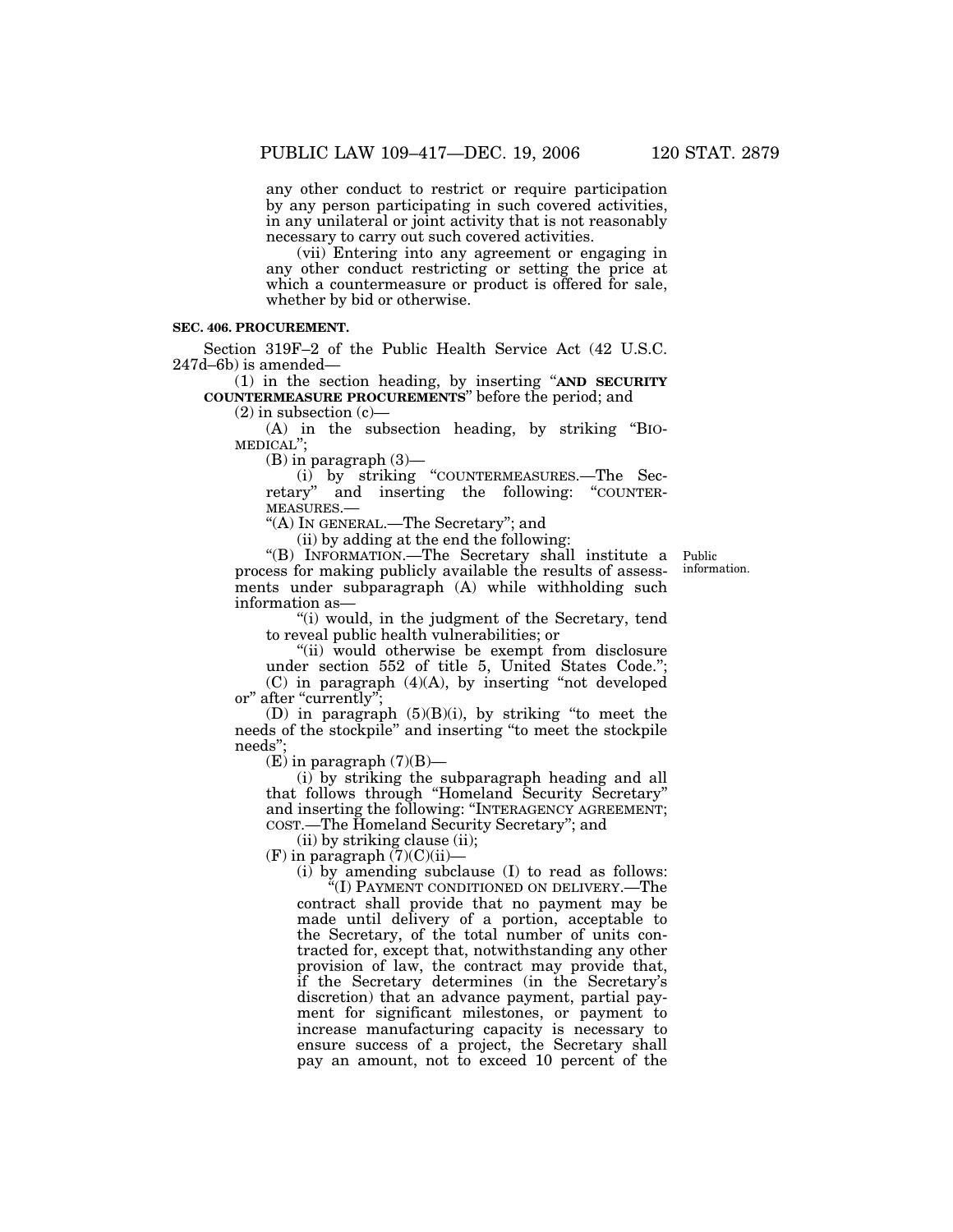contract amount, in advance of delivery. The Secretary shall, to the extent practicable, make the determination of advance payment at the same time as the issuance of a solicitation. The contract shall provide that such advance payment is required to be repaid if there is a failure to perform by the vendor under the contract. The contract may also provide for additional advance payments of 5 percent each for meeting the milestones specified in such contract, except that such payments shall not exceed 50 percent of the total contract amount. If the specified milestones are reached, the advanced payments of 5 percent shall not be required to be repaid. Nothing in this subclause shall be construed as affecting the rights of vendors under provisions of law or regulation (including the Federal Acquisition Regulation) relating to the termination of contracts for the convenience of the Government.''; and

(ii) by adding at the end the following:

''(VII) SALES EXCLUSIVITY.—The contract may provide that the vendor is the exclusive supplier of the product to the Federal Government for a specified period of time, not to exceed the term of the contract, on the condition that the vendor is able to satisfy the needs of the Government. During the agreed period of sales exclusivity, the vendor shall not assign its rights of sales exclusivity to another entity or entities without approval by the Secretary. Such a sales exclusivity provision in such a contract shall constitute a valid basis for a sole source procurement under section 303(c)(1) of the Federal Property and Administrative Services Act of 1949 (41 U.S.C. 253(c)(1)).

''(VIII) WARM BASED SURGE CAPACITY.—The contract may provide that the vendor establish domestic manufacturing capacity of the product to ensure that additional production of the product is available in the event that the Secretary determines that there is a need to quickly purchase additional quantities of the product. Such contract may provide a fee to the vendor for establishing and maintaining such capacity in excess of the initial requirement for the purchase of the product. Additionally, the cost of maintaining the domestic manufacturing capacity shall be an allowable and allocable direct cost of the contract.

''(IX) CONTRACT TERMS.—The Secretary, in any contract for procurement under this section, may specify—

"(aa) the dosing and administration requirements for countermeasures to be developed and procured;

''(bb) the amount of funding that will be dedicated by the Secretary for development and acquisition of the countermeasure; and